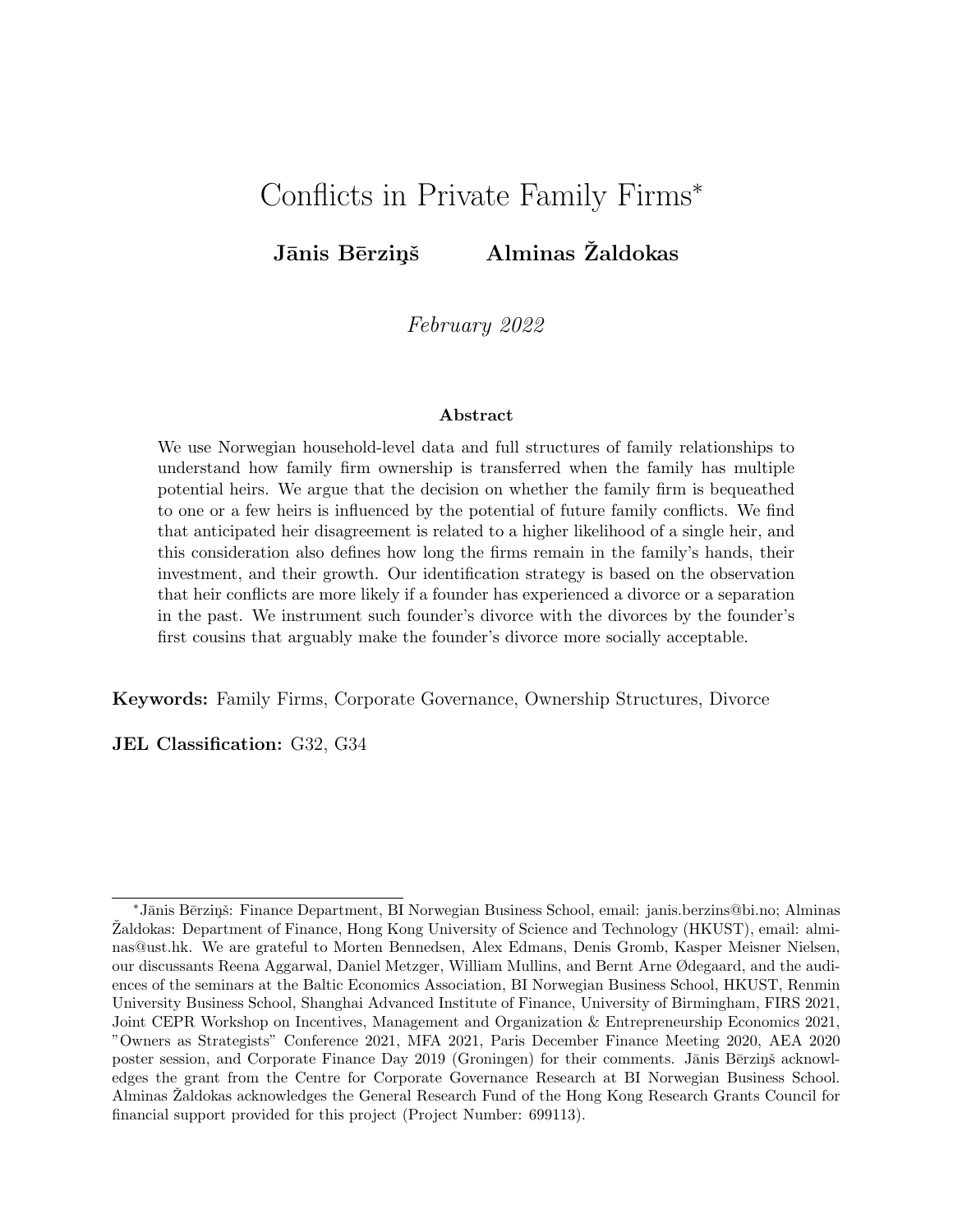## 1 Introduction

Open since 1938, Yung Kee Restaurant in Hong Kong has been thriving under the leadership of Kam Shui Fai, earning a Michelin star and getting named as one of the world's top 15 restaurants in Fortune magazine in 1968. When Kam Shui Fai passed away in 2004, he transferred the ownership of his roast goose restaurant to his three children. The brothers, Kinsen Kam Kwan-sing and Ronald Kam Kwan-lai, inherited 45 percent each, while the daughter Kam Mei-ling held the remaining 10 percent. A bitter feud quickly emerged between the brothers about the management of the firm, resulting in the loss of Michelin star and Hong Kong's Court of Final Appeal confirming restaurant's liquidation in late 2015. The two feuding brother families tried to negotiate that one of them gets bought out but could not bridge the difference between HK\$[1](#page-1-0).2bn (154m USD) and HK\$1.3bn (167m USD).<sup>1</sup>

Despite the anecdotes, little systematic evidence exists on such family firm conflicts and how costly they are for firm growth. Most of them remain unobserved as media and courts are likely to notice only the prominent cases, such as the ones between the heirs of Koch Industries in the US or the Ambani brothers in India. Moreover, by the time such conflicts and diverging views about firm future strategy arise, they might be the result of the deteriorating firm performance or of the family's limited resources, and so it is challenging to assert that by themselves they affect firm operations and destroy its value.

One solution to avoid future conflicts would be to bequeath the firm ownership to a single heir. However, second-generation family firms more often than not have siblings sharing the ownership.[2](#page-1-1) Do families take into account potential conflicts when deciding about firm ownership structures? In fact, do such expected conflicts between heirs even affect whether

<span id="page-1-0"></span><sup>&</sup>lt;sup>1</sup>[The Economist](#page-36-0) [\(2021\)](#page-36-0) writes "Succession is easier when there is only one descendant, or when others show little interest in business. It gets complicated in dynasties with plenty of children from multiple marriages. (...) Conflict is often not chiefly over money. Relatives spar because they have different aspirations for the business, or feel they are being mistreated." An international survey of family firms by [Pricewater](#page-36-1)[houseCoopers](#page-36-1) [\(2015\)](#page-36-1) indicates that discussion about the future strategy of the business is the most likely reason to cause tension in the families and over a third of surveyed firms experience it.

<span id="page-1-1"></span><sup>&</sup>lt;sup>2</sup>Based on the 2007 Survey of Business Owners, out of 13,667 US family firms with the inherited ownership, 12,433 have more than one owner (see Appendix 3 and the associated discussion in Section 2.2).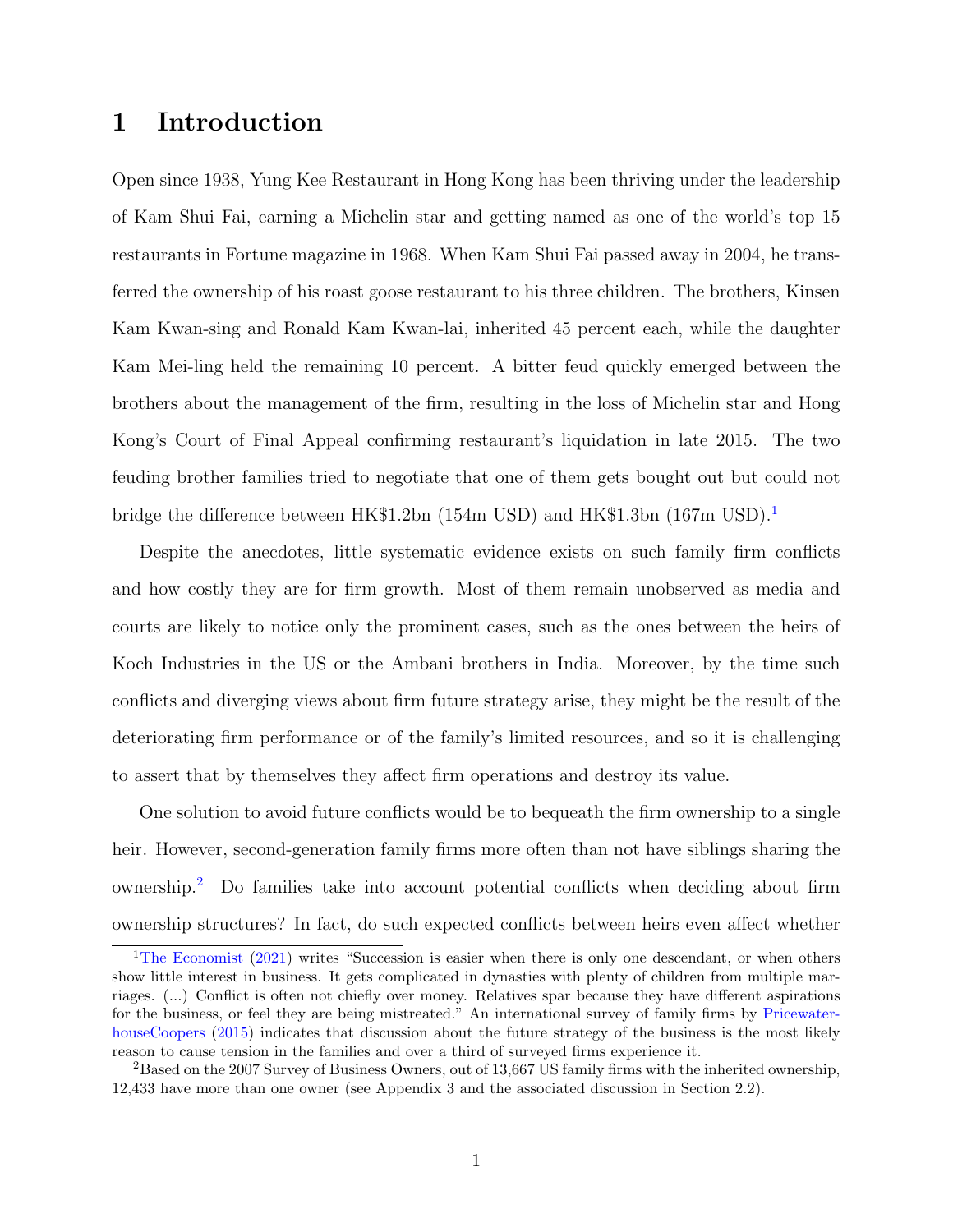the firm stays in the family's hands altogether or it is passed to outside ownership? And do these considerations have implications for firm investment and growth?

This paper aims to understand how the conflict anticipation shapes the bequeathed ownership stakes and minimizes the negative effects on firm investment and growth. We motivate our empirical study with a stylized conceptual framework where we argue that the potential for family conflicts over the business strategy of a family firm affects the ownership distribution. Before making the bequest decision, the founder evaluates the expected agreement among his heirs. Although the founder is interested in maximizing heirs' private valuations of the firm, he also wants to reduce the chance that because of disagreement no voting majority is formed. When the potential for family members to disagree about the corporate policy is higher, "parental love" is sacrificed for "firm efficiency" and the control is bequeathed to a smaller number of heirs. Our argument relies on the assumptions that are likely to be specific to family firms: heirs receive non-pecuniary private benefits from the firm's decisions even if they do not hold ownership in the firm, and, compared to the cash flow benefits, such private benefits are of substantial value, generating a friction that makes side transfers or share sales not always possible.

We test the claims that the decision whether to bequeath the ownership to a single heir or to multiple heirs is related to potential conflicts between heirs by using granular data on Norway's privately held firms. In particular, we match the population-wide family relationship data to the individual ownership data for the period 2000–2019. This lets us not only understand which family members own stakes in family firms but also capture which family members do not hold any ownership in these firms. By knowing the characteristics of all family members at the time of firm transitions, we can shed light on the topic of the counterfactual in family firm transitions.[3](#page-2-0)

We focus on the ownership transitions when the founder gives up a major portion of his initial ownership either at the time of death, or even before that. In particular, we identify

<span id="page-2-0"></span><sup>&</sup>lt;sup>3</sup>Our data thus allows us to capture who could have owned the stakes in the firms but do not own them. Just looking at the actual ownership data does not allow studying such a counterfactual.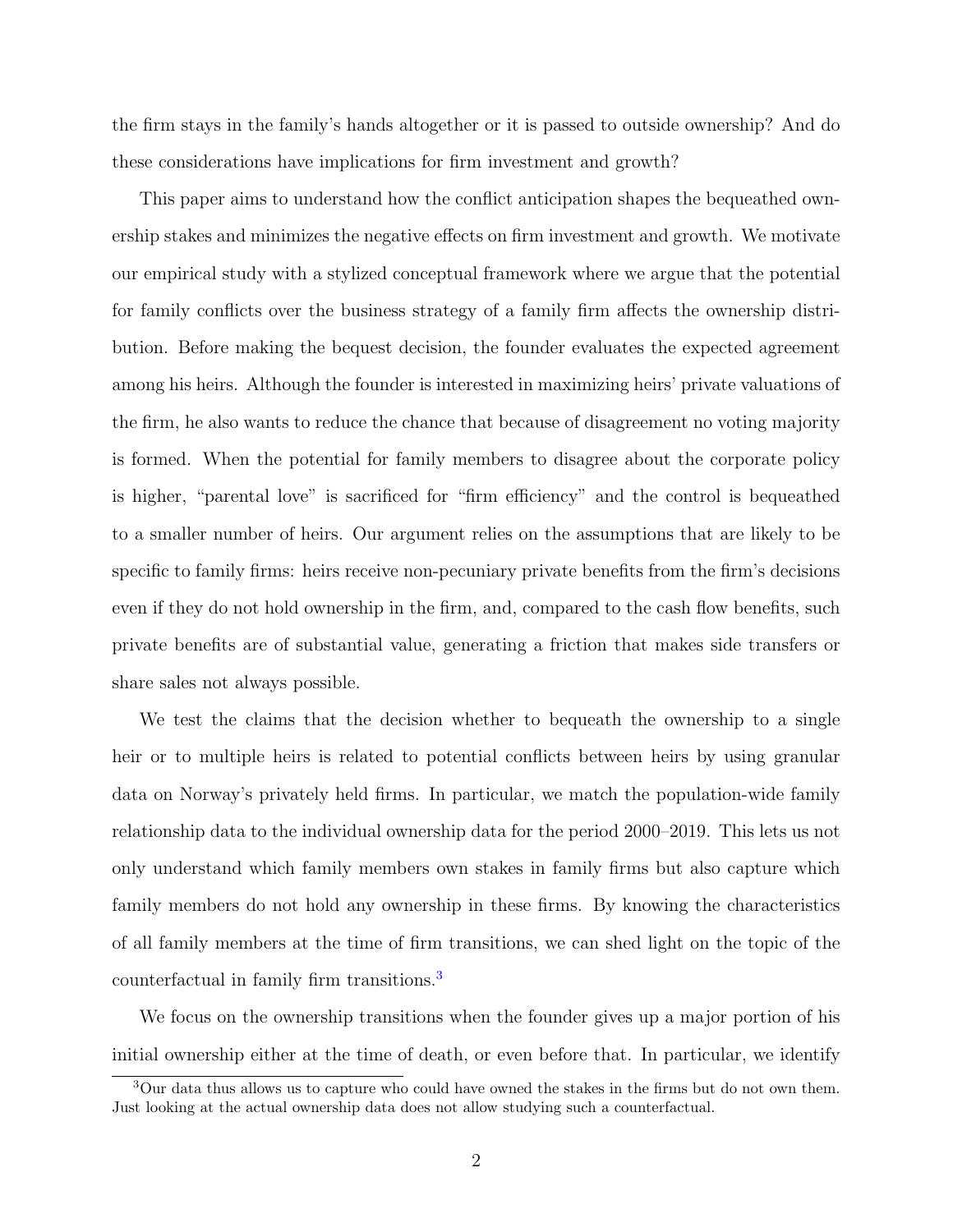6,523 Norwegian firms that have experienced a within-family ownership transition, and the founder had at least two children or stepchildren of legal age. We link the decision whether the ownership is passed to a single child or to multiple children to the potential of sibling conflicts that we proxy with family characteristics. Based on the literature in social sciences, we suggest that the potential sibling conflicts are related to such family characteristics as larger age spacing between children, lower similarity among their educational attainments, and whether they are born to different parents.

We find that these proxies for higher potential heir conflicts are related to fewer heirs receiving ownership in the family firms at the time of ownership transitions. In addition, we find that potential conflicts are also linked to a higher probability that the shares will be sold outside the nuclear family, and that this external transition will happen faster, suggesting that the potential disagreement might be related to how long the firm stays in the family's hands. For example, if children have different education, the probability of the within-family transition decreases by 8% and the firm is transitioned to outside ownership 0.9 years quicker. Meanwhile, having different parents are related to a 16% lower probability of a within-family transition and to a two-year faster external transition.

We further explore whether the relationships between the potential family disagreements, the ownership allocation, and the firm performance are causal. Based on our observations that the bequest is more concentrated if the potential heirs come from different parents and are more spaced in age, we suggest that such dispersion can be related to the founder having had a divorce or a separation in the past. Because divorce can still be argued to be related to the firm performance, we instrument it with the social acceptability of divorces in the founder's family.

For this, we rely on deep family relationship data to suggest that while founder's divorce is likely to be related to the firm's performance, social acceptability of divorce might vary across families. We argue that past divorces in the family make the founder's divorce more likely. We thus instrument the founder's divorce by past divorces or separations of the members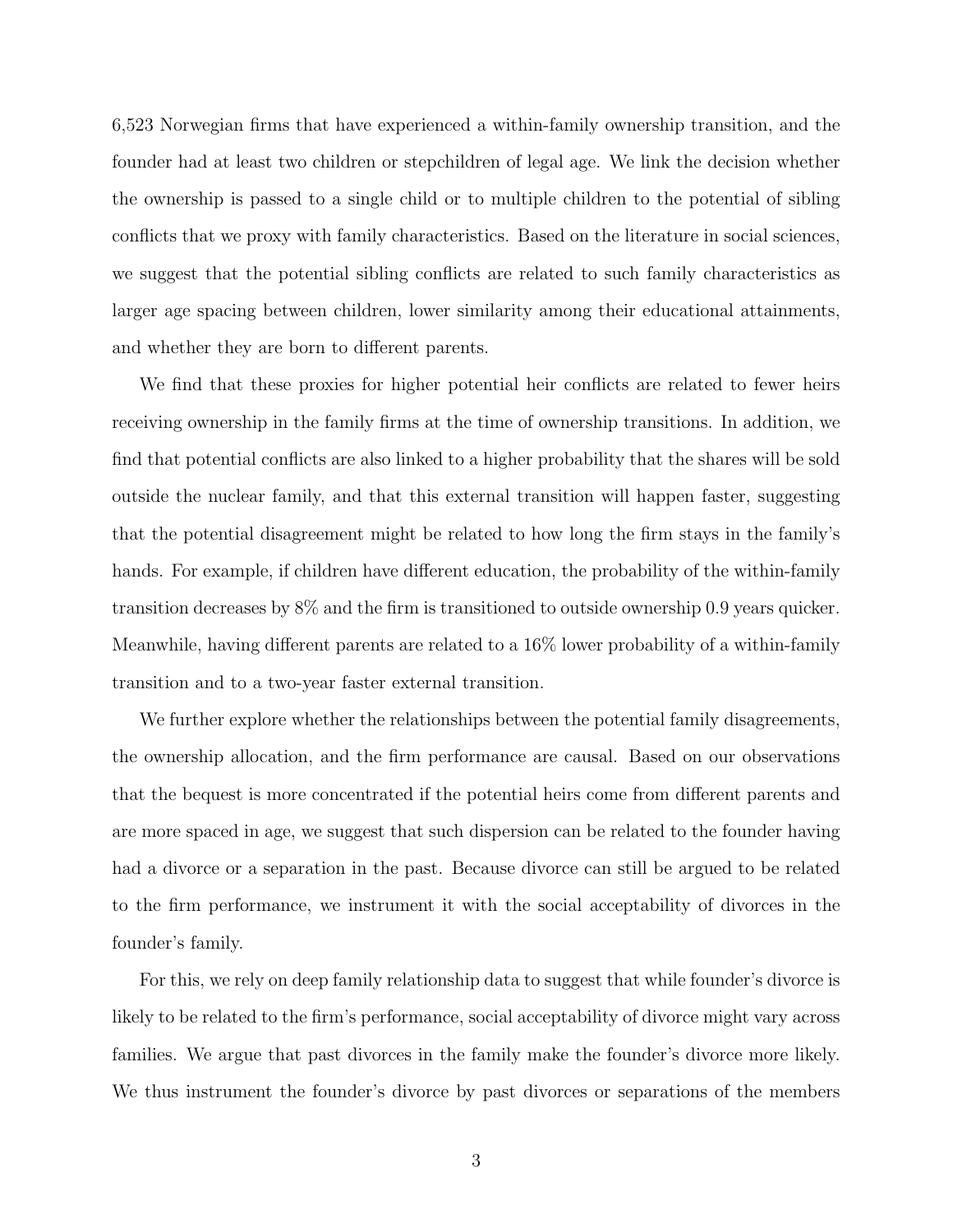of the family who do not work in or are not otherwise related to the firm in question. In particular, we focus on first-cousin divorces because first cousins are likely to be similar in age to the founder, and we find a significant positive relationship between first-cousin divorces and founder divorces in the future.

Such instrumental variables estimates show that first-cousin family-instrumented divorces are related to less dispersed within-family bequest and to a lower likelihood of the firm staying within the family at the transition time. These estimates thus suggest that the potential family conflicts shape ownership structures and affect firm survival rates, and that the results are unlikely to be driven by the unobserved firm characteristics.

Importantly, we also look at the effects on firm investment and sales growth. We find that divided bequest is related to lower firm investment and lower sales growth during the next three years following the transition within the family. These firms are also more likely to disappear from our sample three years after the ownership transfer. This effect is not absorbed by the personal characteristics of the family heirs, and suggests that the social friction of within-family dynamics might be an important constraint on how family firms expand and grow.

The paper relates to the literature on family firms. Prior empirical literature has primarily looked at the managerial succession in family firms or has compared family firm decision making and performance with those of non-family firms.<sup>[4](#page-4-0)</sup> The theory literature has also offered reasons for the existence of family firms<sup>[5](#page-4-1)</sup> as well as for their specific corporate gover-nance structures.<sup>[6](#page-4-2)</sup> We contribute to the family firm research by studying how within-family dynamics relate to the ownership allocation and future firm performance, conditional on the firm staying in the family's control.<sup>[7](#page-4-3)</sup> With this we abstract from the managerial succession

<span id="page-4-0"></span> $\overline{^{4}$ See, e.g., [Faccio and Lang](#page-35-0) [\(2002\)](#page-35-1); [Claessens et al.](#page-35-1) (2002); [Anderson and Reeb](#page-34-0) [\(2003\)](#page-34-0); Pérez-González [\(2006\)](#page-36-2); [Villalonga and Amit](#page-36-3) [\(2006\)](#page-36-3); [Sraer and Thesmar](#page-36-4) [\(2007\)](#page-36-4); [Bennedsen et al.](#page-34-1) [\(2007\)](#page-34-1); [Franks et al.](#page-35-2) [\(2011\)](#page-35-2); [Mehrotra et al.](#page-36-5) [\(2013\)](#page-36-5); [Tsoutsoura](#page-36-6) [\(2015\)](#page-36-6); [Lee et al.](#page-36-7) [\(2016\)](#page-36-7); [Bennedsen et al.](#page-34-2) [\(2021\)](#page-34-2). Also, see [Villalonga](#page-37-0) [and Amit](#page-37-0) [\(2020\)](#page-37-0) for a recent review of the empirical findings on family firms.

<span id="page-4-2"></span><span id="page-4-1"></span><sup>5</sup>See, e.g., [Bhattacharya and Ravikumar](#page-34-3) [\(2001\)](#page-34-3); [Burkart et al.](#page-35-3) [\(2003\)](#page-35-3); [Caselli and Gennaioli](#page-35-4) [\(2013\)](#page-35-4).

<sup>&</sup>lt;sup>6</sup>See [Bennedsen and Wolfenzon](#page-34-4) [\(2000\)](#page-34-4) and [Ellul et al.](#page-35-5) [\(2010\)](#page-35-5), and also broader discussions in [Villalonga](#page-37-1) [and Amit](#page-37-1) [\(2009\)](#page-37-1) and [Villalonga et al.](#page-37-2) [\(2015\)](#page-37-2) on unique corporate governance mechanisms in family firms.

<span id="page-4-3"></span><sup>&</sup>lt;sup>7</sup>In a related paper, [Bertrand et al.](#page-34-5) [\(2008\)](#page-34-5) links ownership of Thai family businesses to family size.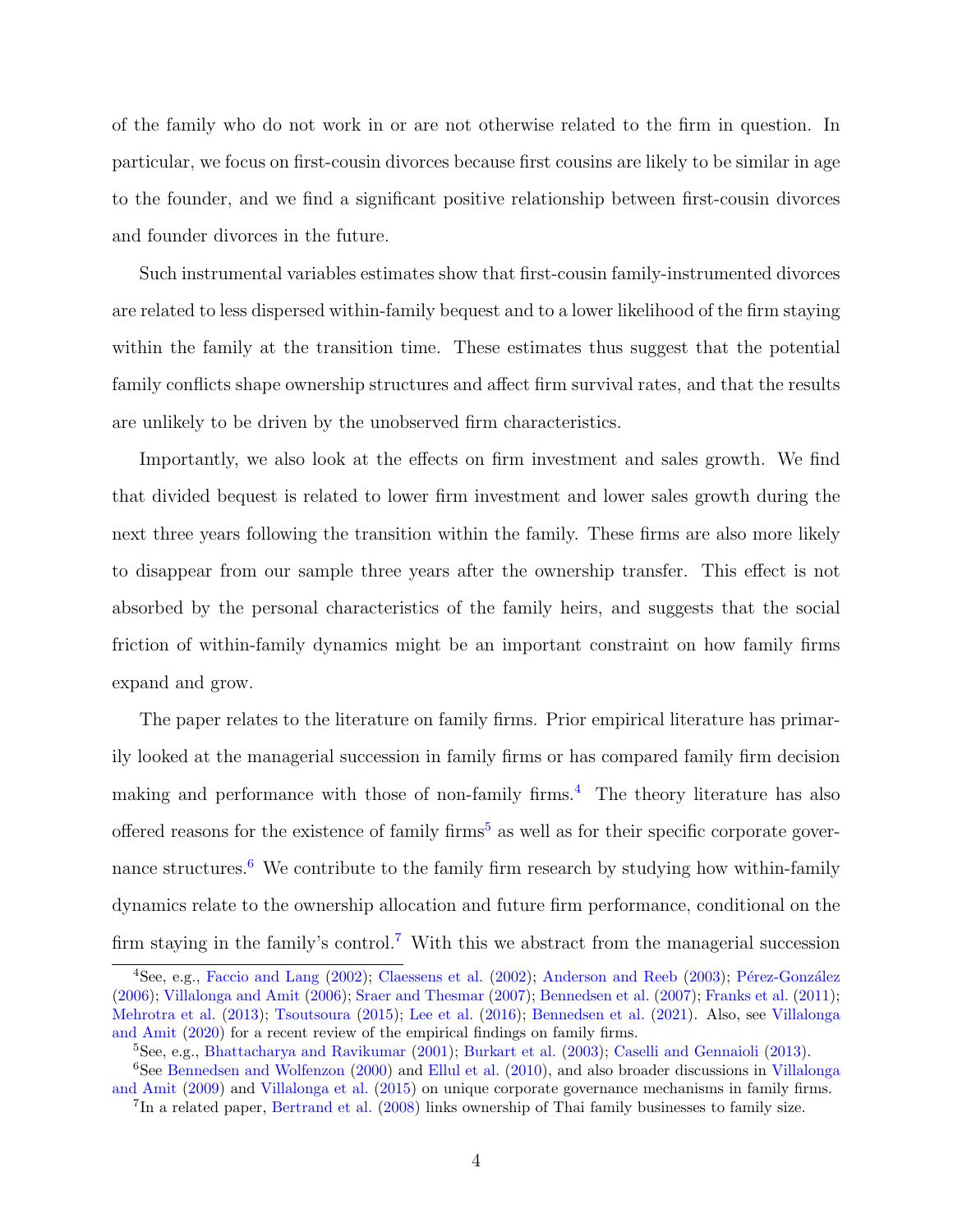considerations and instead focus on ownership transitions that are not as easily reversed in private family firms, and link them to anticipated disagreements within the family. We show that firms take into account potential conflicts in setting up their ownership structures, which suggests that the conflict costs are significant.

More broadly, we highlight a particular friction that can limit family firm investment and growth. We argue that the presence of personal private benefits and disagreement costs can generate the potential of family conflicts that could lead to less expansionary strategies. While [Tsoutsoura](#page-36-6) [\(2015\)](#page-36-6) and [Ellul et al.](#page-35-5) [\(2010\)](#page-35-5) suggest external constraints such as inheritance taxes and laws contribute to lower family firm investment around the time of succession, we argue that frictions can also arise endogenously from the social dynamics within the families.

The findings in this paper also add to the studies on intergenerational wealth concentration and how that translates into the persistence of inequality and into economic growth. Most of the literature on bequest concentrates on the consumption of heirs (e.g., altruism models such as [Becker and Tomes](#page-34-6) [\(1979\)](#page-34-6)) rather than on how bequest division affects productive assets.[8](#page-5-0) Empirically, while the division of bequeathed wealth is often equal or favors heirs who need more assistance, [Menchik](#page-36-8) [\(1980\)](#page-36-8) shows that if the inherited property is a family business, the bequest is 15–29% more unequal than in the full sample of family transfers.

Finally, we relate to the corporate finance literature on the benefits and costs of diversity in organizations, e.g., corporate boards (see [Ferreira](#page-35-6) [\(2010\)](#page-35-6) for a review on this topic and [Donaldson et al.](#page-35-7) [\(2020\)](#page-35-7) for a recent study on the implications of board deadlock on the choice of board parameters).[9](#page-5-1) Our study focuses on the ownership allocation based on the inherent family characteristics that are likely more exogenous to firm performance than to

<span id="page-5-0"></span><sup>8</sup>Among the studies that look into productive assets, [Bertocchi](#page-34-7) [\(2007\)](#page-34-7) considers that some assets, such as land, are indivisible, while [Chu](#page-35-8) [\(1991\)](#page-35-8) assumes increasing returns to scale in how bequeathed wealth can be invested. See [Kopczuk](#page-35-9) [\(2009\)](#page-35-9) for a summary of the theoretical and empirical literature on bequest motives.

<span id="page-5-1"></span><sup>9</sup>[Donaldson et al.](#page-35-7) [\(2020\)](#page-35-7) cite survey evidence that 67% of directors report the inability to decide about some issues in the boardroom and 30% say they have encountered a boardroom dispute threatening the very survival of the corporation.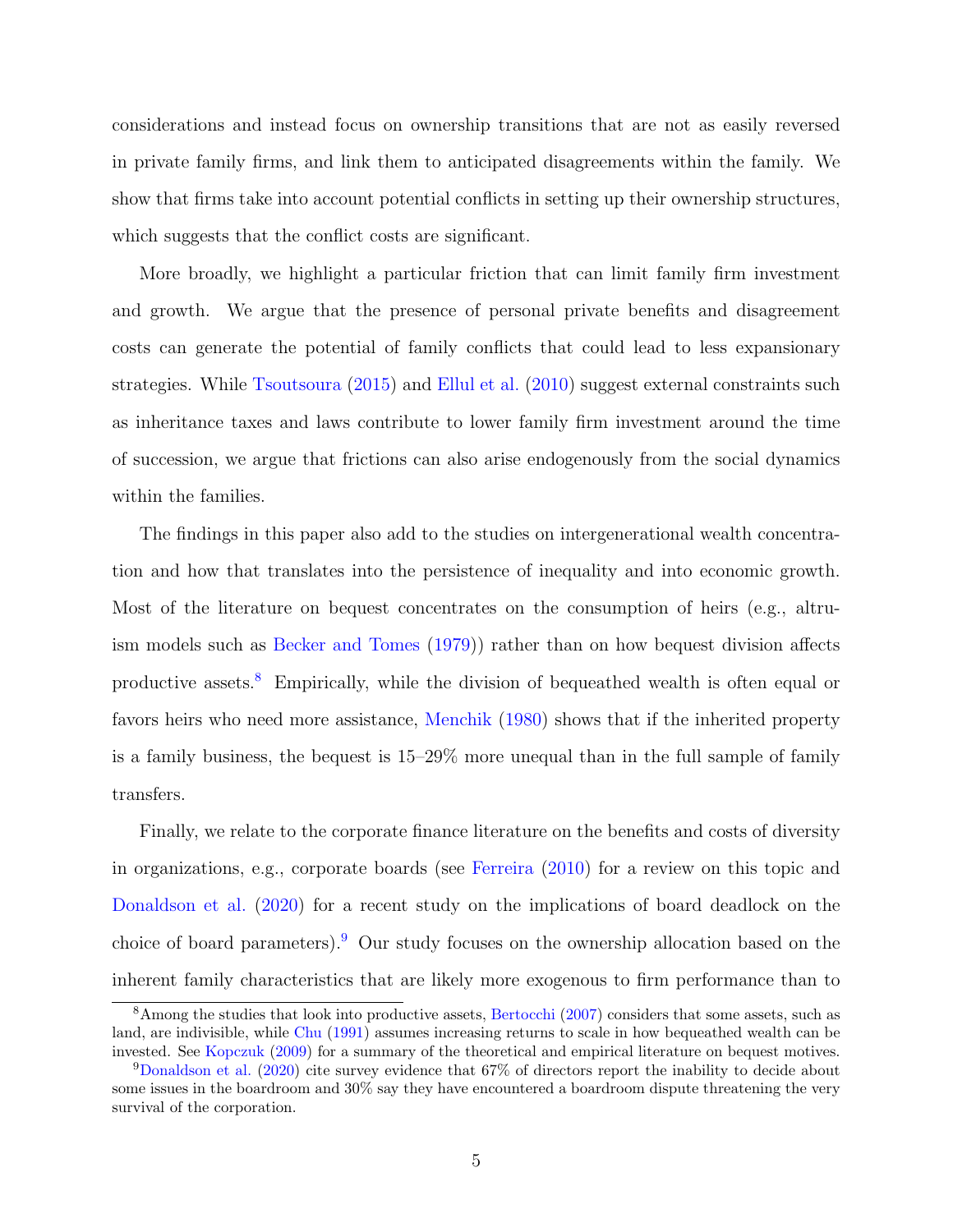the directors' choices, thus circumventing some of the challenges of the empirical literature in identifying the effects of diversity on corporate performance.

## 2 Hypothesis development

We provide a stylized conceptual framework of ownership distribution in the family firms. We argue that family members realize non-pecuniary private benefits from the firm's activities but they disagree about which actions of the firm provide these private benefits. The founder faces a dilemma about how to divide the ownership between his heirs. Bequeathing the voting shares to all heirs maximizes their valuation of private benefits because such a structure increases their chances of being a part of the winning coalition that chooses the course of the firm. However, if no winning coalition is formed, no course of action is taken and the firm experiences the cost of deadlock. At the other extreme, concentrating the voting shares in the hands of one heir eliminates the chance of deadlock but reduces the valuation of expected private benefits by the other heirs. Thus, when there is a large potential disagreement about the private benefits, the control of the firm is concentrated with one heir. If the probability of disagreement is low, a divided bequest is optimal.

As we further describe in more detail, the relevance of such a trade-off crucially depends on two assumptions. First, non-pecuniary private benefits should be relatively large, as compared to cash flow benefits, and this friction, commonly faced by family firms, makes it suboptimal to sell the shares externally or impossible to trade between the heirs. Second and also likely most relevant to family firms, heirs receive non-pecuniary private benefits from the firm even without having ownership or control. These two assumptions drive our hypothesis that families might find it optimal to have dispersed ownership that allows for some conflict even if such dispersed ownership results in lower investment and growth.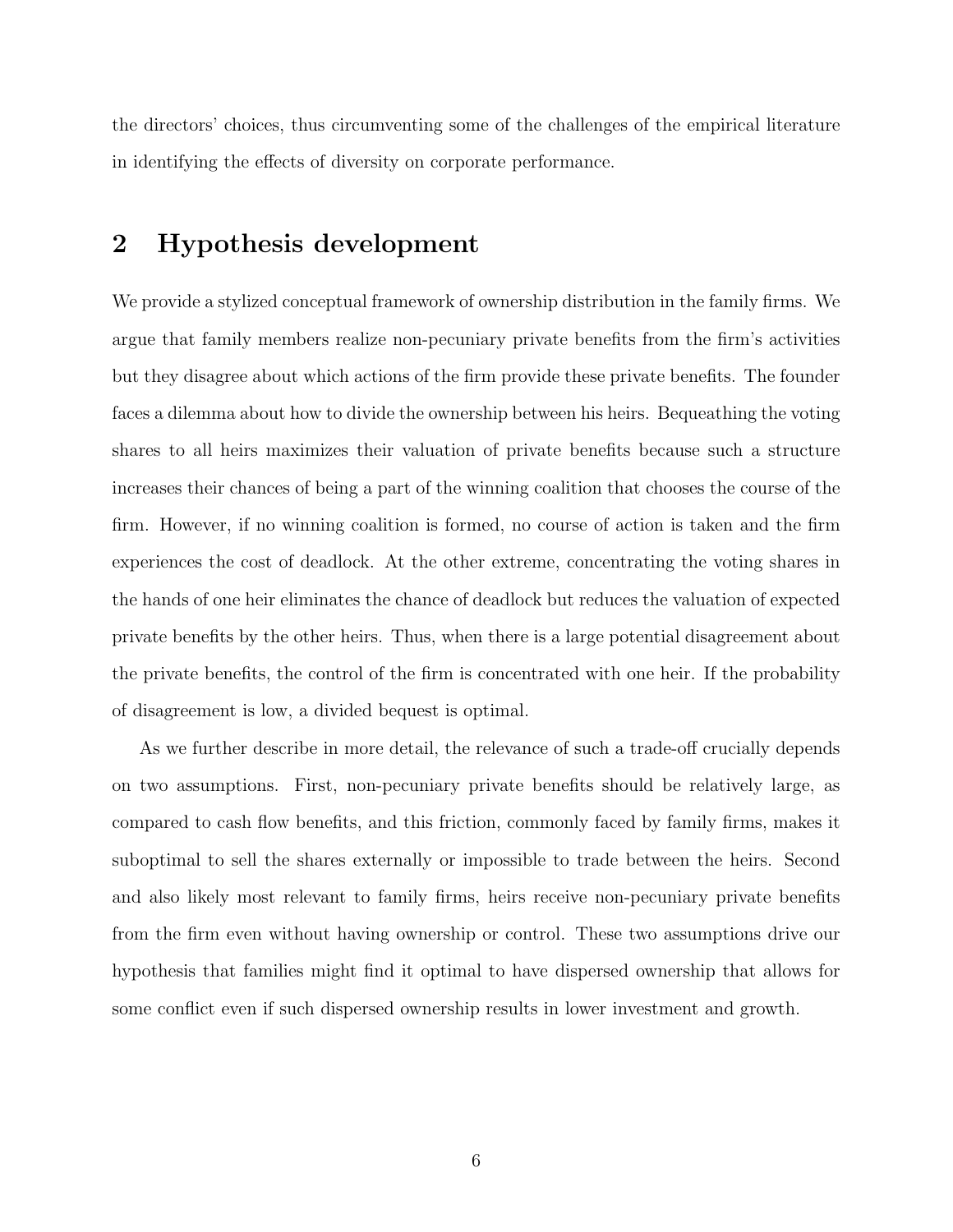#### 2.1 Baseline structure

Consider a firm initially fully owned by its founder. At  $t = 0$ , the founder retires after dividing his ownership among N heirs. At  $t = 1$ , the firm's shareholders must pick one of many mutually exclusive projects. At  $t = 2$ , each project yields a cash flow as well as non-pecuniary private benefits to the heirs. We first discuss the assumptions behind the investment problem at  $t = 1$  and further outline the founder's decision at  $t = 0$ .

Investment problem Assume that a fixed investment (of size 1) has to be made to choose any of the projects. Although all projects bring equal cash flows  $C > 1$ , the N family members disagree about the value of private benefits of each project. As suggested by [Hart and Holmstrom](#page-35-10) [\(2010\)](#page-35-10), private benefits can be viewed as a way of capturing different beliefs held by agents about the consequences of strategic choices, i.e., they could reflect the disagreement about the cash flow benefits that each project brings and thus these benefits are ex ante private and non-pecuniary (e.g., the heir is convinced about the potential of the strategy but cannot persuade others). Another interpretation could be that heirs disagree about the types of projects that best preserve the family legacy ("family name"), i.e., the private benefits are about the preferences (e.g., avoid environmentally unfriendly strategies) and they are non-pecuniary and private even ex post. As a simplification, let each heir get private benefits  $B > 1$  from one of the available projects and 0 from all others.

Importantly, we assume that heirs realize the private benefits irrespective of their ownership, i.e., they care about the direction that the firm takes even if they are not getting direct cash flow benefits out of it. For instance, even if their main sources of income are not related to the original family firm, children might still benefit from a good standing of their family's reputation.

The choice of the project involves one of the owners suggesting a project and all of the owners voting whether to take it. Unless the voting majority agrees to take the project,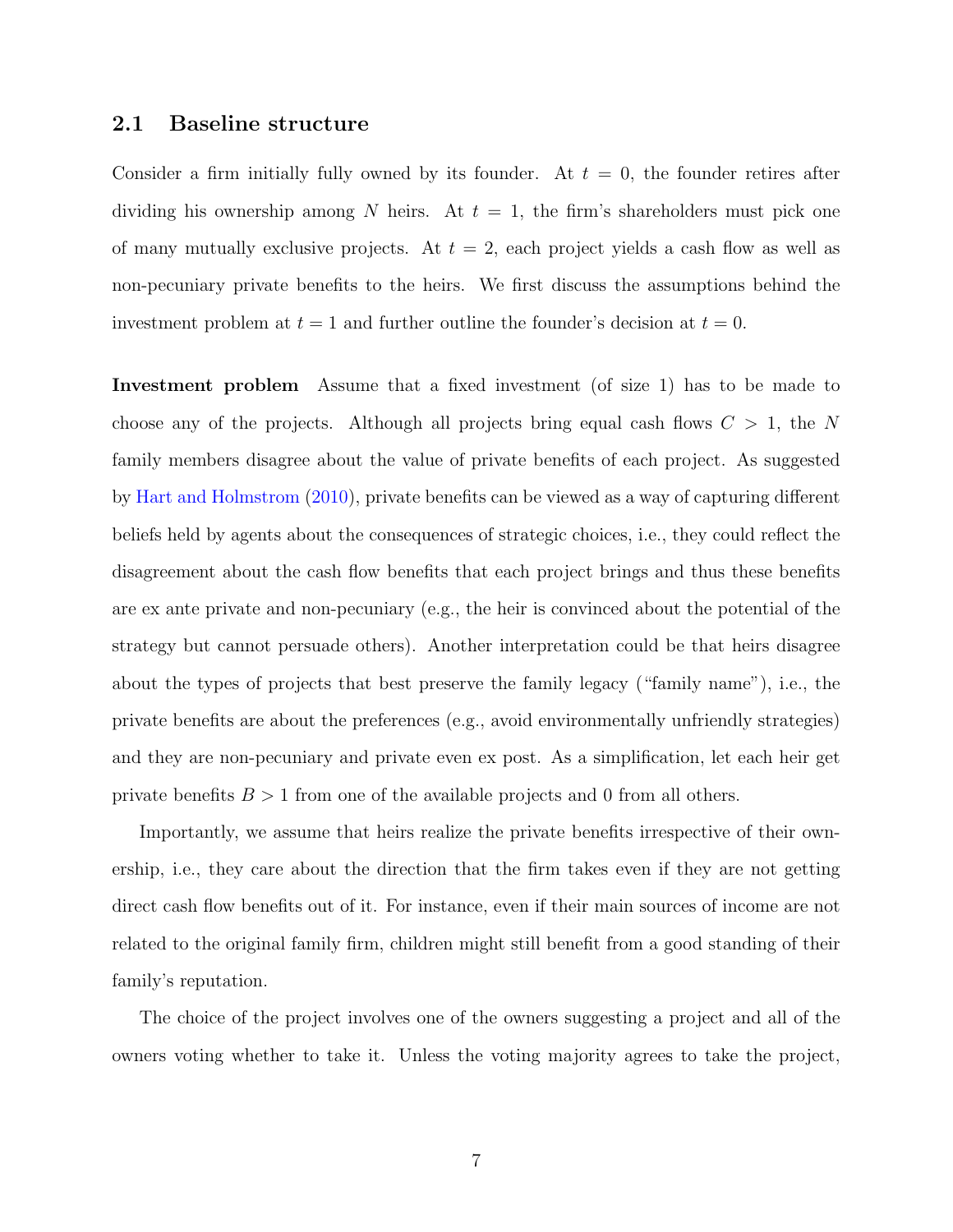the project is not taken. If none of the projects are chosen, the firm goes into a deadlock<sup>[10](#page-8-0)</sup> and neither the owners realize cash flows from the new project, nor family members get respective private benefits, $11$  but the initial investment is also not wasted.

When the heirs need to choose the project, they observe the realization of everyone's preferences for the projects; however, ex ante, before allocating the control, the founder observes only the distributional properties of how preferences are assigned. That is, the mapping from projects to private benefits  $B$  is not necessarily independent among heirs. A high correlation can be interpreted as having similar value systems or agreement about the mission of the firm, and we denote such conditional probability that two heirs get  $B$  from the same project by  $\alpha \in [0, 1]$ , which is exogenously given.<sup>[12](#page-8-2)</sup> In other words, both B and  $\alpha$ capture different aspects of disagreement. While B can be seen as the disagreement value at stake,  $1 - \alpha$  is the probability that such disagreement is realized.

Inheritance problem The founder observes the probability that heirs agree on the project  $\alpha$  and divides the ownership of the firm among them, given a one share-one vote structure.<sup>[13](#page-8-3)</sup> Assume that the founder cares equally about them and maximizes the combined value of the firm as valued by all his descendants – the sum of private benefits and cash flow benefits of all his heirs:

$$
\max_{w=w^{1},...,w^{N}}\sum_{i=1}^{N}\left[E\left(B^{i}\right)+w^{i}\lambda C\right]
$$
\n(1)

where  $(1-\lambda)$  is the probability of a deadlock,  $w^i$  is heir i's ownership share (s.t.  $\sum_{i=1}^{N} w^i = 1$ ), C are cash flows while  $B^i$  is the size of heir i's private benefits. In other words, the objective

<span id="page-8-0"></span><sup>&</sup>lt;sup>10</sup>Deadlock can be seen as the continuation of usual activities as in [Donaldson et al.](#page-35-7)  $(2020)$ , i.e., the firm does not take the new investment project and continues along its current path.

<span id="page-8-1"></span> $11$ If several projects provide different private values for the heirs and each heir has a ranking of projects, a deadlock can be interpreted as the probability of Condorcet cycles.

<span id="page-8-2"></span><sup>&</sup>lt;sup>12</sup>Such  $\alpha$  can be related to the congruence parameter between agents in [Aghion and Tirole](#page-34-8) [\(1997\)](#page-34-8) and [Burkart et al.](#page-34-9) [\(1997\)](#page-34-9). In family business literature, such agreement within a family is also referred to as family cohesiveness [\(Salvato and Melin,](#page-36-9) [2008\)](#page-36-9), cumulative emotional capital [\(Sharma,](#page-36-10) [2004\)](#page-36-10), or family culture [\(Poza et al.,](#page-36-11) [1997\)](#page-36-11).

<span id="page-8-3"></span><sup>&</sup>lt;sup>13</sup>Dual-class shares are uncommon in private family firms in Norway. [Che and Langli](#page-35-11) [\(2015\)](#page-35-11) find that in their sample, only 3.8% of the privately held Norwegian firm-year observations have dual-class shares.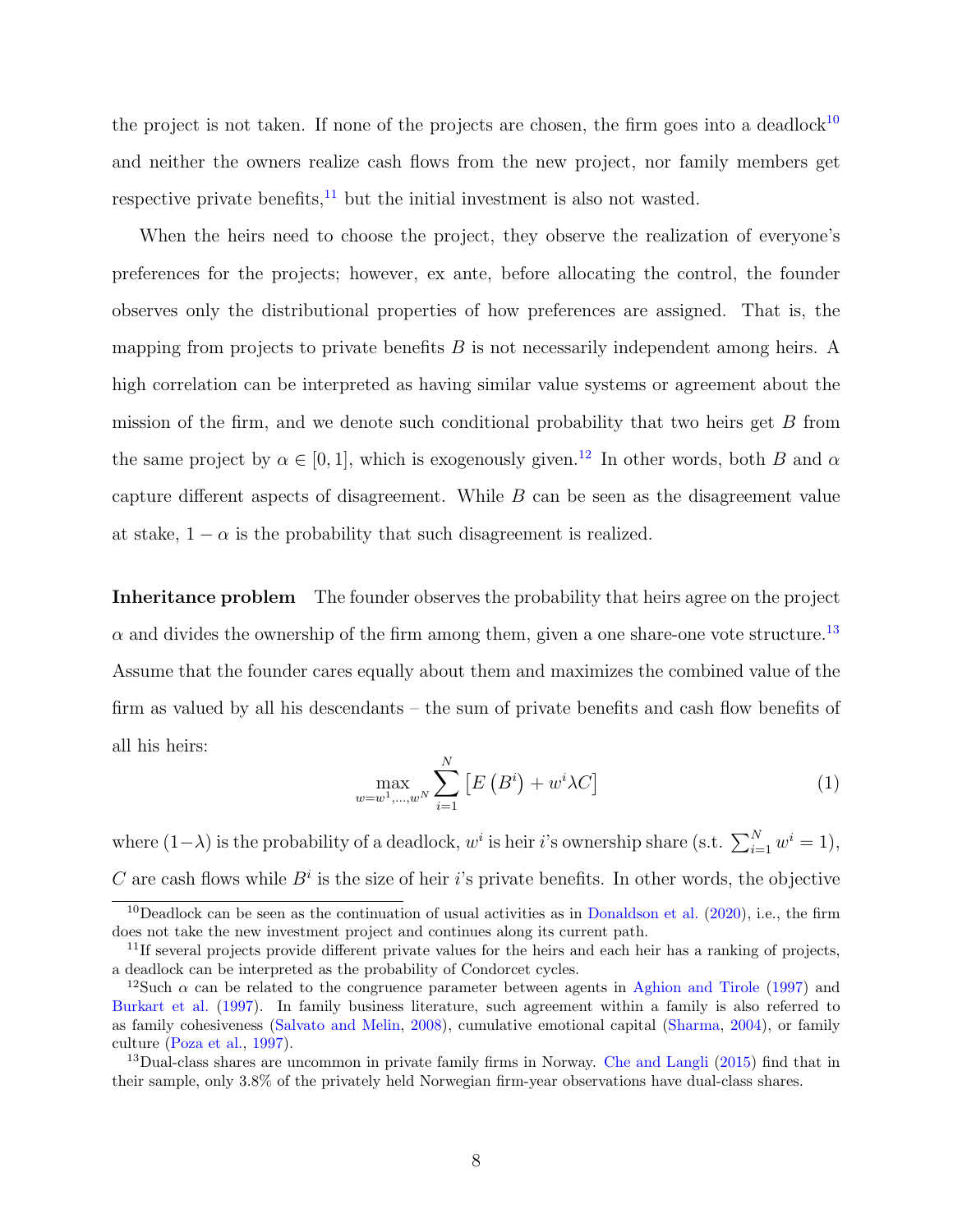function of the founder is independent of how cash flow benefits are allocated, and depends only on how many children end up getting the private benefits.

We first discuss the intuition of the main result, when the founder has three heirs. The general result for N heirs is provided in Appendix 2.

**Three heirs** Denote heirs by  $i \in \{1, 2, 3\}$ , equally likely J different projects by j, s.t.  $J \geq 3$ , and a draw that i receives B from j by  $i = j$ . These draws are not independent among heirs and are related via the parameter  $\alpha$ . When  $\alpha = 1$  and their preferences are perfectly aligned, the probability that all heirs prefer the same project  $P(\cap i = j) = 1$ , while when  $\alpha = 0$ , neither of the two heir pairs prefers the same project,  $P(\cap i = j) = 0$ . When preferences are independent  $P(\cap i = j) = \frac{1}{J*(N-1)}$ .

While that is not key to deriving our result, we assume that the congruence parameter might differ across heir pairs. In particular, while  $P(2 = j\&1 = j) = P(3 = j|2 = j\&1 = j\&1$  $j) \equiv \alpha$ ,  $P(3 = j | 2 = j \& 1 \neq j) \equiv \alpha (1 - \alpha)$ . These assumptions imply that the probability that all heirs prefer the same project is  $\alpha^2$ , while the probability that all of the heirs prefer different projects is  $(1 - \alpha)^3$ .

A heir realizes private benefits  $B$  if (a) all heirs prefer the same project; (b) other heirs prefer the same project and they together hold a majority of votes; (c) he holds the majority of votes by himself and can impose his preferred project. So, the expected private benefits for heir 1 are:

$$
E(B^1) = [\alpha^2 + \alpha(1-\alpha)1_{(w^1+w^2>\frac{1}{2})} + \alpha(1-\alpha)1_{(w^1+w^3>\frac{1}{2})} + (\alpha(1-\alpha)^2 + (1-\alpha)^3)1_{(w^1>\frac{1}{2})}]B
$$

In other words, heir 1's expected value of private benefits depends on the probability that private benefits  $B$  are realized, which happens if all heirs prefer the same project (with probability  $\alpha^2$ ), in which case, who holds voting power is irrelevant; or if both heir 1 and heir 2 prefer the same project and they hold the majority of votes (with probability  $\alpha(1-\alpha)$ ); or if both heir 1 and heir 3 prefer the same project and they hold the majority of votes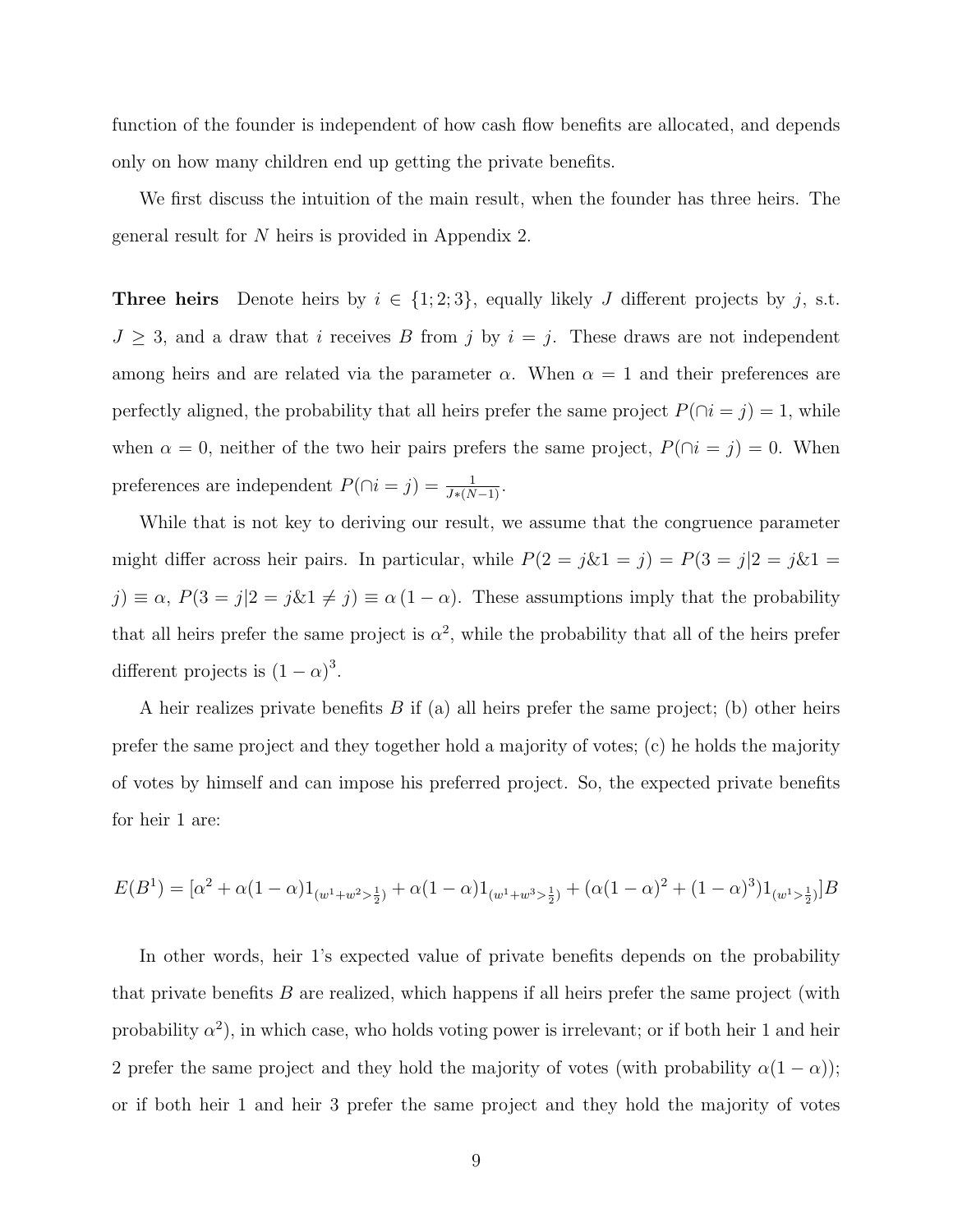(with probability  $\alpha(1-\alpha)$ ); or if heir 1 disagrees with other heirs on the preferred project but heir 1 holds the majority of votes and can impose his preferences (with probability  $\alpha(1-\alpha)^2 + (1-\alpha)^3$ .

Based on similar logic, the expected private benefits for  $i \in \{2,3\}$  are:

$$
E(B^i) = [\alpha^2 + \alpha(1-\alpha)1_{(w^i + w^1 > \frac{1}{2})} + \alpha(1-\alpha)^2 1_{(w^2 + w^3 > \frac{1}{2})} + (\alpha(1-\alpha) + (1-\alpha)^3)1_{(w^i > \frac{1}{2})}]B
$$

Adding all the cases together, we can see that the ex ante probability  $\lambda$  that some project will be chosen and the firm will not end up in deadlock is:  $\lambda \equiv 1 - (1 - \alpha)^3$ .

We assume that compared to C, private benefits  $B$  are large enough that deadlock cannot be avoided with the side transfers that could sway the decision of one of the heirs and also that discontented family members cannot be bought out with the deferred payments.[14](#page-10-0) In addition, as a simplification, family members neither have external wealth nor receive income from outside of the family firm. Finally, we assume that the firm cannot be split up into multiple divisions, i.e., the costs of spin-offs are prohibitively expensive or the firm's production function is such that the output can be produced only with the full set of existing inputs.

Analysis The founder faces a trade-off. If he passed ownership to a single heir, the other heirs would still receive the private benefits but would not be able to influence the choice

<span id="page-10-0"></span><sup>14</sup>While we normalize private benefits to be equal to 0 for the non-preferred project, in the family firm setting one could imagine that the private benefits for the non-preferred project might in fact be negative, i.e., the heirs strongly dislike the strategy that they do not vote for. Given that we assume no outside wealth, by dismissing side transfers that come from the final cash flow, we assume that they are not sufficient to compensate for such negative private benefits. In addition, one might also consider that players are infinitely patient. They are able to make such binding counterbid offers to some of the players that discriminate against other players but also cannot precommit ex ante to a non-discriminatory agreement by mutual consent with all other players. [Harsanyi](#page-35-12) [\(1977,](#page-35-12) p. 235) argues that "in an n-person cooperative game with free communication, if the players can make firm offers to each other, then every possible sectional coalition S is vulnerable to disruption by outsiders who can bribe one or more members of S into withholding their cooperation from the other members of S. Since every coalition is vulnerable in this way, no stable agreement can arise, unless the players agree not to use such disruptive tactics against any possible coalition in the game." Agreement not to use such disruptive tactics might not be renegotiation-proof. See also an argument in [Acemoglu et al.](#page-34-10) [\(2016\)](#page-34-10) on why beliefs might not converge under Bayesian learning.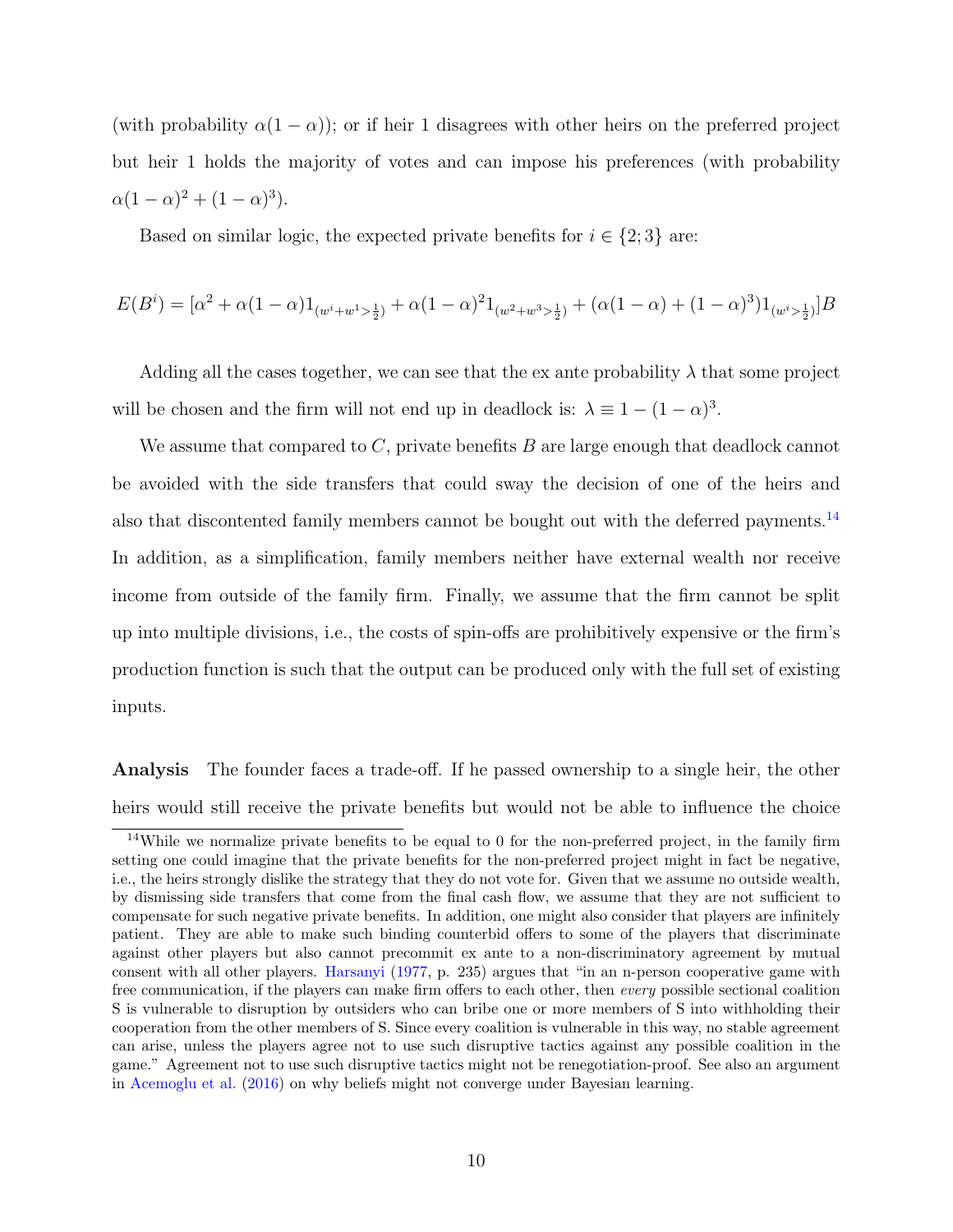of projects, so their ex ante valuations would be lower than in the cases when they might be in the winning coalition which imposes its choice of projects. In other words, with or without ownership, the heir might internalize the effects of the corporate decisions made by his sibling(s) on the family name or on the valuation of the firm, so (in addition to all cash flow benefits), he would value the chance to influence decision making. On the other hand, shared ownership among three increases the possibility of deadlock, which would be costly to the firm. There is some threshold ex ante agreement  $\alpha^*$  below which unilateral control is optimal and above which joint control is optimal.

**Proposition 1.** When  $N = 3$ , there exists such  $\alpha^* = \frac{B+C}{2B+C}$  $\frac{B+C}{2B+C}$  that for  $1 > \alpha > \alpha^*$  all children hold votes with equal voting power and for  $\alpha < \alpha^*$  one child holds the majority of votes. The founder is indifferent between these two options if  $\alpha = \alpha^*$  or  $\alpha = 1$ .

Proof. See Appendix 1.

Figure A depicts the benefits of unilateral control over joint control as a function of  $\alpha$ when  $\frac{B}{C} = 5$ . The vertical axis shows the value to the founder from unilateral control minus the value to the founder from joint control. The horizontal axis plots  $\alpha$ . The benefit of unilateral control is higher for low agreements because there is a high probability that no project will be chosen if all heirs jointly owned the firm. With very high agreements, the benefit of joint control over unilateral control recedes because the likelihood that family members would even agree to the dictatorial choice increases.

**General result** Appendix 2 provides the general result for any  $N$ . The optimal ownership structure depends on the number of heirs. Also, the division of control crucially depends on the tie-breaking rule, i.e., whether it is sufficient for the largest coalition to control half of the votes to implement the preferred project. If control of half the votes is enough to implement the preferred project, it is never optimal to give control to an odd number of heirs. The (even) number of heirs to which it is optimal to give control depends on  $\alpha$ . A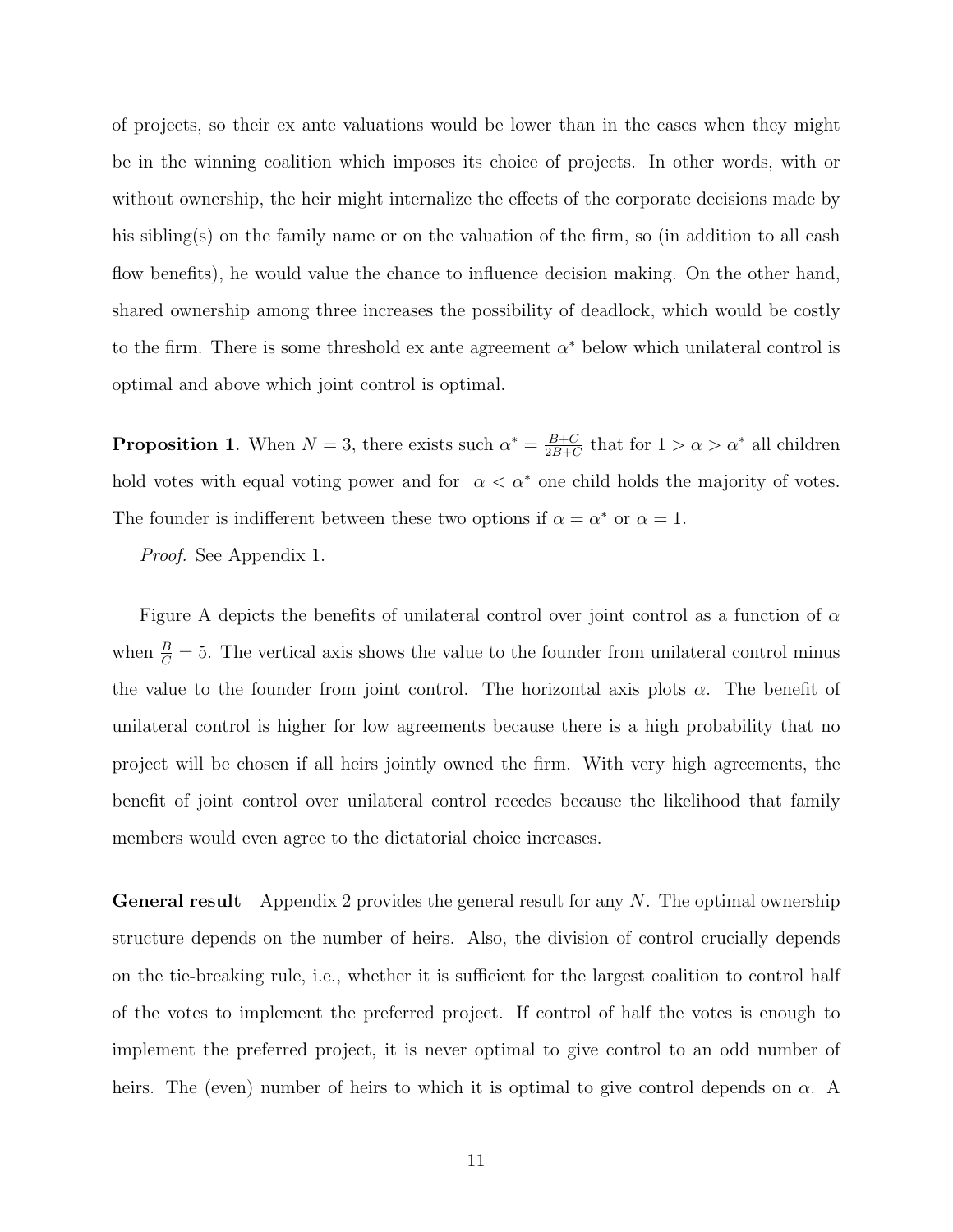

Figure A. Benefits of unilateral control over joint control

range of  $\alpha$  exists for any even number of heirs to have an optimal control and the larger  $\alpha$  is, the larger is the number of heirs that share control. If control of half the votes is not enough to implement the preferred project, the optimal solution reverses and it is never optimal to give control to an even number of heirs. The control split between any even number of heirs is optimal for some  $\alpha$ . Ex ante the founder prefers the former tie-breaking rule.

**Endogeneity of**  $\alpha$  We have treated  $\alpha$  as an exogenous parameter; however, it is in fact likely to be endogenous. First,  $\alpha$  is (to some extent) a choice variable of the founder. The founder might face a trade-off in allocating his limited (time) resources between increasing the value of the firm or spending time with the family. Time spent with the family strengthens family ties and thus minimizes the chance of conflicts or establishes an efficient low-cost process to resolve them. Endogenizing  $\alpha$  should thus increase the optimal range of the divided bequest. Moreover,  $\alpha$  could be endogenous to the choice of ownership structure. One could imagine that simply because control is concentrated with one child, the other children can raise their disagreement with the decisions of the firm. Such situation would increase the region where shared control is optimal but would not qualitatively change the predictions.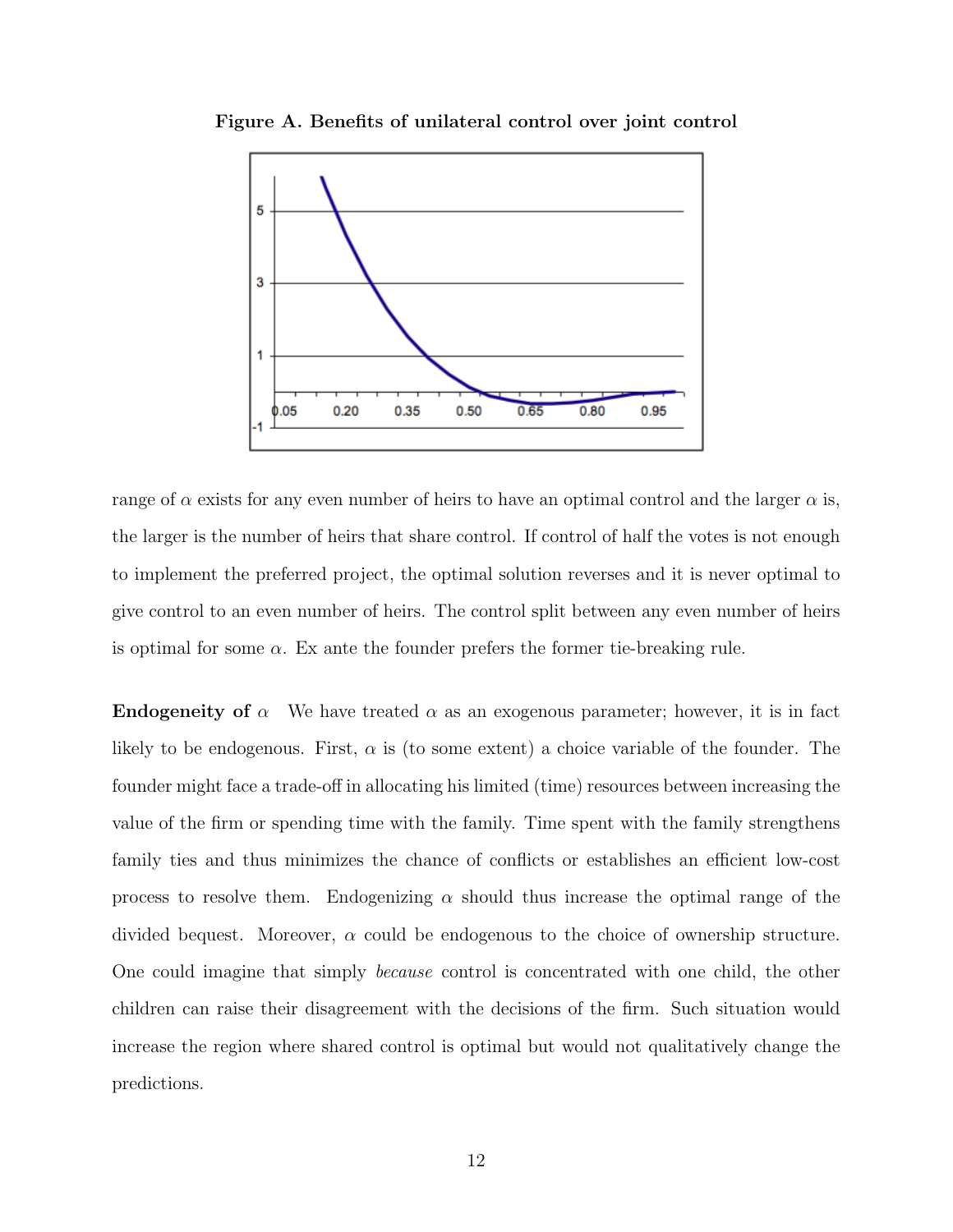### 2.2 Empirical implications

This theoretical discussion builds our empirical hypotheses.

First, if  $\alpha$  is high, that is the future conflicts about firm strategies are less likely, for any B and C, it is more likely that  $\alpha > \alpha^*$  and thus by Proposition 1 all children hold votes with equal voting power. We thus hypothesize that family businesses are more often inherited by multiple family members as compared to a single family member when the family conflicts are less likely:

Hypothesis 1. In the cases where future conflicts are less likely, family businesses are more often inherited by multiple family members.

Second, the conceptual model suggests that the value of founder's objective function (1) increases with  $\alpha$ : when children are more likely to agree on the firm strategies, the founder internalizes more of the children's private benefits  $B$  associated with the firm. On the other hand, assuming that external non-family investors do not receive private benefits B and only value cash flow benefits  $C$ , their valuation of the controlling stake is unvarying with  $\alpha$ . However, if such external non-family investors have other benefits from owning this firm (e.g., synergies), there might be a threshold where the advantages of keeping the firm in the family are lower than selling it to the non-family owners. As such advantages of keeping the firm in the family are increasing with  $\alpha$ :

Hypothesis 2. In the cases where future conflicts are less likely, the ownership remains longer in the family's hands.

Third, in our conceptual framework, if multiple heirs have shares, the disagreements about which project generates B might lead to a deadlock that is associated with no project chosen and no investment. Such deadlock further leads to no new cash flow benefits C. Even if ex ante the founder found it optimal to pursue a divided bequest, ex post the conflicts might still arise and hamper investment and growth in the cases of divided bequest:

Hypothesis 3. The firms with divided bequest have lower investment and growth after the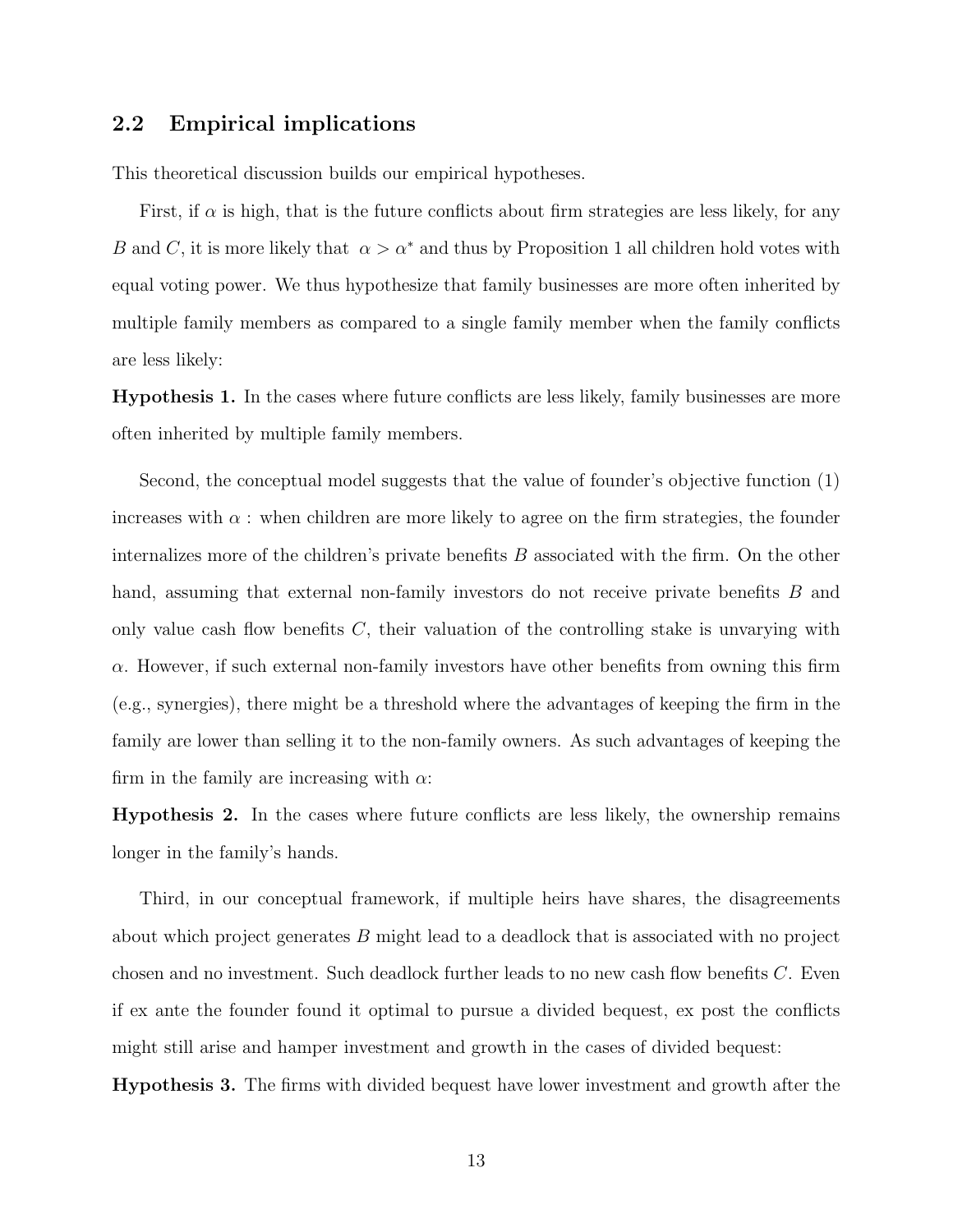transfer than do the firms with the unilateral bequest.

Fourth, as  $\frac{d\alpha^*}{d(B/C)} < 0$ , the larger the private benefits are than the cash flow benefits, the more appealing is the divided bequest. Thus, if the perceived intangible firm value component is more important to heirs, when dividing the bequest, the founder puts more emphasis on how to generate higher expected private benefits for all heirs rather than on ensuring that there is no threat to the firm's cash flows. As  $\frac{B}{C} \to \infty$ ,  $\alpha^* \to \frac{1}{2}$ , while as  $\frac{B}{C} \to 0$ ,  $\alpha^* \to 1$ . When  $B = 0$ , the family members are indifferent between any of the projects and the ownership structure is irrelevant. On the other hand, if private benefits are very large, the bequest has to be divided for a wider range of disagreement values. That is, the actual level of disagreement becomes less relevant. In other words, either private benefits or disagreement has to be large for divided bequest to be optimal, i.e., they act as substitutes in defining ownership structure:

Hypothesis 4. Private benefits and disagreement are substitutes in defining ownership structure.

### 2.3 Preliminary evidence from the US

Because of the data quality, we will rely on the Norwegian sample in our empirical analysis, but we first provide evidence that the ownership distribution is also unequal in other, larger, economies and in particular in the US. That family firms vary in terms of the ownership stakes can be seen from the 2007 Survey of Business Owners Public Use Microdata Sample which reports the ownership distributions for the four largest owners of 2, 165, 680 US firms. We investigate those firms that indentify themselves as family firms and where all of the four largest owners have inherited their stakes. Out of 13, 667 such firms, 12, 433 have between two and four owners. As we show in Appendix 3, 6, 936, or 55.8% of these, have an equal division of ownership (either 50% each in the case of two owners, 34% or 33% each in the case of three owners, or 25% each in the case of four owners).

While these figures are thought-provoking, the US data, even at the detailed Census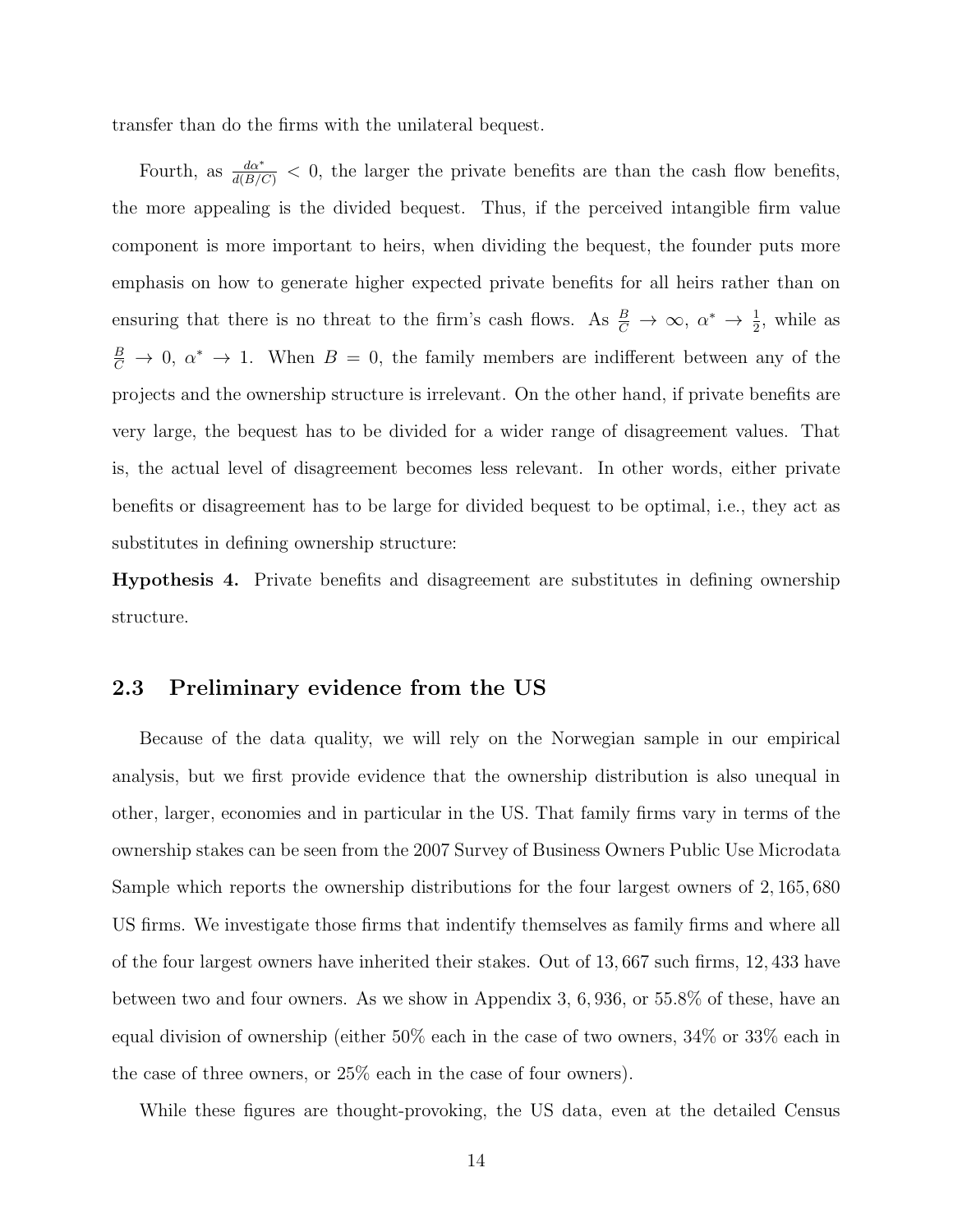level, does not allow us to study the bequest choice, because we do not observe the full set of potential heirs, i.e., those who could have received ownership but did not. Also, even for the heirs that have received ownership, we do not have information on their demographic characteristics and we cannot identify their relationships (e.g., they might have inherited the ownership stakes from different, unrelated, founders). In fact, even the self-declared definition of "family firms" might not be consistent across firms. We thus turn to Norwegian data.

## 3 Data

#### 3.1 Sample construction

In our main empirical analysis, we use the ownership data of the complete population of Norwegian economically active non-financial limited liability firms during 2000–2019. This data comes from Experian. We match it to the panel of the full family relationship data, which comes from the Norwegian Tax Authority. The data set from the Norwegian Tax Authority provides core relationships between those persons who are active in a firm in any role and their extended family members (spouses,  $15$  parents, grandparents, great grandparents, great-great grandparents). This matching allows us to build the deep family relationship map for all core individuals, i.e., to understand the sibling and cousin relationships, even if these siblings and cousins do not have ownership in the firm. Appendix 4 describes the raw family relationship data, lists the key steps in the procedure we use to create the deep family relationship map, and tells how we merge it with the ownership data.

We aggregate corporate subsidiary structures at the ultimate owner level, i.e., we consider only one firm per business group. Moreover, in our sample of family firms, we consider only firms that (a) have a family as the largest owner and that family's ownership stake is at least 20% in the firm. We also require (b) the largest owner ("founder") to have at least 50% of

<span id="page-15-0"></span><sup>&</sup>lt;sup>15</sup>In the paper, we treat spouses in both marriages and civil partnerships in the same way.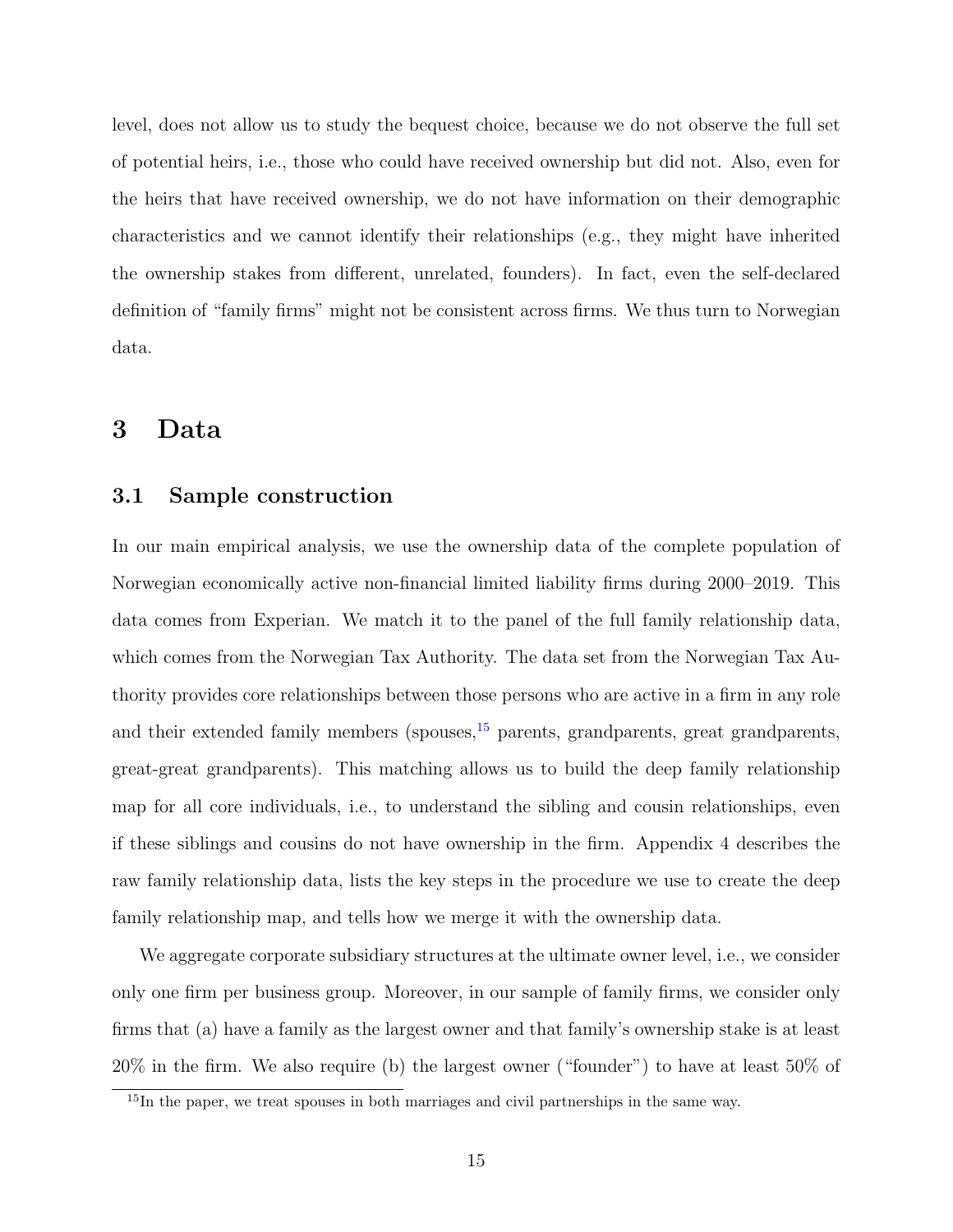the family's stake and (c) be at least 40 years old in the first year in our sample. Further, we require that (d) this person has at least one descendant child or stepchild. After imposing these conditions on the whole population of Norwegian firms that are active and have more than one employee between 2000 and 2019, our final sample includes 117,072 firms.

With the first condition (a) we focus on firms where family transitions are important to the firm. The condition (b) allows us to focus on one nuclear family that is the most important in the transition rather than on the dynamics that involve interfamily interactions.[16](#page-16-0) Conditions (c) and (d) limit the sample to the cases where ownership transitions are relevant, i.e., where the founder is old enough to consider a transition and has at least one heir.

### 3.2 Sample description: All sample firms

We describe our sample of  $117,072$  firms and their characteristics. We first reconfirm that the firms we study are important for the family. The median firm has 2.1m NOK of assets and that constitutes 21.8% of the majority family's net wealth. The median ownership fraction of the family is 100% and the median founder's share is 100%. That is, our sample primarily consists of firms owned by a single owner. The median founder's age is 47 years at the time we first observe the firm. In 17% of cases, the founders are women.

We are able to observe most of the firms almost since their inception. The median age of the firm at the start of their appearance in the sample is 2 years. Only 3.6% of firms (4,254 firms) are over 25 years old in 2000 and 0.9% of firms (1,002 firms) are over 50 years, with the oldest firm being 148 years of age in 2000.

We condition the sample on having at least one descendant child, including stepchildren. The median number of children that the founder has when we start observing the firm is two. Out of 117,072 firms, 15,316 firms have one descendant child, 51,887 have two descendant children, 35,951 have three descendant children, 10,366 have four descendant children, and

<span id="page-16-0"></span> $16$ For instance, we exclude firms where multiple second-generation heirs share ownership but none of them have a majority. We discuss some implications of multiple generations in Section 7.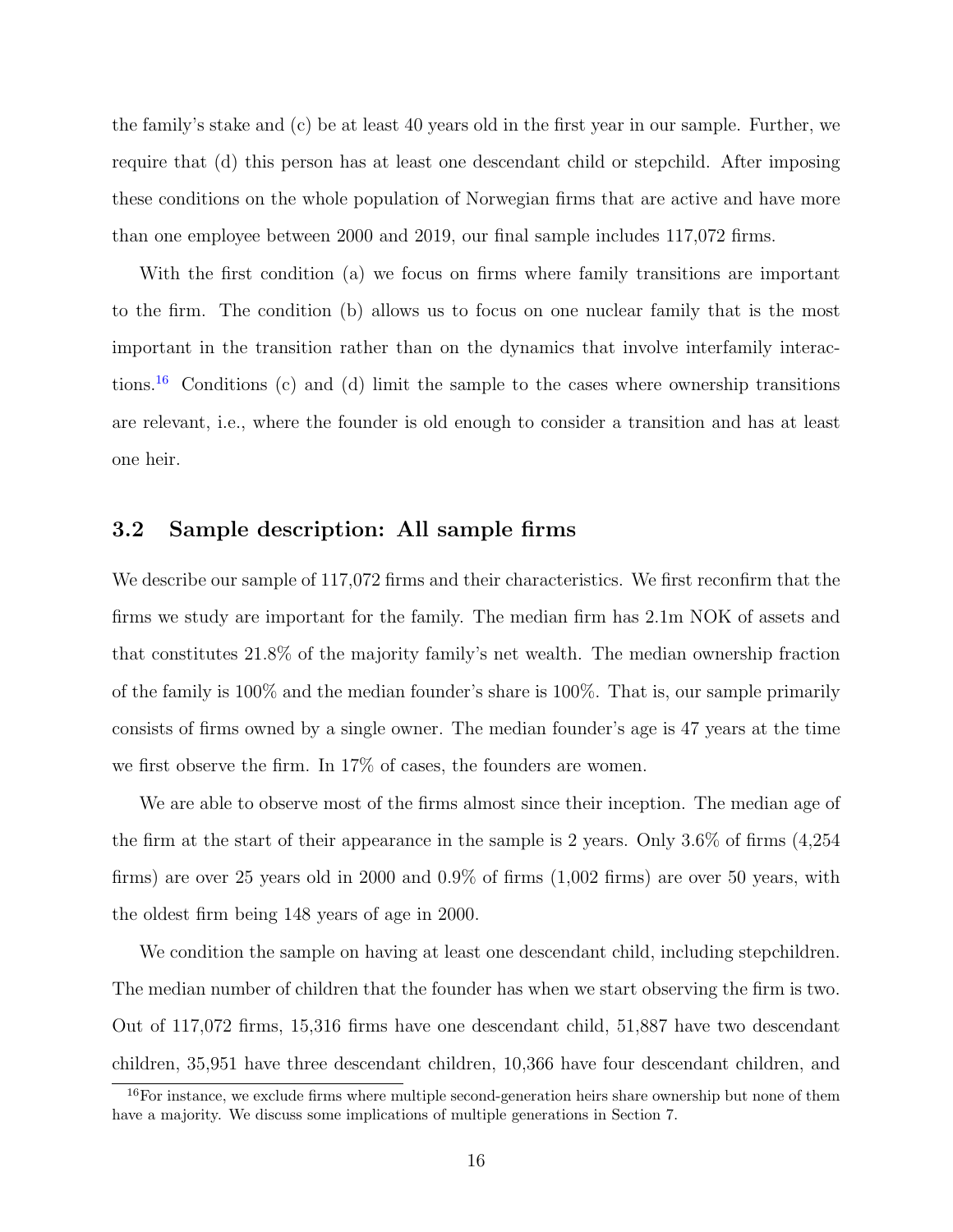the rest have more than four. The sample is quite balanced between male and female descendants.

If we focus on children that are over 18 years old and are more likely to be considered for ownership transfer, 30,084 firms have none, 17,554 firms have one descendant adult child, 38,091 have two descendant adult children, 23,047 have three descendant adult children, 6,300 have four descendant adult children, and the rest have more than four.

We further describe some characteristics that could be related to the disagreement between heirs. One potential disagreement between heirs could come from their being of different ages. The median age of descendant adult children is 29 years, with 1% and 99% being 18 and 54. The median of the maximum age difference of heirs within the family is four years, with 1% and 99% being 0 and 24. The median standard deviation of heir age within the family is three years. We observe 3,857 firms with at least one set of twins.

The other potential source of heterogeneity might be the different educational backgrounds of the children. Here we look only at the adult children heirs that are 24 years old or older. We have 53,008 firms with at least two children heirs over 24, and in just under half, 21,794 firms, at least two children heirs differ in whether they have a university education, suggesting considerable heterogeneity. We can also look into the fields of study.<sup>[17](#page-17-0)</sup> In the cases with at least two children heirs over 24 and where we have the education field available, the field differs in 40% of the cases.

Disagreement might also arise from the fact that children have different parents or the family experienced major family events. We have 11.3% of firms where not all children have the same parents. In 39.2% of firms, the founder has experienced divorce or separation, a percentage consistent with the general trends in the Norwegian population. In our empirical tests, we will exploit the prevalence of divorces as a way to identify the potential of family conflicts.

<span id="page-17-0"></span><sup>&</sup>lt;sup>17</sup>Our data provides nine fields of study: general subjects; humanities and arts; teacher training and pedagogy; social sciences and law; business and administration; natural sciences, vocational and technical subjects; health, welfare and sport; primary industries; transport and communications, safety and security and other services.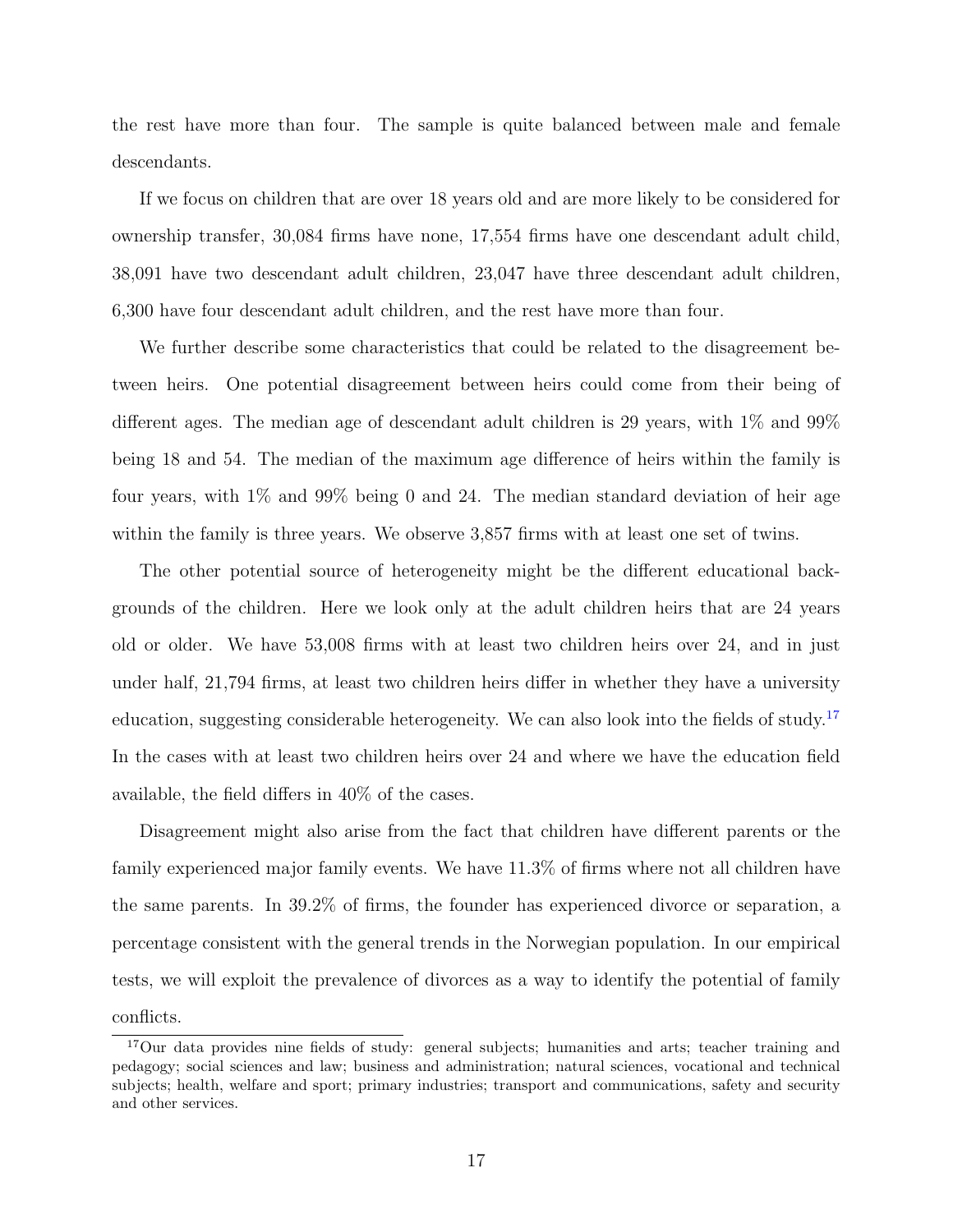Also, the children might differ because of their abilities. We do not observe abilities but those might be correlated with their salaries. For the cases for which we have salary data, we see that the median salary is 192,311 NOK and the largest salary is 8,154,152 NOK. On average, within-family average salary difference between grown-up children is 224,609 NOK.

Some children are already involved in the firm even before their parents transfer the larger stakes. Upon first being observed in the sample, 3,275 of firms have heirs with some ownership stakes in the firm. The average age of descendant adult children who have ownership stakes in the firm initially is 39. In 3,199 of cases, the child is the CEO of the firm in question. In 15,391 of cases, at least one child sits on its board of directors. In 4,680 cases, at least one child works for the firm.

### 3.3 Sample description: Transfer firms

We record the firms in the year of the transition, where the time of the transition is defined as the year in which the accumulated decrease in the founder's share passes 10%, where such decrease is measured from when the firm is first observed in our sample.<sup>[18](#page-18-0)</sup> We choose a gradual threshold because we expect that succession planning induces allocation of shares even before a major inheritance event.

Out of 117,072 firms, in 13.3% of cases (15,623 firms) we observe at least one founder ownership transfer of at least 10% between 2000 and 2019. [Figure 1](#page-50-0) reports the number of transfer firms over time. The number of family transitions averages at 780 per year and varies from around 293 in 2017 to 1,607 in 2003, possibly reflecting economic cycles. [Figure 2](#page-51-0) shows the breakdown of transfer firms by industries. While transition cases come from all twenty Norwegian industry sectors in our sample, 75% of the cases are from five sectors (Building; Retail and Wholesale; Financials; Real Estate; and Services), and this share is equivalent to the fraction of these five sectors in the overall 117,072 family firm sample, suggesting no particular bias regarding industries in which firms are transferred.

<span id="page-18-0"></span><sup>&</sup>lt;sup>18</sup>We inspect if the founder has had any other transitions before to ensure that we are not capturing serial entrepreneurs who frequently exit their stakes in firms.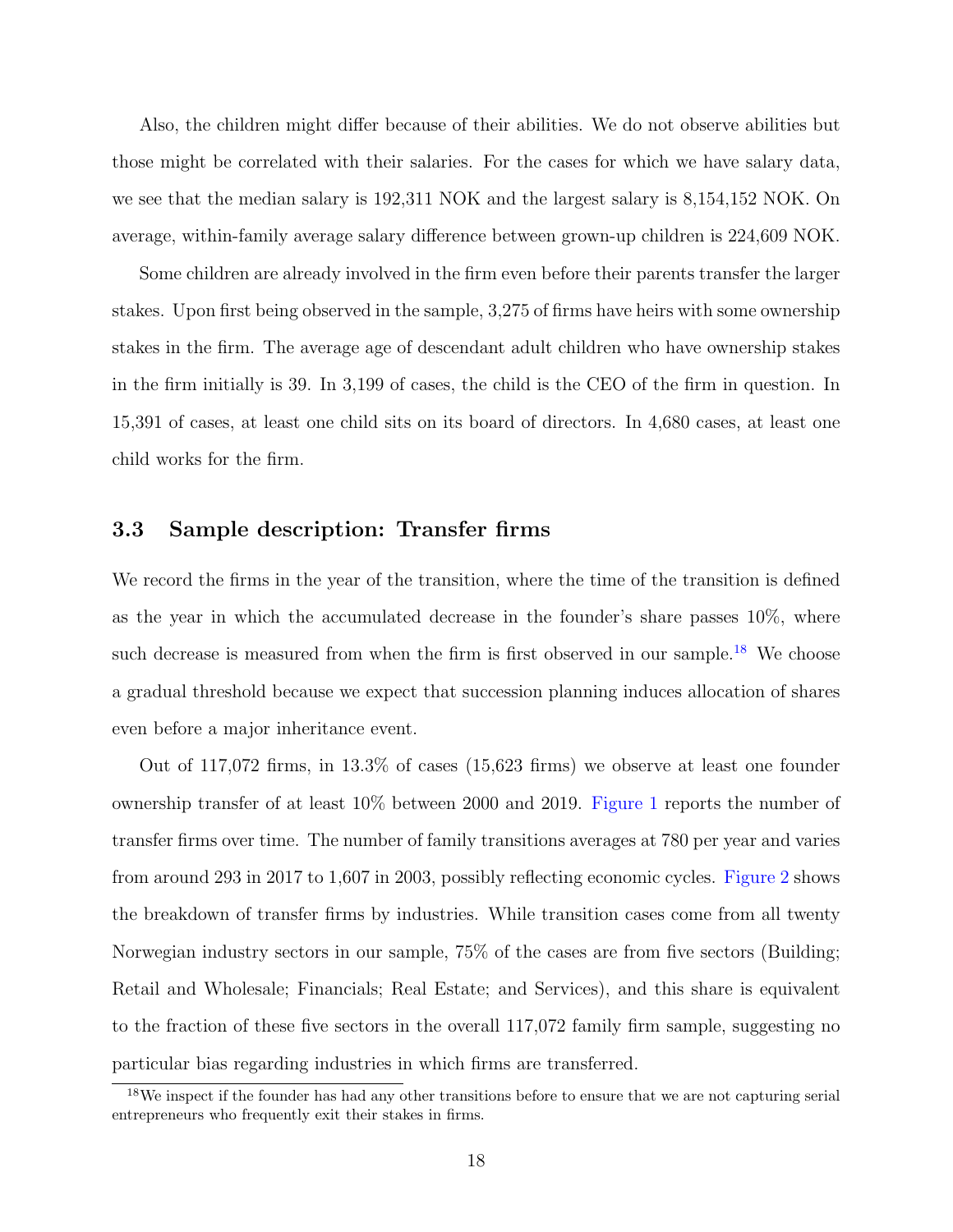[Table 1,](#page-38-0) Panel A provides summary statistics for our sample firms that have experienced a transition. The average age of the founder in the transition year is stable at early-to-mid 50s to early 60s throughout the sample, with the median age being 57.5 years during the whole period. In 10.2% of transition firms, we observe founder deaths within two years of a transition. The average age of the firm at the time of transition is 16 years. In 15,192 transition cases (97%) the family has at least two children.

The median transfer is 45% of the ownership stake. In 7,171 cases, i.e., in 46% of the transfer sample, at least one of the children receives some shares, while in 54% of transfer cases, all transferred shares are sold outside the immediate family.<sup>[19](#page-19-0)</sup> If we condition the sample on the firms that had full or partial within-family transitions and initially had at least two descendants, our sample is 6,667 cases, or 6,523 if we restrict the sample to the firms that had at least two descendants that were at least  $18$  years old.<sup>[20](#page-19-1)</sup> Within this sample, we find that in 53% of cases, only one descendant receives the shares, while in 47%, more than one descendant receives the shares. The median fraction of children who receive the shares in cases in which there are multiple children in the family is 50%, and the mean is 61%. Importantly, as shown in [Figure 3,](#page-52-0) there is no discernible difference between the distribution of children in the transfer firms and the overall sample of family firms.

In [Table 1,](#page-38-0) Panel B, we tabulate the distribution of the number of heirs who receive the shares during the transfer together with the number of children in those families. We see that while the families in the transfer cases with two heirs have on average 2.64 children, the number of children in the families of the transfer cases in which one descendant receives

<span id="page-19-0"></span> $19$ In the most restrictive subsample of 6,069 cases for which we provide robustness analysis in Section 6, all 100% shares were owned by the founder before the transition and all 100% were bequethed by the children.

<span id="page-19-1"></span><sup>&</sup>lt;sup>20</sup>Norway's inheritance law states that the deceased's children are entitled to  $2/3$  of the deceased's total estate, split equally among them. The deceased can, in his will, reduce his children's inheritance to less than 2/3 of his total estate if his children get at least 1,000,000 NOK each. However, gifting before one's death is less regulated. Indeed, out of the 6,523 transition cases on which we focus, 6.4% involve the death of the founder in the year of the transfer (or 11.2% if we also consider the prior year to the death and the following year). Similarly, [Hines et al.](#page-35-13) [\(2019\)](#page-35-13) document the prevalence of inter vivos transfers of ownership in family firms in Germany, especially among the family firms with a perceived better outlook. Another feature of Norway's law that is relevant to our study is that it does not recognize the principle of a trust or a split between legal and beneficial ownership.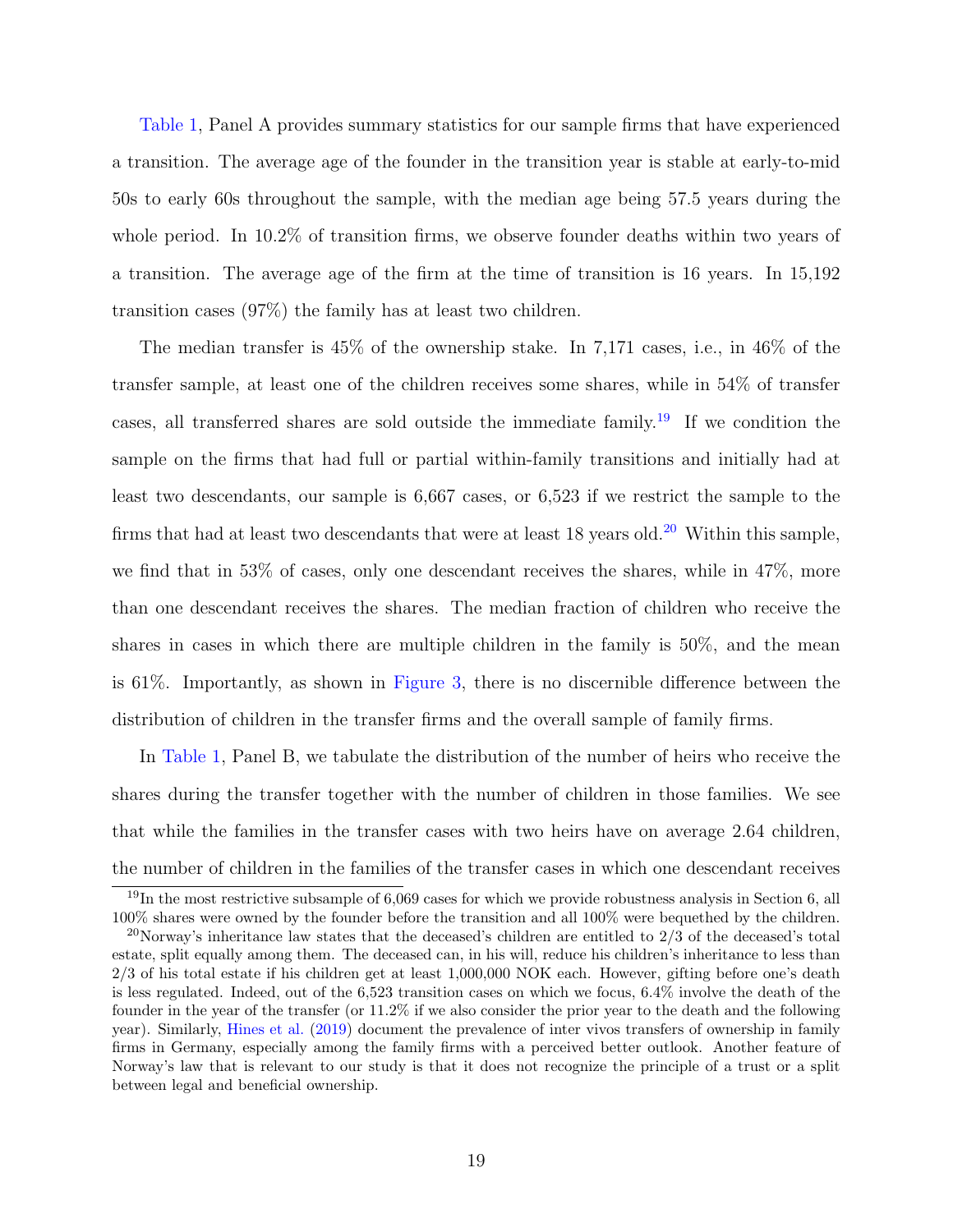the shares is in fact slightly larger  $-2.81$ . Such non-monotonic relationship suggests that larger families with more possible disagreement might opt for fewer heirs. Similarly, [Figure 4](#page-53-0) shows that in the transitions involving just one heir, most of the families have in fact more than one child. That is the opposite to the transitions involving more than one heir, when in most of the cases all children receive ownership stakes.

We further look at how equal the division of shares is in those cases where multiple children receive them. Similarly to the US data that we report in Appendix 3, in [Table 1,](#page-38-0) Panel B, we predominantly observe an equal division of shares. That is, in 79% of the cases in which two children receive the shares, we see a 50/50 split, in 64% of the cases with three heirs receiving bequests, we see each getting exactly  $1/3$  (and in another  $7\%$  of the cases, their bequests are in the 32%-34% range for each heir), and in 74% of the cases with four heirs, we see each getting a quarter of shares.

We also look at whether there is further redistribution of ownership between children after the transition, i.e., from the first year after the transition year until the end of our sample period. In 2,838 firms, or around 40% of within-family transitions, we observe that in the same post-transition year, for some children ownership increases and for some others ownership decreases, suggesting that there is some redistribution of ownership after the transition.

[Table 1,](#page-38-0) Panel C, compares some characteristics of children who received the shares during the transfers and those who did not (and also did not have any shares to start with). First, we see that the heirs are more likely to be male, more likely to have worked in the firm, and more likely to have sat on its board of directors or to have served as the CEO.<sup>[21](#page-20-0)</sup> However, the heir age is rather similar to the age of non-heirs.

We also observe that heirs have a larger salary at the time of transition. Their wealth change is higher in the year after transfer, suggesting that the children without an ownership increase are not compensated proportionally in other monetary terms. However, the increase

<span id="page-20-0"></span> $^{21}$ In 14% of the cases, we observe that the firm already has a CEO from outside the family at the time of transition. This fraction rises to 26% three years after the transition.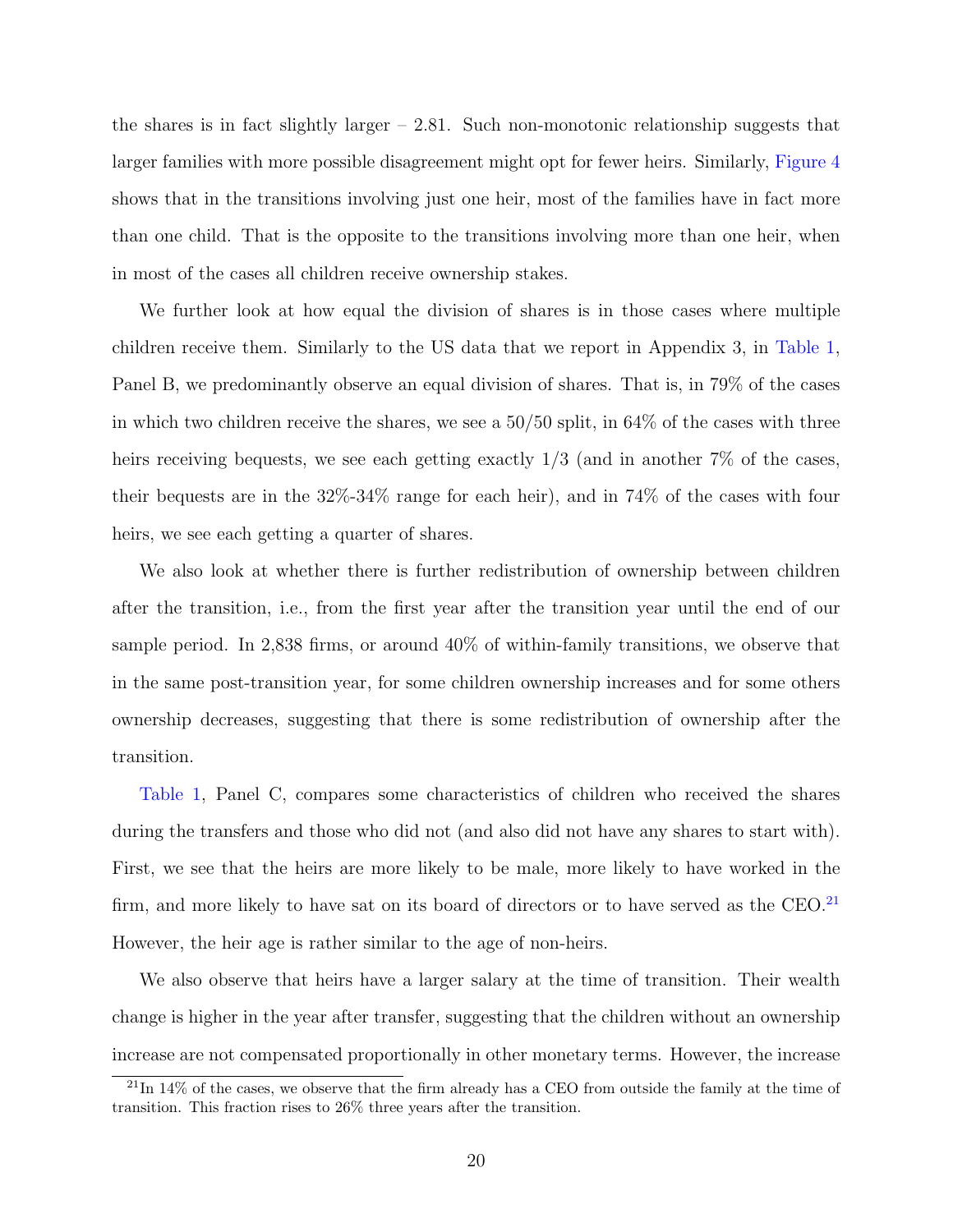in terms of liquid assets in the year after the transfer is not statistically different, even though it is still larger for the heirs with the ownership increase, i.e. children without an ownership increase do not receive a windfall of cash or similar securities. We additionally check the differences in changes in wealth and liquid assets during the three years after the transfer rather than just in the transfer year, and we see similar patterns although the difference in the change in liquid assets becomes statistically significant.

## 4 Ownership dynamics

### 4.1 Within-family ownership dispersion

We start our empirical analysis from an observation we made in the last section that around half of children experience an increase in their ownership share in the year of transition in cases of within-family transitions. Our first step is to test Hypothesis 1, i.e., to examine whether in the cases where future conflicts are less likely, family businesses are more often inherited by multiple family members. We first provide the conditional correlations of the resulting ownership distribution with the family member characteristics at the time of ownership transition. We condition the sample on the firms being preserved within the family during the transition and the family having at least two children (of any age).

[Table 2,](#page-40-0) Panel A, reports the tests where we estimate regressions with the dependent variable being the percentage of children with ownership share increases in the transition year if the family has multiple children. We pick several proxies of the potential conflict between these children – dispersion in education levels, age dispersion, being born to different parents – and estimate regressions for each of the proxies separately. We control for the number of children since [Bennedsen et al.](#page-34-1) [\(2007\)](#page-34-1) and [Bertrand et al.](#page-34-5) [\(2008\)](#page-34-5) have shown that it is related to a higher probability of within-family transition. We cluster standard errors at a broad industry level.

First, we look at the dummy variable of children differing in their levels of education.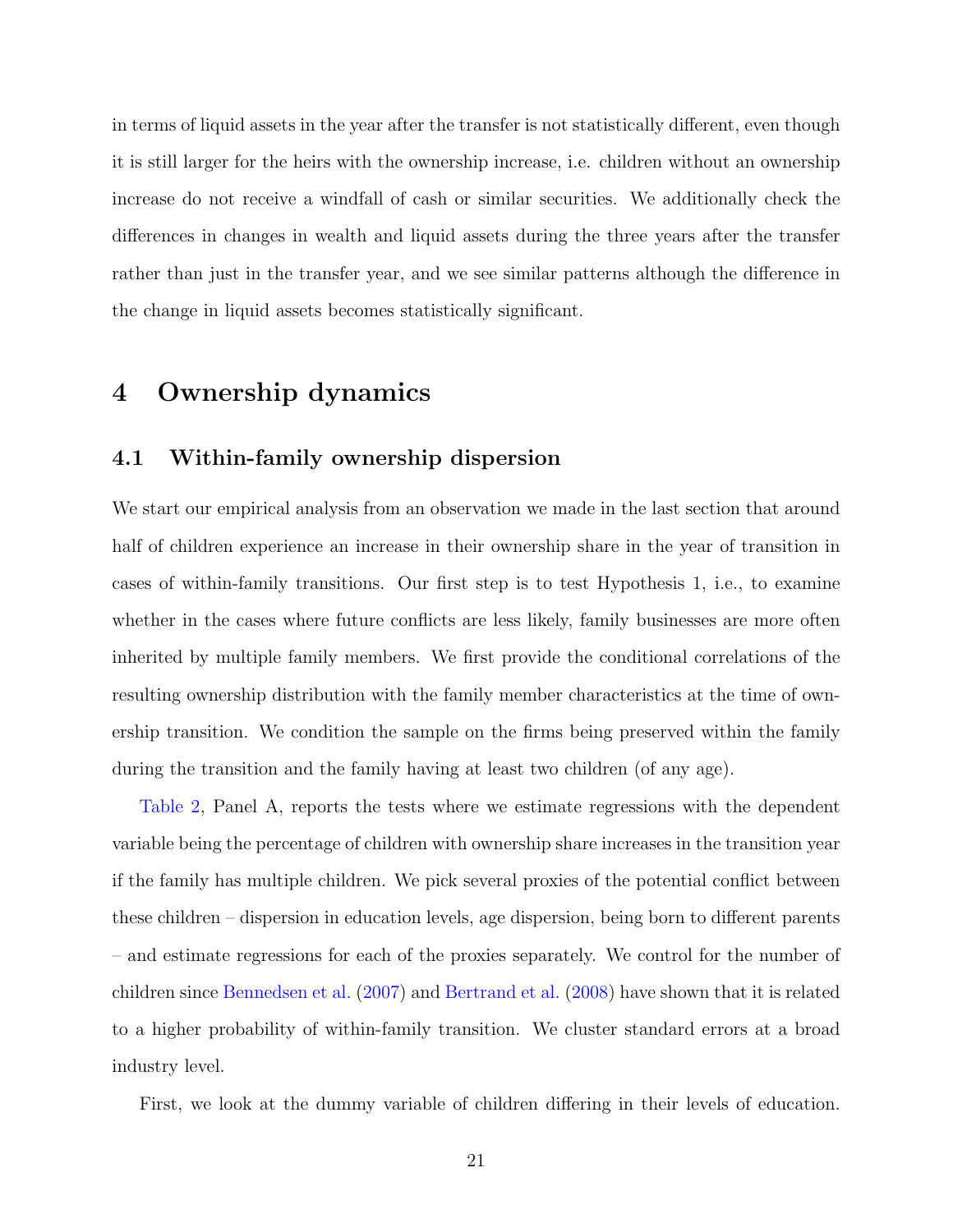We define the variable to be one if some children have university education but others do not; thus, they likely have more dispersion of opinion.<sup>[22](#page-22-0)</sup> We find that the dummy of children having different educational attainments is associated with fewer of them getting shares in the transition.

Second, we look at whether a dispersion in the ages of the children is related to how many children experience increases in their ownership stakes. Presumably, a dispersion in age is related to a higher possible dispersion in opinion and higher ex ante disagreements because children of widely different ages are likely to have spent less time bonding during their childhood years and are more likely to experience different world views and positions in life cycles. We see that the standard deviation in children ages is negatively associated with the number of children receiving shares.

Third, we look at whether children heirs are born to different parents, given that full siblings tend to be emotionally closer and have more contact than half-siblings do [\(Pollet,](#page-36-12) [2007;](#page-36-12) [Pollet and Hoben,](#page-36-13) [2011\)](#page-36-13). We find that the presence of different parents is negatively associated with the fraction of children inheriting the ownership.

These three proxies for potential conflict based on the characteristics of children – including those who do not inherit any shares – all suggest that higher disagreement is associated with fewer children inheriting the shares. Arguably, none of these proxies *perfectly* correlate with the ex ante conflict potential and each of them on their own might give rise to alternative explanations. However, taken together, they support our hypothesis that disagreement matters in ownership allocations.

We provide further evidence that would be inconsistent with alternative explanations. For instance, ideally, we would like to control for differences in skills between children because such differences might be related to how the ownership is split. The past literature on family firm succession (e.g., [Bennedsen et al.](#page-34-1) [\(2007\)](#page-34-1)) has focused on the importance of heir's skills to whether the managerial succession occurs within the family, or is delegated to the

<span id="page-22-0"></span><sup>&</sup>lt;sup>22</sup>Similarity in academic achievement has been shown to be an important and consistent predictor of friendship ties [\(Flashman,](#page-35-14) [2012\)](#page-35-14).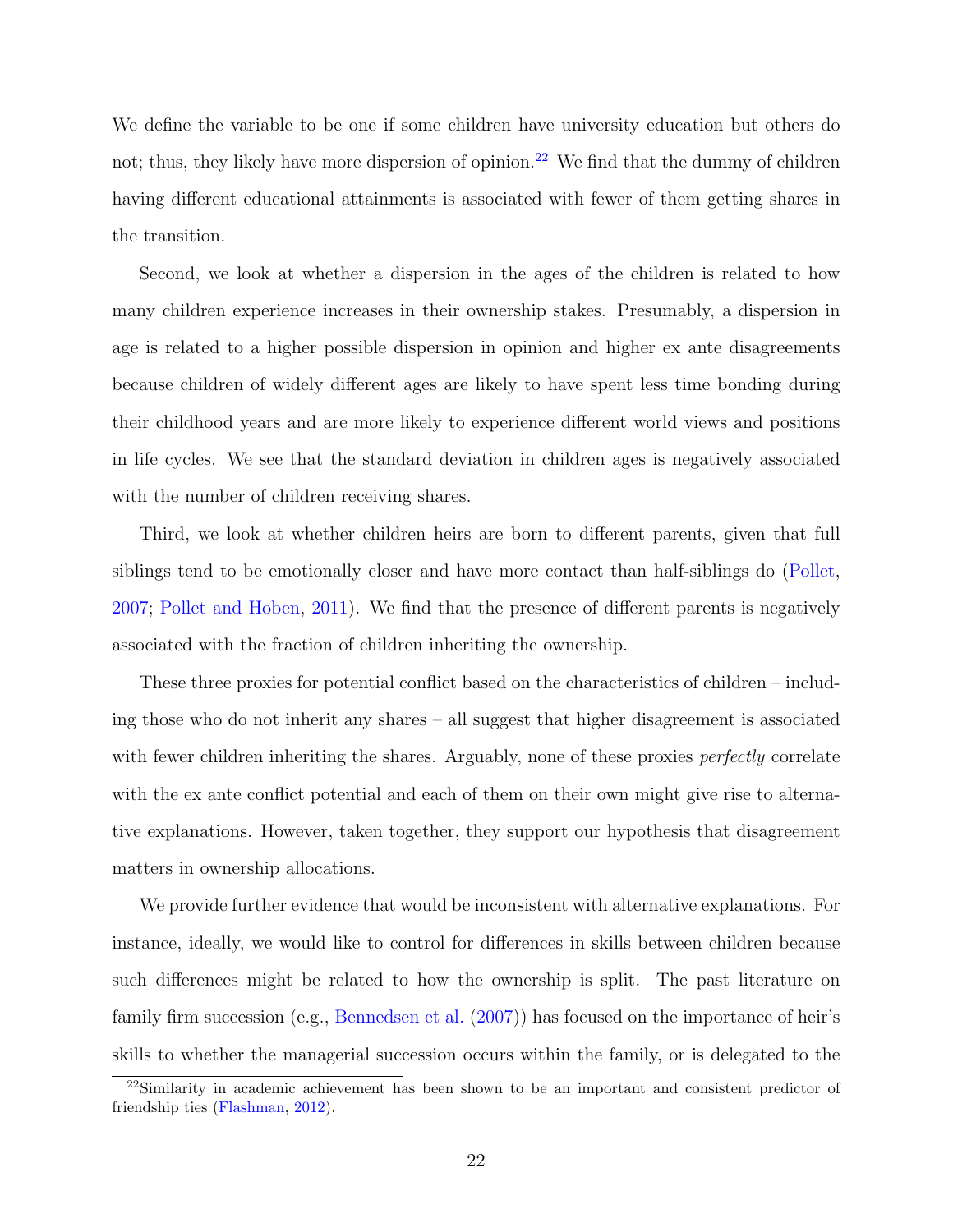professional management. Because talent is unobservable, to see whether such differences in managerial skills confound our results, we focus on those cases where the children are not involved in the day-to-day business of the firm. With this approach, we want to study if the conflicts between owners can arise without an active involvement of heirs in the firm's daily operations.

In [Table 2,](#page-40-0) Panel B, we perform two sets of tests in which we focus on those cases in which children are likely to be involved in the firm operations only because of their ownership stakes and not because of other connections to the firm. First, in columns  $(1)-(3)$ , we exclude those transitions where at least one of the heirs is a salaried employee in the firm, acts as its CEO, or sits on its board of directors. Second, in columns  $(4)$ – $(6)$ , we focus only on the firms that already have professional CEOs at the time of transition. That is, we exclude those cases in which the firm's CEO at the time of transition is the founder, one of the children, or an extended family member. In both sets of tests, we see that the same relationships between diversity in heirs' characteristics and the percentage of them receiving the bequest continue to hold, suggesting that ownership dispersion matters even when heirs are not involved in the daily decision making.

### 4.2 Internal and external transitions

We further investigate Hypothesis 2 which states that in cases where future conflicts are less likely, the ownership remains longer in the family's hands. With severe potential conflicts, the possibility that the business will be sold off outside of the family is less unappealing. Also, if potential conflicts are evident in the future, the transfer outside of the family will occur faster because the founder might internalize that the possibility of transition within the family might turn out to be too costly. $^{23}$  $^{23}$  $^{23}$ 

<span id="page-23-0"></span>Here we look at how proxies for conflicts correlate with whether at least one family mem-

<sup>23</sup>Similarly, [Bertrand and Schoar](#page-34-11) [\(2006\)](#page-34-11) find that family businesses are more prevalent in the cultures with stronger family ties. In light of our framework, one could interpret that cultures with stronger family ties are more likely either to have less frequent conflicts in the family firms, or to have established norms for how to resolve such conflicts, i.e., they should be associated with a higher  $\alpha$ .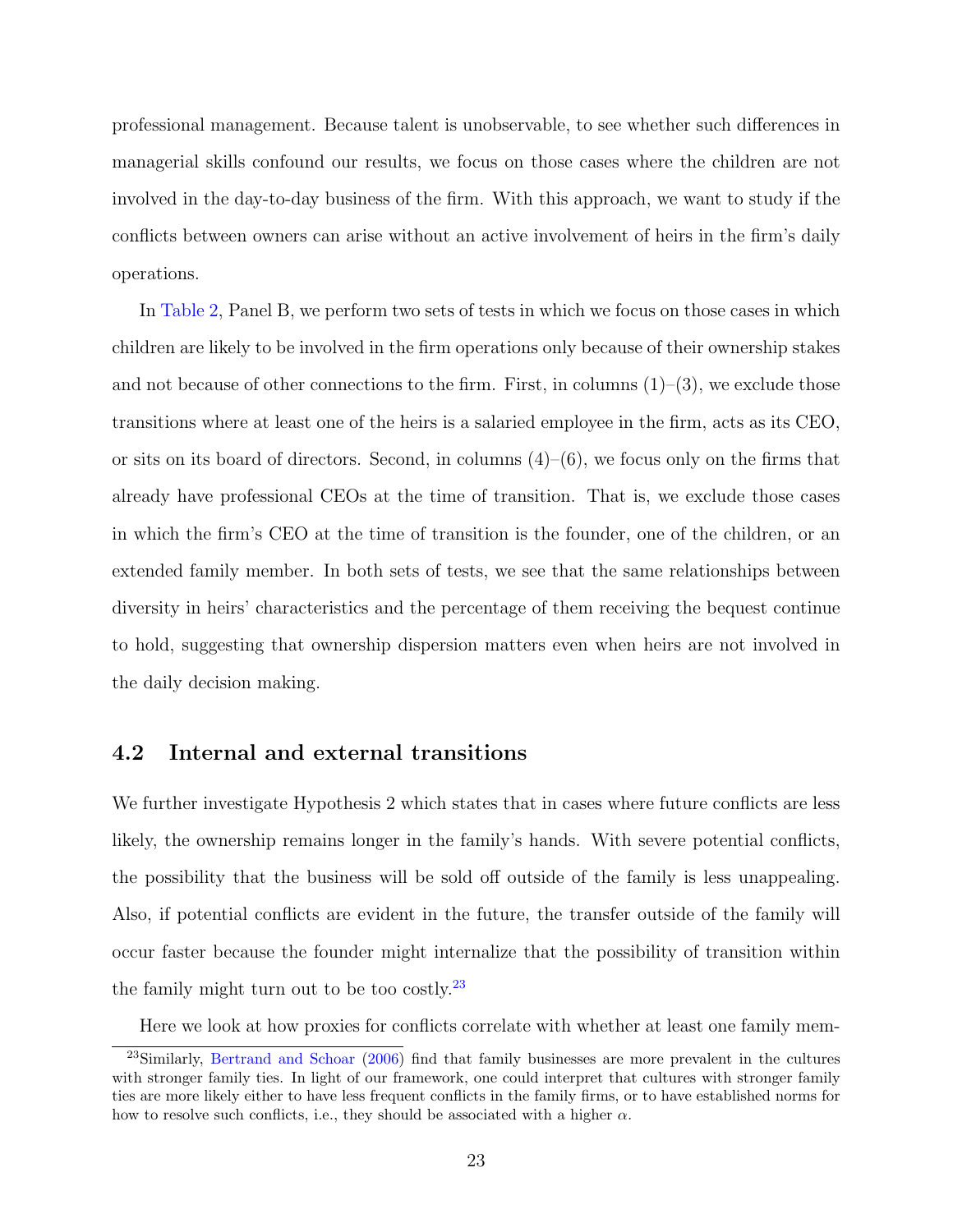ber received ownership shares, i.e., whether the transition was within-family. In addition, we look at how these family characteristics correlate with the age of the firm at the time of transition if the transition is outside of the family.

We perform the same set of analyses as in Section 4.1 but with the dependent variables being a dummy of within-family transitions [\(Table 3,](#page-41-0) Panel A) and of the age of the firm at the time of transfer to outsiders [\(Table 3,](#page-41-0) Panel B). In the case of the dummy of whether the transition is within-family, we find that differing education, age dispersion, and different parents are all negatively associated with the firm staying in the family, a finding which is consistent with our hypothesis. Looking at the age of the firm in cases in which it is transferred externally, we also find that differing education, age dispersion, and different parents are all negatively associated with how long the firm stays in the family, a finding which is again consistent with our hypothesis.

[Table 3,](#page-41-0) Panels C and D replicate Panels A and B, but exclude the cases where at least one of the heirs works for the firm in any capacity or serves on the board of directors. We see that even when the more passive owners are considered, their potential disagreement is related to how long the firm stays in the family's hands.

## 5 Divorces

We now turn to the analysis in which we focus on whether the relationship between the potential for family conflicts and the ownership concentration can be deemed to be causal. Indeed, while we have shown that ownership dispersion is related to children's characteristics, these characteristics might be influenced by the succession plan of the founder, e.g., by a decision to have more children. Moreover, the dispersion in the children's characteristics might be related to the skill differences rather to the potential for conflict.

We thus investigate how extreme crises in the founder's personal relationships, resulting in divorces or separations, affect resulting ownership dispersion. these are not only likely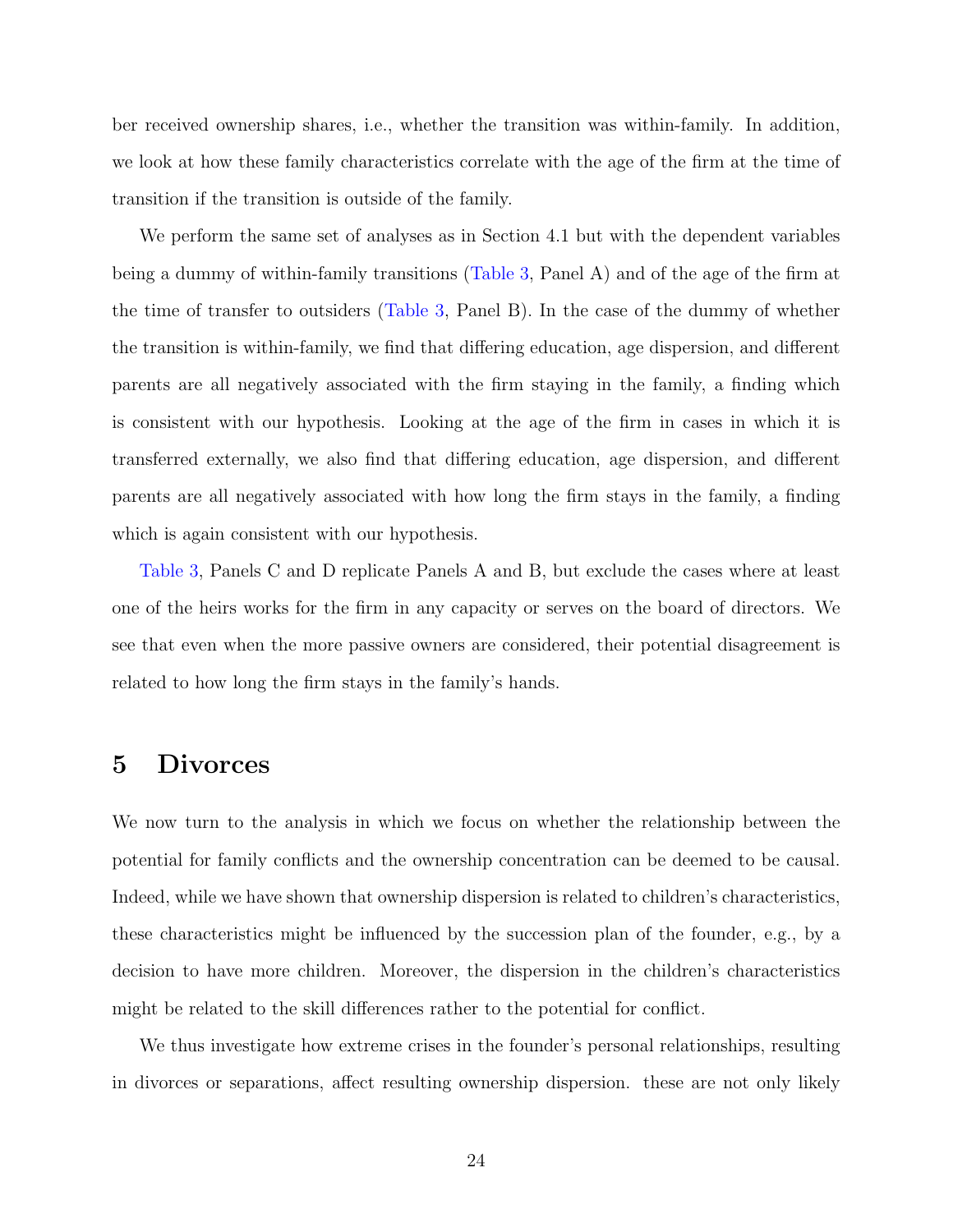to alter the original succession plans, but are also directly related to the conflict potential between heirs given that divorces are associated with children having different parents. Since adult full siblings tend to be emotionally closer and to have more contact than half-siblings do [\(Pollet,](#page-36-12) [2007;](#page-36-12) [Pollet and Hoben,](#page-36-13) [2011\)](#page-36-13), divorce is likely to lower affinity between the potential heirs. In addition, divorce is likely to have an effect on children from the same parents [\(Amato,](#page-34-12) [2000;](#page-34-12) [Amato and Cheadle,](#page-34-13) [2005\)](#page-34-13). In particular, psychology literature has argued that parental divorce has strong effects on sibling conflict and that the effects persist to later in life [\(Riggio,](#page-36-14) [2001;](#page-36-14) [Sheehan et al.,](#page-36-15) [2004;](#page-36-15) [Poortman and Voorpostel,](#page-36-16) [2009\)](#page-36-16).

Norway has had liberal divorce policy stretching back to 1909 [\(Johansen,](#page-35-15) [2018\)](#page-35-15) and so parties in our sample period were unlikely to face legal constraints in dissolving their marriages. We first estimate the direct relationship between the founder's past divorce and the ownership dispersion. In [Table 4,](#page-43-0) Panel A, we show that a founder's past divorce is related to fewer heirs receiving the bequest (column (1)); higher likelihood that the family sells off its ownership to outsiders (column (2)); and a faster external transition in case such an external transition happens (column (3)). Assuming that parental divorces are related to future disagreements between children, these findings confirm our results in the previous section, i.e., that potential conflicts shape ownership distribution around the family firm transition.

Still these estimates could face an empirical challenge that the founder's marital relationships, including the possibility of divorce, might be affected by the firm's performance and thus might not be independent of firm outcomes and of ownership distribution. Also, unobserved external factors, such as anticipated economic conditions, could affect both firm performance and the founder's relationship status.

We thus continue with the instrumental variables specification and rely on the extensive family relationship data. We instrument the founder's divorce by whether the founder's first cousins have experienced a divorce or a separation in the past. We argue that a history of divorce in the family makes divorce more acceptable socially and increases its cultural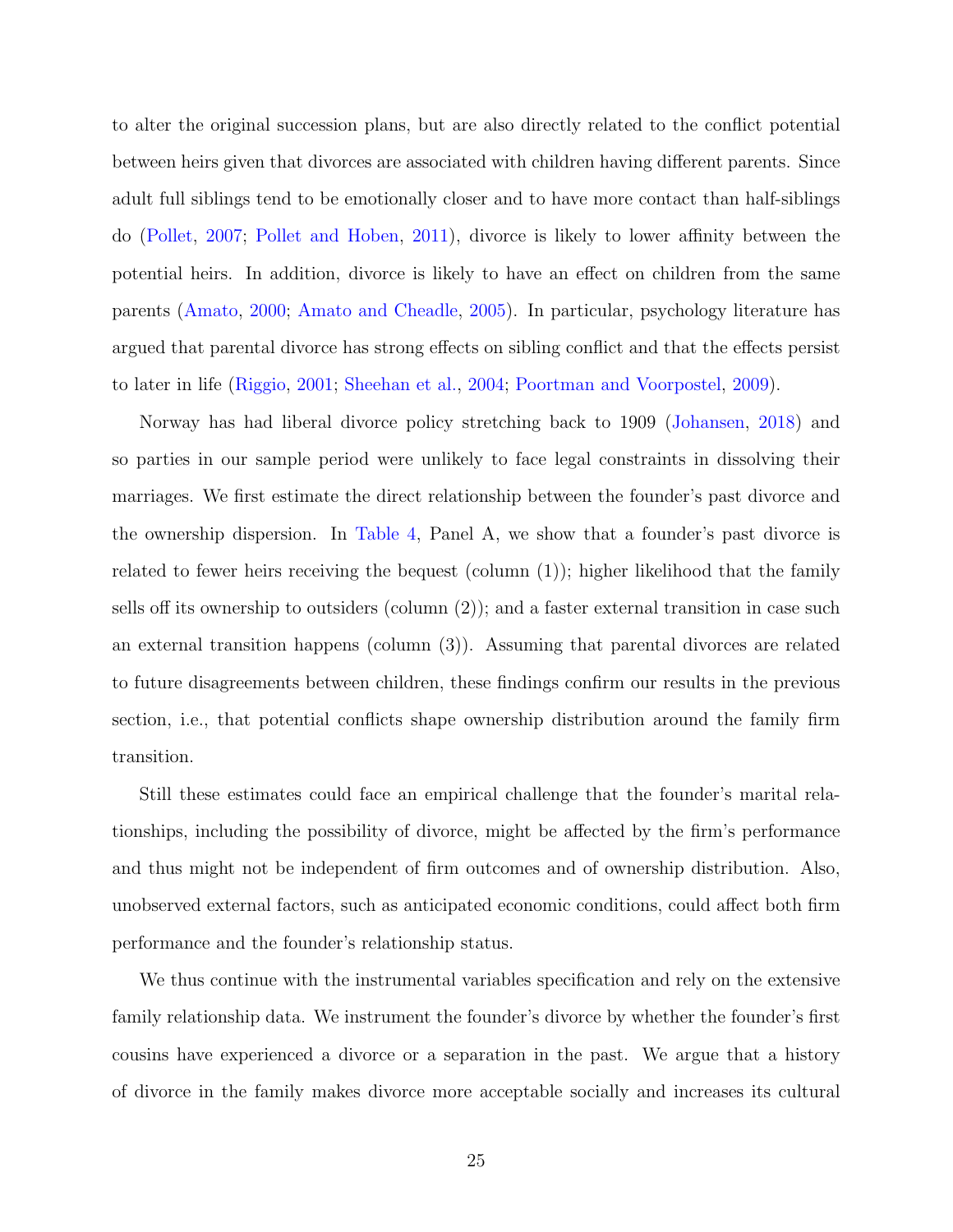familiarity.[24](#page-26-0)

We particularly focus on founders' first cousins because they are likely to have been in a similar age group. First cousins are thus among the extended family members who might have had most influence in changing the founder's perspective on the social norms of divorce. At the same time, they are further removed from the direct nuclear family of the founder and thus their own divorces are unlikely to be affected by the focal firm performance, nor are they likely to have a direct effect on the firm's operations by distracting the founder. Moreover, direct lineage divorces and separations might change heirs' personalities, which could affect firm performance. For instance, founders' parents' divorces might be associated with a greater likelihood for founders' divorces but might also change founders' risk-taking behavior. We also make sure that these first cousins on whom we rely to create our instruments are not directly involved in the firm either as board members, owners, or salaried employees. After omitting these relatives who are involved in the firm, we believe that the remaining first cousins who we study affect the founder only through the family relationships and thus the exclusion restriction can be supported.

We report the instrumental variable results in [Table 4,](#page-43-0) Panel B. We again condition on within-family transitions and founders having at least two children or two stepchildren. In column  $(1)$ , we report the first stage (of the regression reported in column  $(2)$ ), where the instrumented variable is a dummy variable of whether the founder has had divorces or separated before the firm transfer and the instrument is a dummy variable of the presence of prior divorces by first cousins. We see that the instrument is strong with the F statistic of the excluded instrument being 154.9.

In column (2), we report the estimation, where we explain the percentage of heirs receiving the bequest with the instrumented founder divorce. We find the coefficient to be significantly negative. In column (3), we see that within-family transfers are also less likely after the founder's divorce and in column (4), we see that when the firms are transferred to outsiders,

<span id="page-26-0"></span> $^{24}$ In a similar vein, social science research has shown that parental divorces are associated with more frequent divorces of children (e.g., [Wilfinger](#page-37-3) [\(2003\)](#page-37-3); [Amato and DeBoer](#page-34-14) [\(2001\)](#page-34-14)).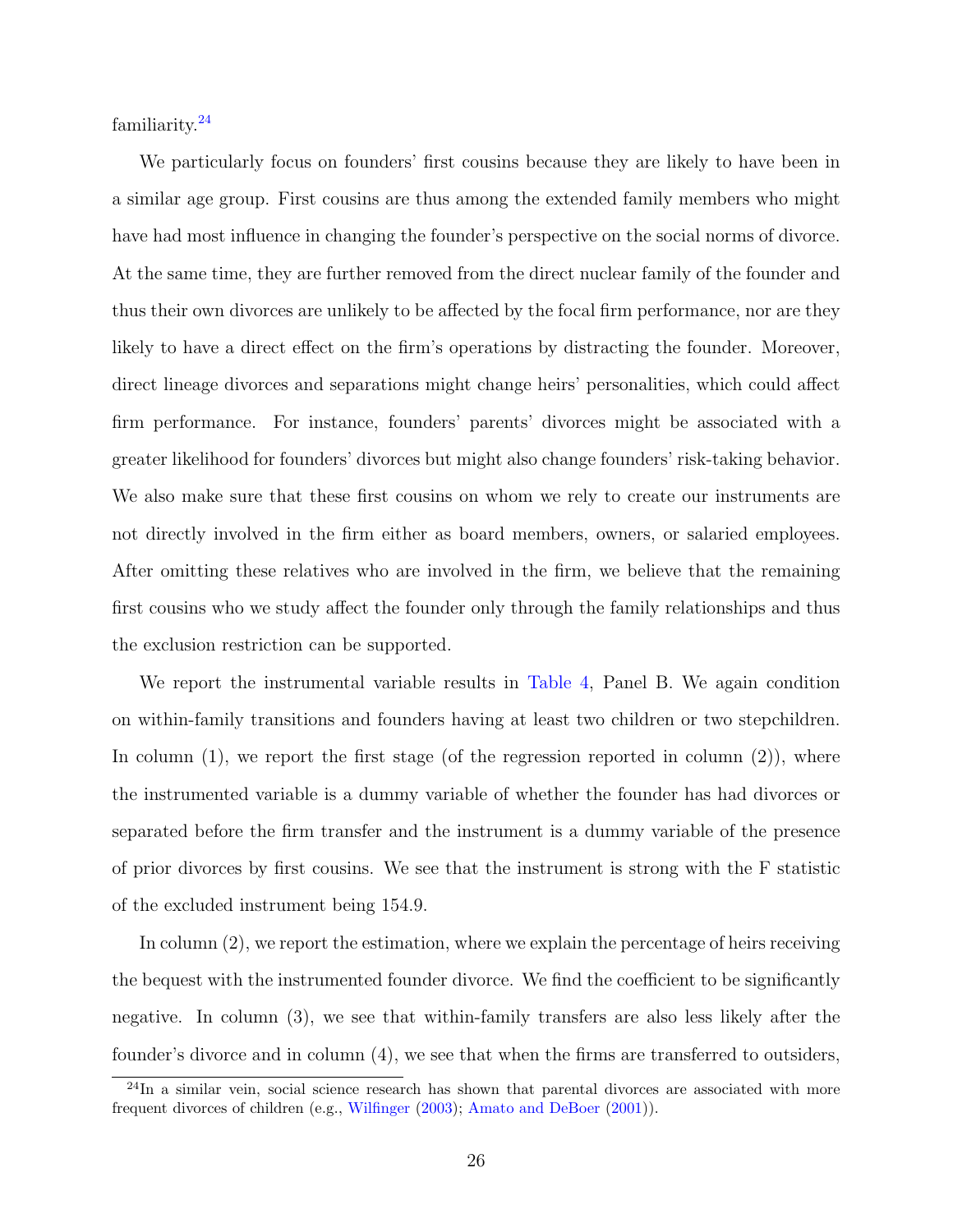these firms are likely to be younger if the founder has experienced a past divorce or separation. In all these specifications, we control for the number of children, that is, the effect does not seem to come from the divorces being correlated with fewer children in general and thus fewer potential heirs.

In Panel C, we repeat the same analysis but instead of using a number of first-cousin divorces as an instrument, we use a dummy of divorces by first cousins, and we find consistent results, except for the percentage of heirs receiving a bequest.

We also notice that one additional exogenous variation in the founder's divorce could come from the gender of his offspring. Based on Dutch registry and US survey data, Kabátek and [Ribar](#page-35-16) [\(2021\)](#page-35-16) have documented that couples with daughters face higher risks of divorce. We thus add the number of daughters that the founder has as the second instrument for the founder's divorce, together with the number of first-cousin divorces.<sup>[25](#page-27-0)</sup> The F statistic of excluded instruments the first stage of the specification is still high at 94.5. As reported in Panel D, across all three specifications, we again find a consistently negative relationship between the ownership dispersion and founder divorces.

One remaining potential concern could be that the cultural norms systematically differ both in terms of divorce acceptance and of also inheritance outcomes. For instance, they could differ geographically between metropolitan areas and smaller towns. In Appendix [Table IA2,](#page-64-0) we control for commune (municipality) and industry fixed effects and all our estimates are consistent in terms of both economic and statistical significance.

Taken together, these results imply that potential heir conflicts shape ownership distributions in the family firms but also define how long the firms remain in the family's hands.

## 6 Real outcomes: Investment and growth

We further look at whether the succession decisions that we study are related to firms' real outcomes, and in particular to their investment and growth. Firms that are likely to experi-

<span id="page-27-0"></span> $25$ We get consistent results if we use only a single instrument of the number of daughters for identification.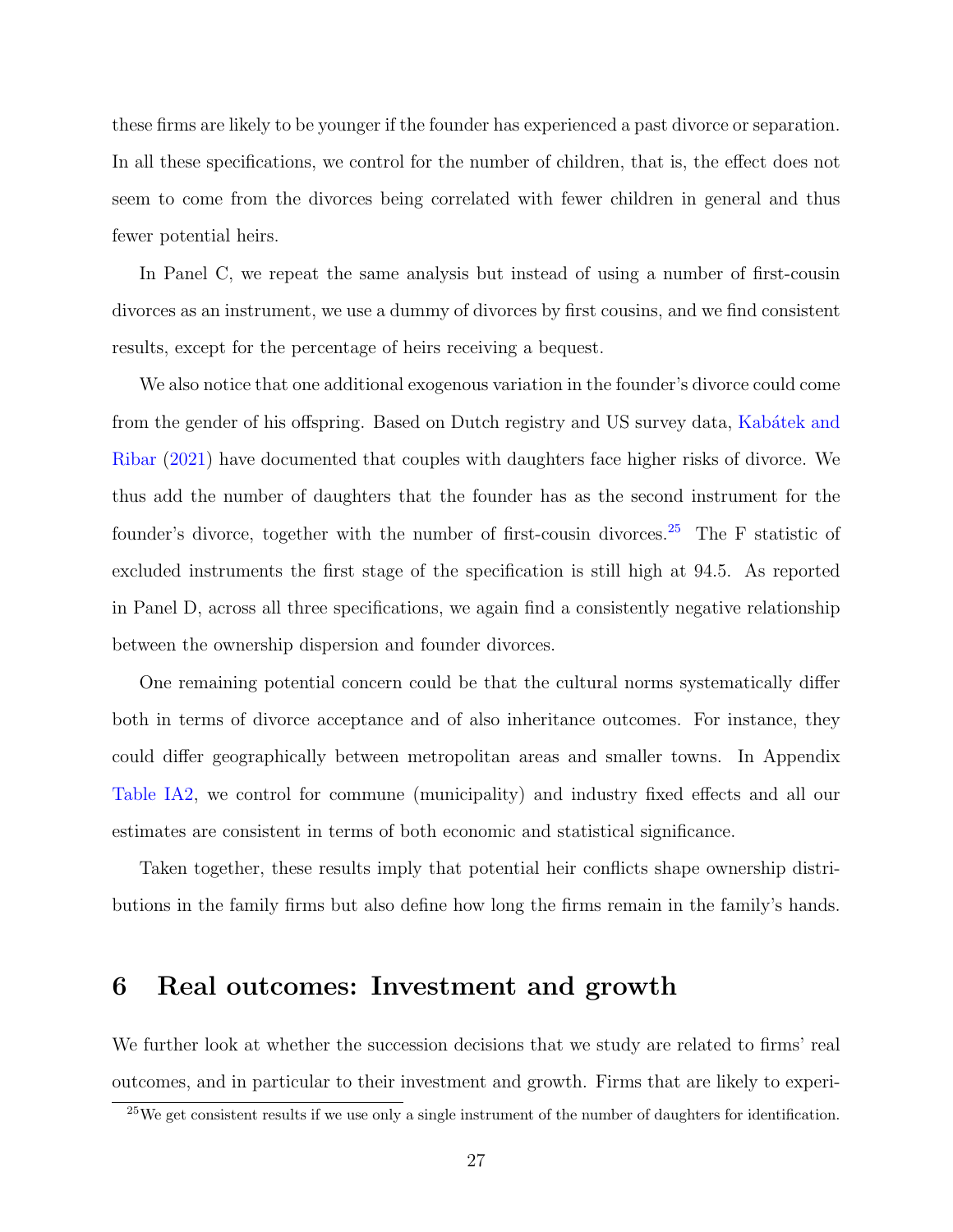ence disagreements about their strategies might have lower investment as the disagreements prolong the decision process and delay the choice of action. Lower investment might later result in lower firm expansion and growth.

Such disagreements and thus a predisposition to lower investment are more likely in the firms with a divided bequest rather than single bequest where the heir can take a unilateral action. We now test this hypothesis.

#### 6.1 Investment

We first start with the firm investment. We define investment as the change in the book value of fixed assets, after accounting for depreciation, accumulated during the three years after the share transfer and scaled by the fixed assets at the time of the transfer. We limit this ratio to be between 0 and 1. We condition the sample on the firms having multiple children. As before, we cluster standard errors by industry.

We report results in [Table 5.](#page-46-0) In Panel A, we provide baseline specifications, where we link investment to how divided the bequest is between the children during the ownership transfer. In column (1), we provide the specification, where we link investment to the number of children who inherit the shares. In column (2), we look at the fraction of children who inherit the firm's shares, out of all children in the family. We can draw an overall conclusion that the number of children who inherit the shares (and how concentrated their ownership is) is negatively associated with the investment in the three years after the ownership transfer.<sup>[26](#page-28-0)</sup>

In columns (3)–(4), we control for children's characteristics that might be linked to the firm's investment levels. In particular, we additionally control for the number of adult children, the average age of inheriting children, the fraction of male inheritors, and the fraction of inheritors with university education. Adding these controls does not affect the relationship between ownership dispersion and the investment. Among these controls, we see

<span id="page-28-0"></span><sup>&</sup>lt;sup>26</sup>[Bennedsen and Wolfenzon](#page-34-4) [\(2000\)](#page-34-4) propose that under certain conditions, control via coalitions of multiple owners might be even more efficient than single-owner control. Our data does not seem to suggest that the benefits of such coalitions to internalize the costs of private benefits outweigh the downsides of divided ownership, such as the predisposition to conflicts.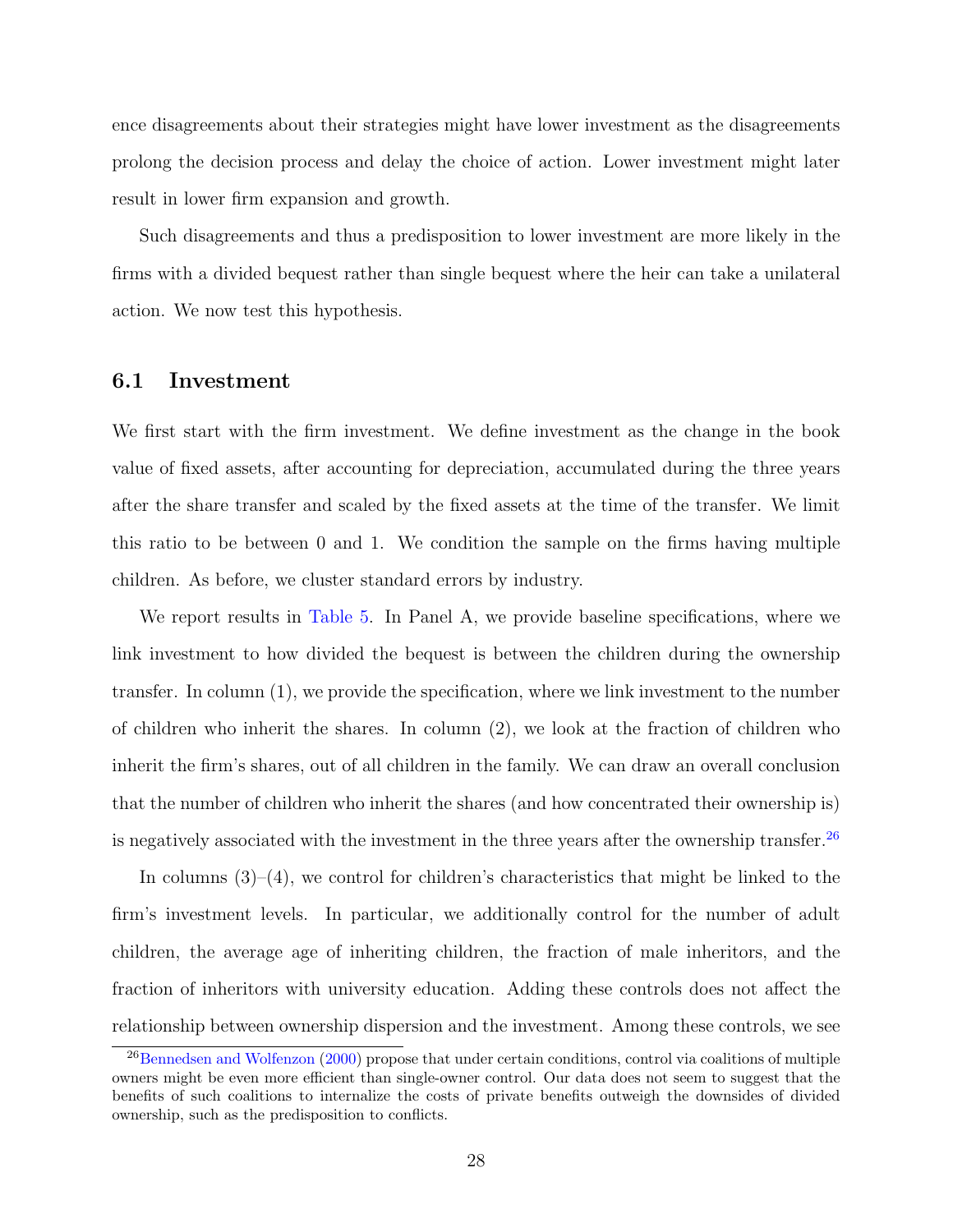that the percentage of male heirs, a non-university education background, and the younger inheritors are associated with larger investments, which can possibly be explained by greater risk taking.

Note that these investment decisions are already taken when the firm is controlled by the heirs. One could still argue that firms might differ in their general investment policies and that such policy differences might be correlated with the dispersion in heirs' characteristics and thus with the ownership structures. For instance, founders with the more short-termist attitudes might divorce more often and invest less, while such low investment could persist even after the transition. In columns  $(3)-(4)$ , we thus also control for pre-transition investment, estimated in the same way as the dependent variable was in the year before the transition. While there is indeed strong auto-correlation, that does not affect our estimates of interest.

### 6.2 Sales growth and discontinued operations

We further look at two other sets of real outcomes. Similarly to the argument about the investment, ex post deadlocks might reduce firm expansion and growth and in the extreme cases might even result in the dissolution of the firm operations or takeovers by other firms.

First, we study sales growth in the three years after the transition. In [Table 6,](#page-47-0) Panel A, we report the estimations, where the dependent variable is the cumulative sales growth during the three years after the transition. As with the investment, we report the associations between sales growth and two ownership dispersion variables: the number of children who inherit the shares and the fraction of children who inherit the firm's shares, out of all children in the family. In both cases, with and without controls, we see that the more dispersed within-family ownership is associated with lower sales growth after the ownership transition.<sup>[27](#page-29-0)</sup>

Second, we consider whether the firm discontinues its operations as a stand-alone entity, either because it is taken over or because it is dissolved. In [Table 6,](#page-47-0) Panel B, we study

<span id="page-29-0"></span> $27$ We also find correlations that external transitions are associated with higher sales growth in the three years following the transition.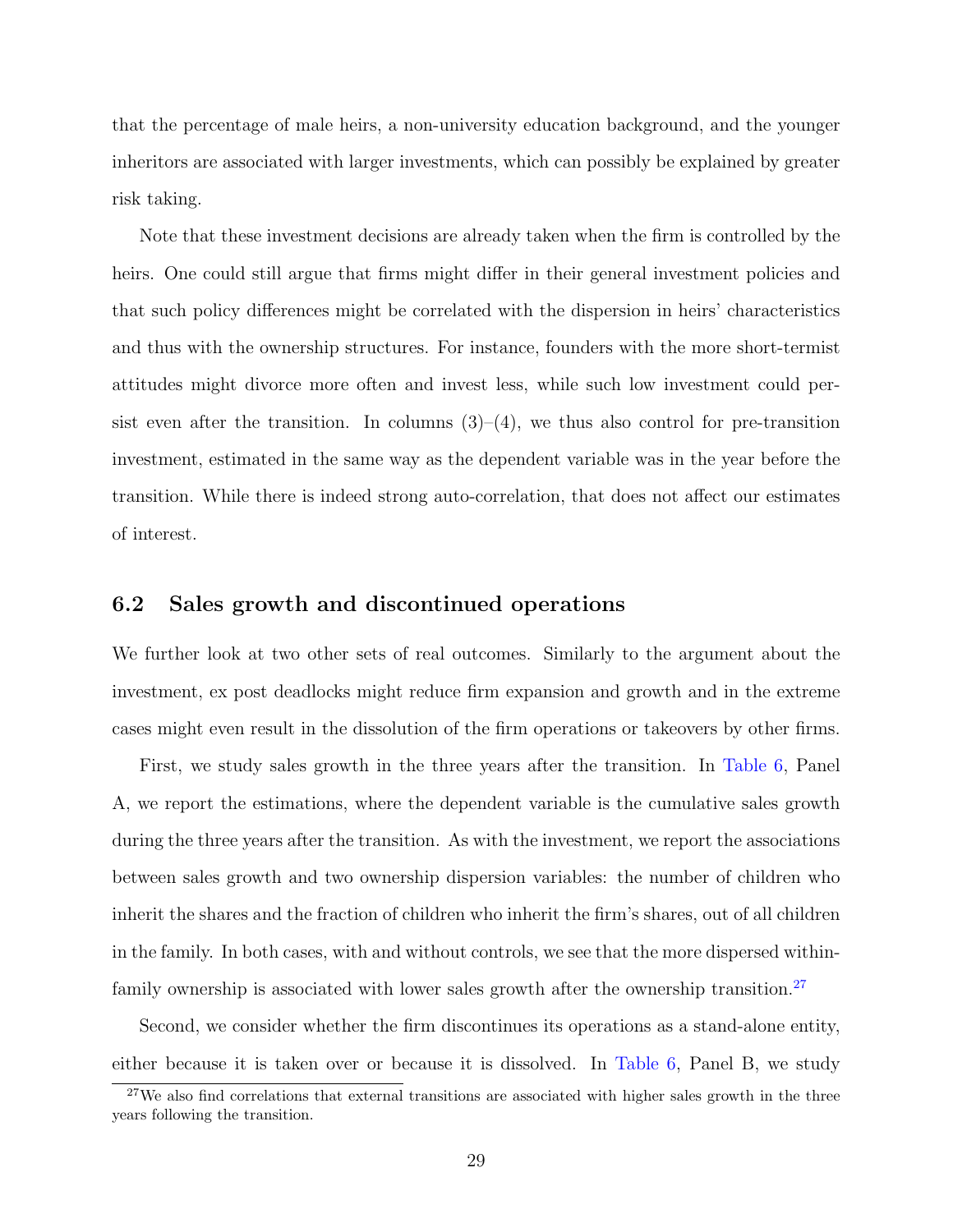whether the same two ownership dispersion variables are related to whether the firm is not reporting sales, assets, and employees at the end of the sample period. We find that both the number of children who inherit the shares and the fraction of children who inherit the firm's shares, out of all children in the family, are related to a higher probability that the firm discontinues operations as a stand-alone entity.

#### Incentive effects

We perform an additional robustness test where we condition the sample on the cases where founder had full ownership in the firm before the transition and all the shares were divided by the children. As reported in Appendix [Table IA3,](#page-65-0) we find similar trends as in our larger sample.

All in all, a divided bequest seems to be related to lower firm investment, slower sales growth, and a higher probability of discontinued operations, and these findings suggest that within-family dynamics might be an important component of how family firms expand and grow.

## 7 Private benefits and disagreement

Our conceptual framework suggests that the divided bequest is also related to non-pecuniary private benefits. In fact, high private benefits act as a substitute for high disagreement. In this section we test this prediction in our sample.

Following [Gompers et al.](#page-35-17) [\(2010\)](#page-35-17), we proxy for non-pecuniary private benefits by the firm's importance in the local economy. As argued by [Gompers et al.](#page-35-17) [\(2010\)](#page-35-17), private benefits of control are larger when insiders have the opportunity to be the major employer in their region, i.e., when the firm is the "only game in town." We consider a firm's ranking according to its number of employees within the commune (municipality) where it is headquartered. During our sample time period, Norway had 444 distinct communes with an average of around 12 thousand residents per commune.<sup>[28](#page-30-0)</sup> We take the ranking quintile in order to adjust for the

<span id="page-30-0"></span> $28$ Norway had undergone multiple commune mergers during our sample period, with the number of com-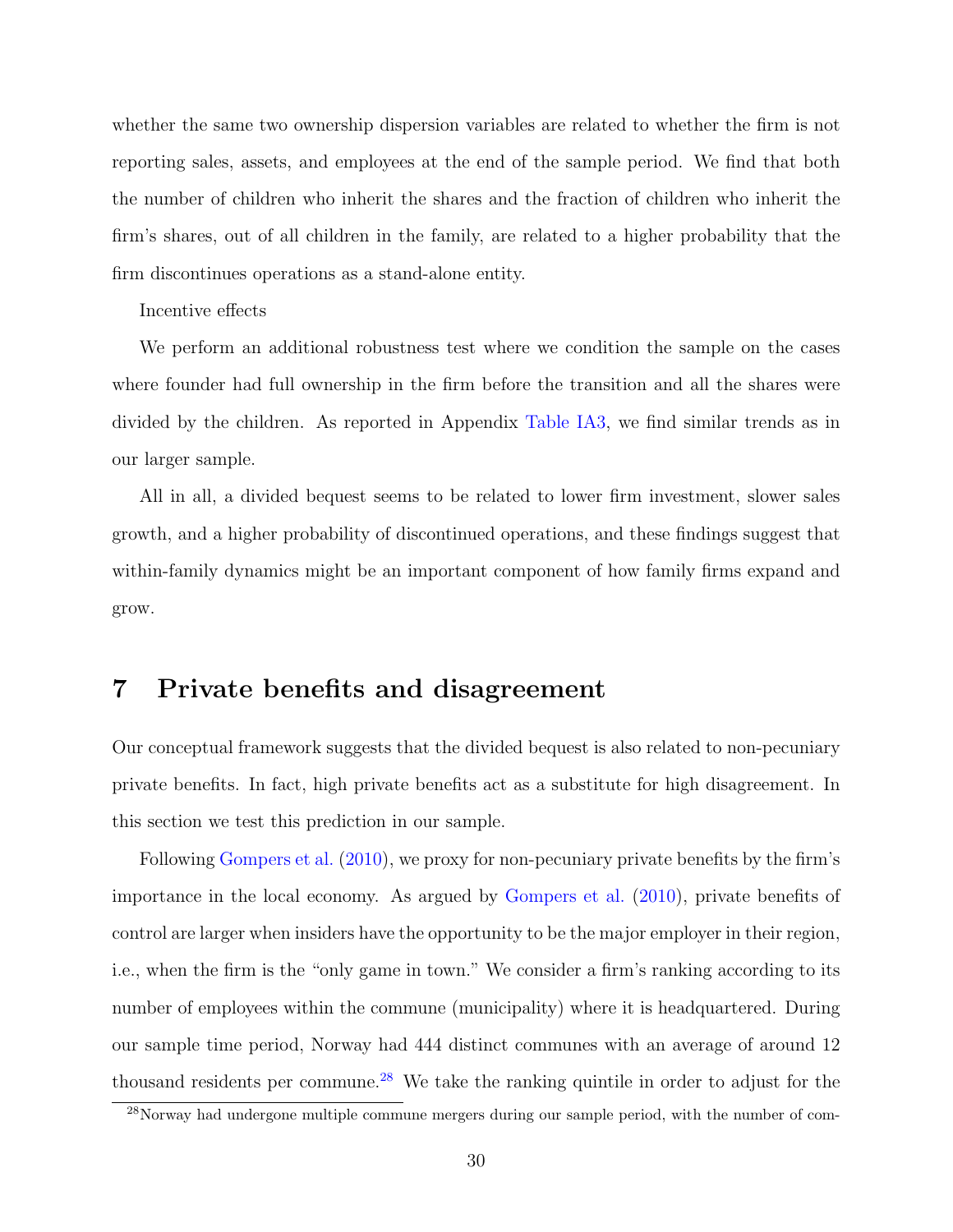size of the commune, and the higher quintile corresponds to larger presumed private benefits.

Based on our hypothesis development, which suggests that private benefits and disagreement are substitutes, we argue that the presence of private benefits should attenuate the negative regression coefficient of disagreement proxies on divided bequest. In [Table 7,](#page-49-0) we see that the private benefits, as measured by a firm being important in its commune, attenuate the negative effect of conflict proxies in terms of different educational backgrounds and age dispersion, although not in terms of different parents.

## 8 Conclusions and discussion

This paper links family structures to ownership transitions in family firms. We use the population of Norwegian limited liability firms during 2000–2019 and the complete owner family relationships to examine the transition of ownership to the next generation, in particular, whether the bequest is passed to a single person or distributed among multiple heirs. We find that ex ante anticipations for conflicts are significant enough that they are taken into account in firm ownership structures.

We document that the divided bequest is more likely when the potential disagreement is lower. The occurrence of multiple heirs correlates negatively with children having different educational attainments, larger dispersion in age, and different parents. For example, if children have different educational attainments, the probability of the within-family transition decreases by 8% and the firm is transitioned to outside ownership 0.9 years quicker. Meanwhile, having different parents is related to a 16% lower probability of within-family transition and to a two-year faster external transition. Importantly, these ex ante ownership allocations have real consequences on firm operations. We find that a divided bequest is associated with lower firm investment in the future, lower firm growth, and a higher chance of the firm disappearing from our sample.

Our identification strategy relies on the observation that the intensity of within-family munes being 356 in 2020.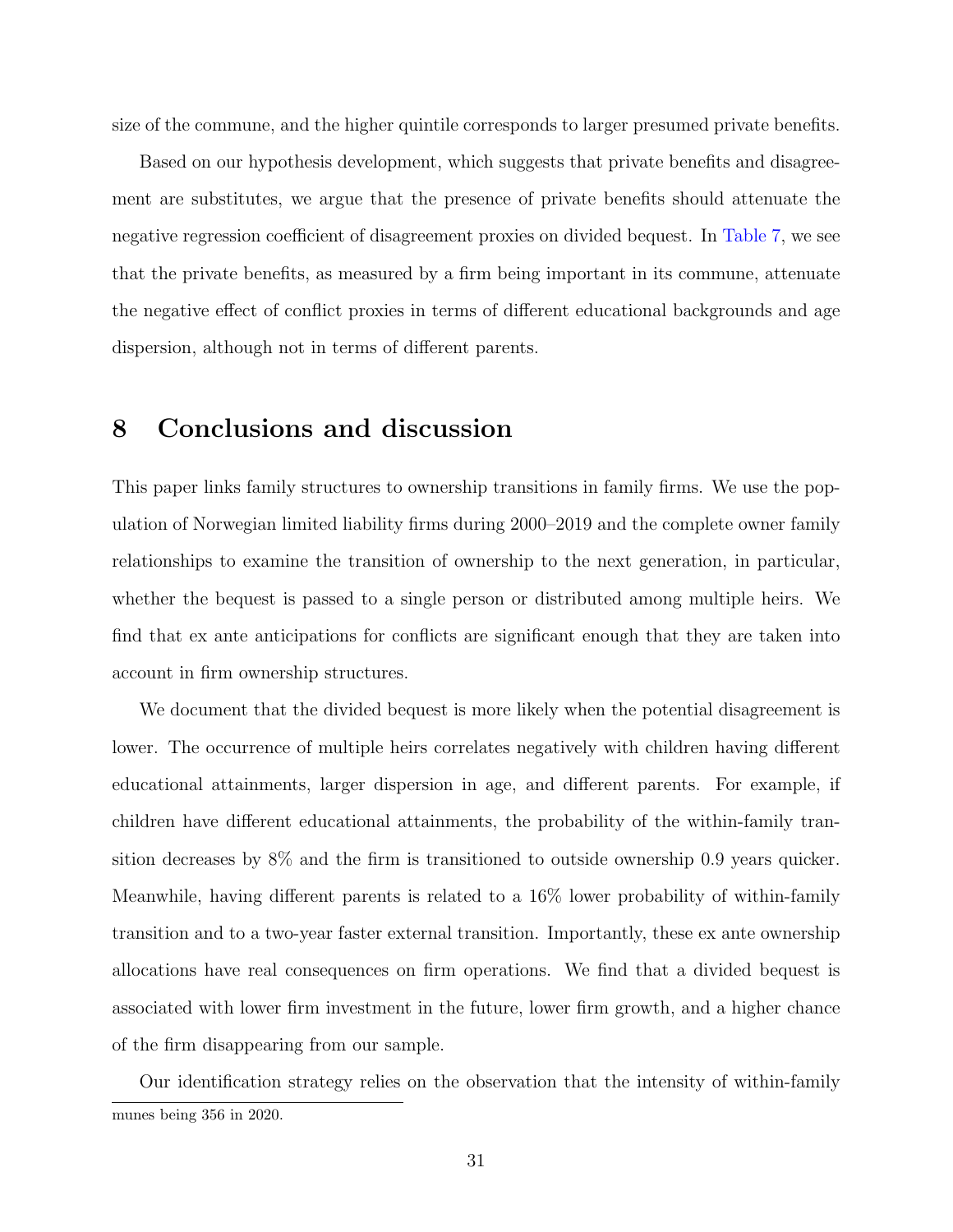heir conflicts is exacerbated by founder divorces. Since founder divorces might be related to firm performance, we instrument them by past divorces of extended family members not affiliated with the firm, such as the divorces of first cousins. We find that founder divorces shape heir ownership distribution and contribute to firm survival.

We motivate empirical work by providing a stylized conceptual framework of ownership distribution in the family firms. We argue that family members realize non-pecuniary private benefits from the firm's activities but they disagree about which actions of the firm provide these private benefits. The founder faces a dilemma about how to divide the ownership between his heirs. Bequeathing the voting shares to all heirs maximizes their valuation of private benefits because such a structure increases their chances of being a part of the winning coalition that chooses the course of the firm. However, if no winning coalition is formed, no course of action is taken and the firm experiences the cost of deadlock. At the other extreme, concentrating the voting shares in the hands of one heir eliminates the chance of deadlock but reduces the valuation of expected private benefits by the other heirs. Thus, when there is a large potential disagreement about the private benefits, the control of the firm is concentrated with one heir. If the probability of disagreement is low, a divided bequest is optimal.

These findings, showing that heir conflict potential affects ownership distributions and how long the firm survives in the family's hands, but also perhaps more importantly that the divided bequest hampers firm investment and growth, raise cautionary policy notes. Given demographic statistics in the US and around the world, $29$  it is expected that family firms will be facing significant leadership and wealth transfer challenges, and these challenges might result in the macroeconomic implications.

Further work could extend the analysis to take into account multiple generations and "pruning the family tree" as the potential solution to the conflicts. In the multiple-generation

<span id="page-32-0"></span> $29$ For instance, according to The [Financial Times](#page-35-18)  $(2018)$ , a whole generation of postwar German entrepreneurs were preparing for retirement and by 2022 more than one in five (840,000) owners of small and medium-size enterprises in Germany were expected to experience a change in ownership.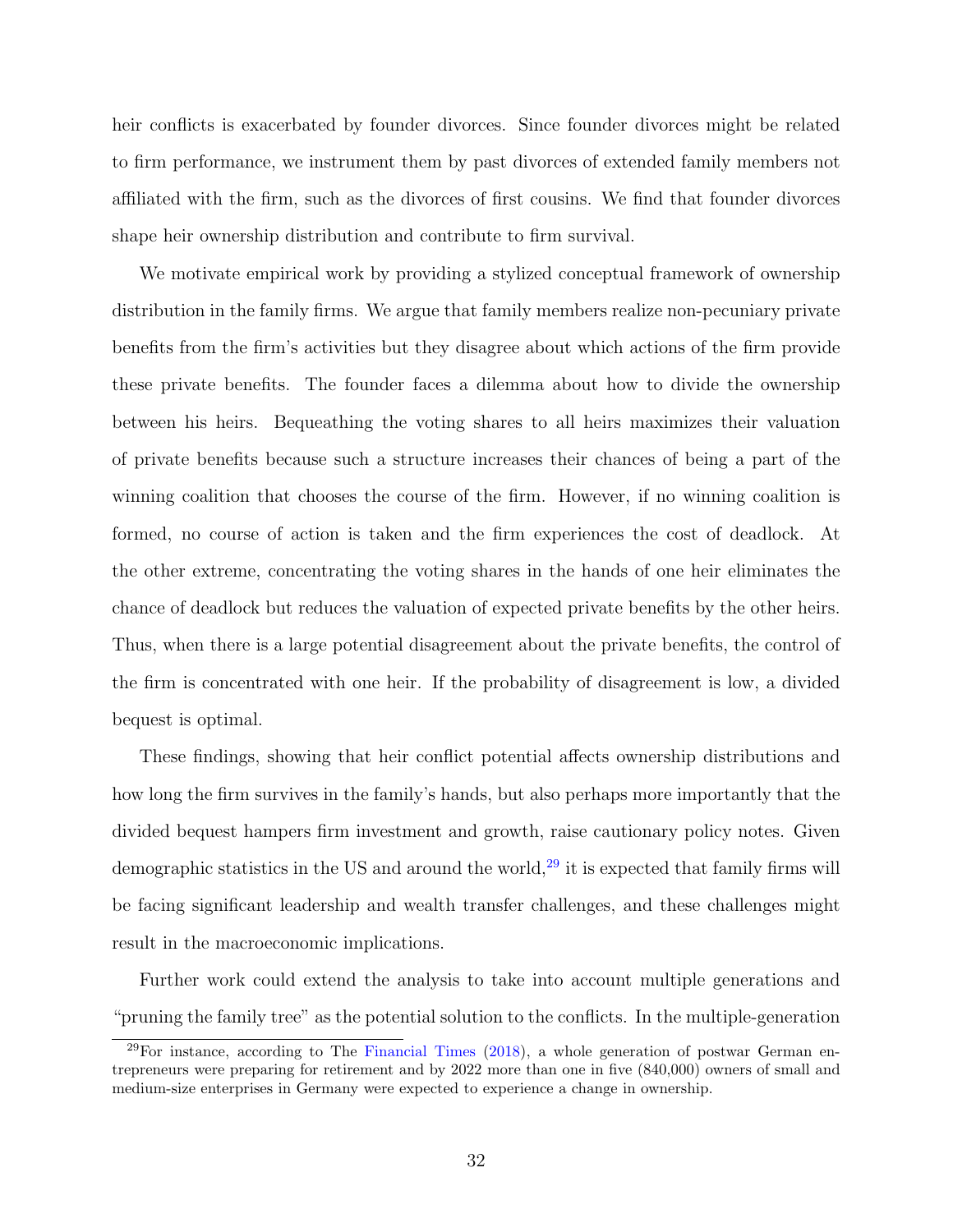setting, every generation would make the same choice of bequest as in our current setting. However, the decisions in the later generations differ from the founder's decision in the first generation. Decision makers in the later generations care only about how their own heirs value the firm and not how the heirs of other branches of the family value it (i.e., they care about their own children but not about their nephews and nieces). Also, it is likely that the agreement within the branch of the family is higher than the agreement across branches, i.e., there is higher agreement between siblings than between cousins [\(Becker](#page-34-15) [\(1981\)](#page-34-15)).

We expect that the probability of a concentrated bequest is higher in the second generation because concentrated bequest creates the highest bargaining power with respect to other branches of the family. On the other hand, the set of correlations at which a concentrated bequest is made in the first generation is reduced. The founder has to take into account the unobservable correlations between his grandchildren and the fact that a single inheritor would not care for his nephews and nieces. With more generations taken into account, a single bequest becomes less common in the first generation, although it is more common with every subsequent generation than with the first generation. Thus, the number of family owners does not necessarily expand infinitely, i.e., the family tree gets effectively pruned.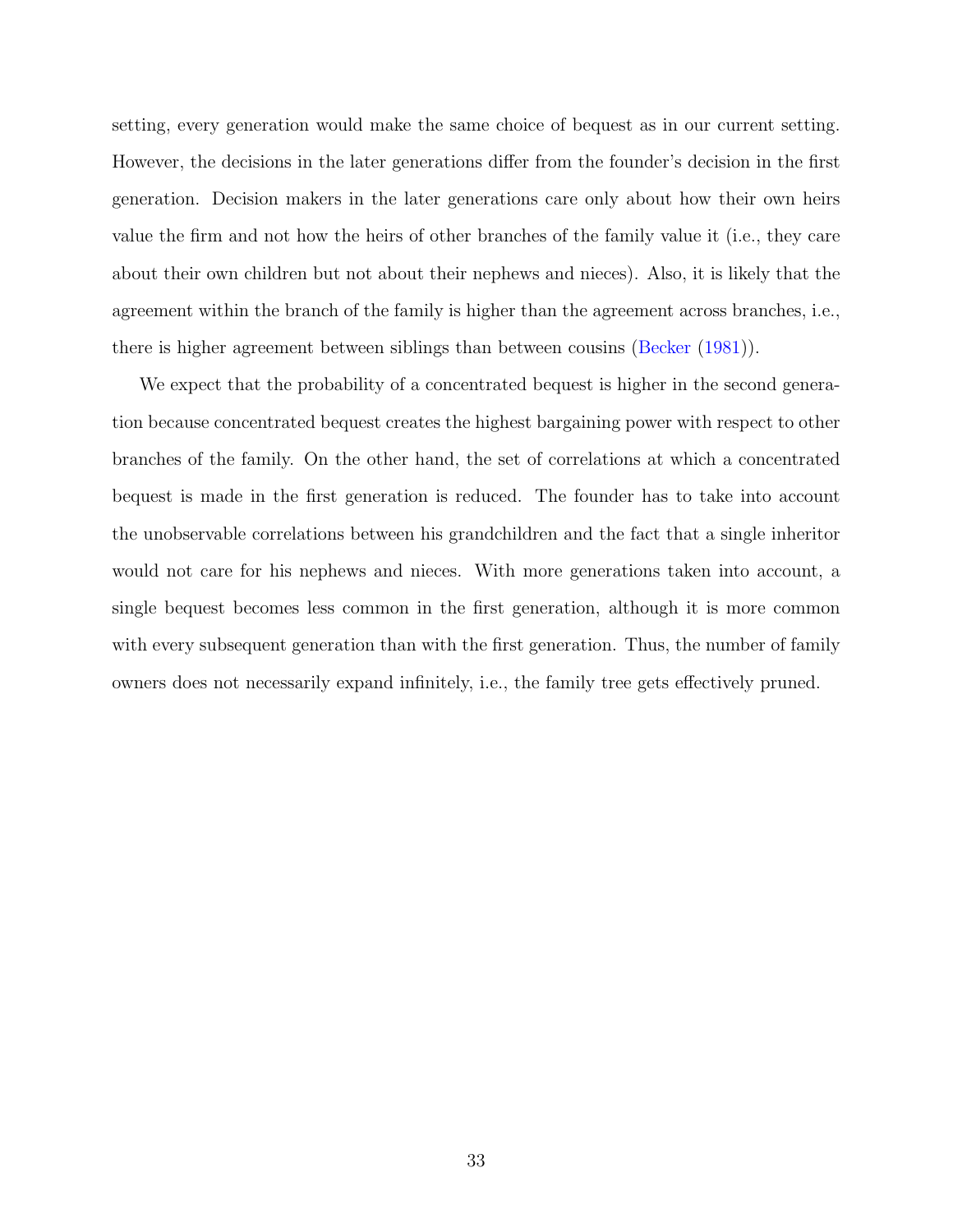## References

- <span id="page-34-10"></span>Acemoglu, Daron, Victor Chernozhukov, and Muhamet Yildiz, 2016, Fragility of asymptotic agreement under Bayesian learning, Theoretical Economics 11, 187–225.
- <span id="page-34-8"></span>Aghion, Philippe, and Jean Tirole, 1997, Formal and real authority in organizations, Journal of Political Economy 105, 1–29.
- <span id="page-34-12"></span>Amato, Paul R., 2000, The consequences of divorce for adults and children, *Journal of Marriage* and Family 62, 1269–1287.
- <span id="page-34-13"></span>Amato, Paul R., and Jacob Cheadle, 2005, The long reach of divorce: Divorce and child well-being across three generations, Journal of Marriage and Family 67, 191–206.
- <span id="page-34-14"></span>Amato, Paul R., and Danelle D. DeBoer, 2001, The transmission of marital instability across generations: Relationship skills or commitment to marriage?, Journal of Marriage and Family 63, 1038–1051.
- <span id="page-34-0"></span>Anderson, Ronald C, and David M Reeb, 2003, Founding-family ownership and firm performance: Evidence from the S&P 500, Journal of Finance 58, 1301–1328.
- <span id="page-34-15"></span>Becker, Gary S., 1981, A treatise on the family (Cambridge).
- <span id="page-34-6"></span>Becker, Gary S., and Nigel Tomes, 1979, An equilibrium theory of the distribution of income and intergenerational mobility, Journal of Political Economy 87, 1153–1189.
- <span id="page-34-2"></span>Bennedsen, Morten, Vikas Mehrotra, Jungwook Shim, and Yupana Wiwattanakantang, 2021, Dynastic control without ownership: Evidence from post-war Japan, *Journal of Financial Eco*nomics forthcoming.
- <span id="page-34-1"></span>Bennedsen, Morten, Kasper Meisner Nielsen, Francisco Perez-Gonzalez, and Daniel Wolfenzon, 2007, Inside the family firm: The role of families in succession decisions and performance, Quarterly Journal of Economics 122, 647–691.
- <span id="page-34-4"></span>Bennedsen, Morten, and Daniel Wolfenzon, 2000, The balance of power in closely held corporations, Journal of Financial Economics 55, 113–139.
- <span id="page-34-7"></span>Bertocchi, Graziella, 2007, The law of primogeniture and the transition from landed aristocracy to industrial democracy, Journal of Economic Growth 11, 43–70.
- <span id="page-34-5"></span>Bertrand, Marianne, Simon Johnson, Krislert Samphantharak, and Antoinette Schoar, 2008, Mixing family with business: A study of Thai business groups and the families behind them, *Journal* of Financial Economics 88, 466–498.
- <span id="page-34-11"></span>Bertrand, Marianne, and Antoinette Schoar, 2006, The role of family in family firms, *Journal of* Economic Perspectives 20, 73–96.
- <span id="page-34-3"></span>Bhattacharya, Utpal, and B Ravikumar, 2001, Capital markets and the evolution of family businesses, Journal of Business 74, 187–219.
- <span id="page-34-9"></span>Burkart, Mike, Denis Gromb, and Fausto Panunzi, 1997, Large shareholders, monitoring, and the value of the firm, Quarterly Journal of Economics 112, 693–728.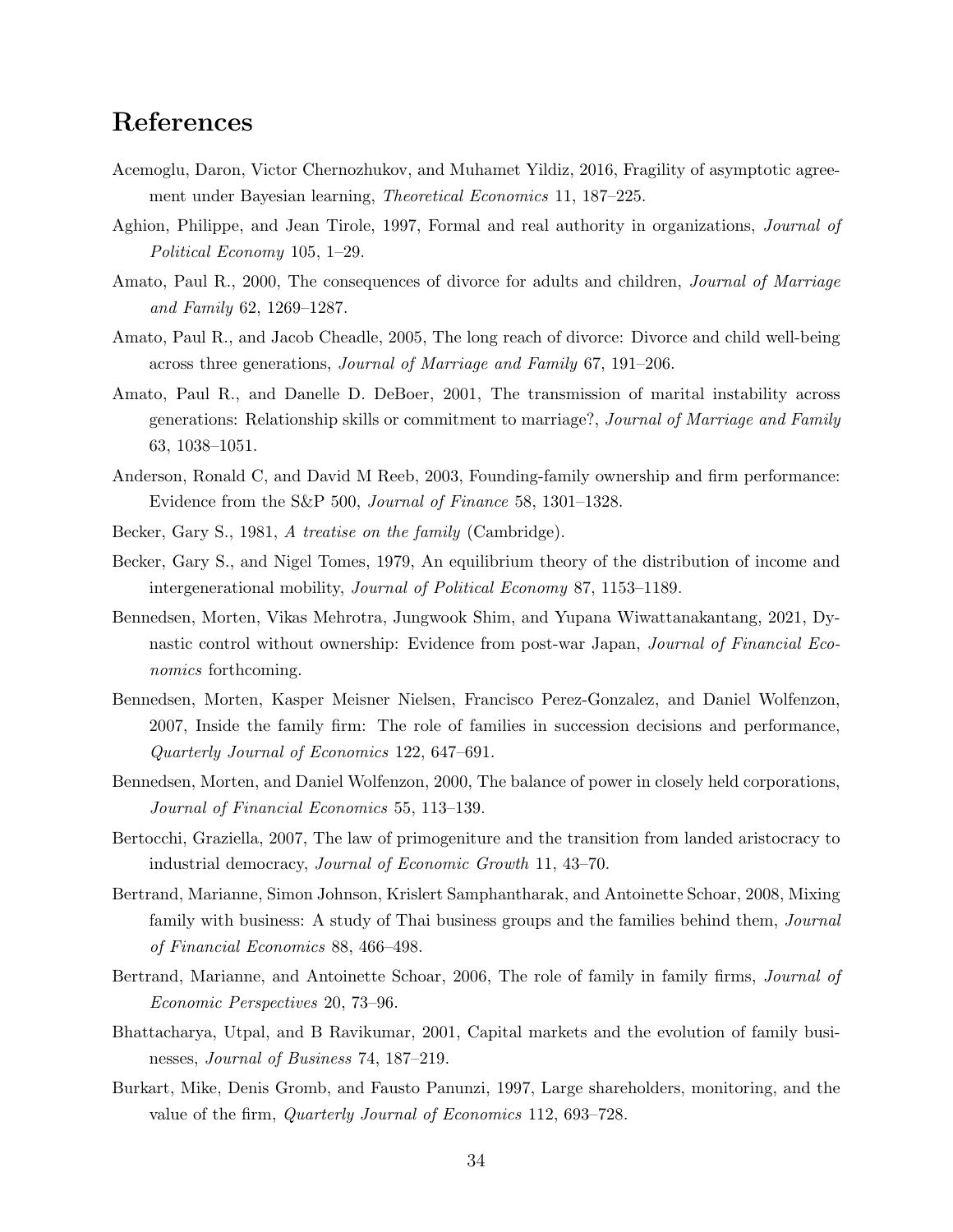- <span id="page-35-3"></span>Burkart, Mike, Fausto Panunzi, and Andrei Shleifer, 2003, Family firms, Journal of Finance 58, 2167–202.
- <span id="page-35-4"></span>Caselli, Francesco, and Nicola Gennaioli, 2013, Dynastic management, Economic Inquiry 51, 971– 996.
- <span id="page-35-11"></span>Che, Limei, and John Christian Langli, 2015, Governance structure and firm performance in private family firms, Journal of Business Finance and Accounting 42, 1216–1250.
- <span id="page-35-8"></span>Chu, C. Y. Cyrus, 1991, Primogeniture, Journal of Political Economy 99, 78–99.
- <span id="page-35-1"></span>Claessens, Stijn, Simeon Djankov, Joseph PH Fan, and Larry HP Lang, 2002, Disentangling the incentive and entrenchment effects of large shareholdings, *Journal of Finance* 57, 2741–2771.
- <span id="page-35-7"></span>Donaldson, Jason, Nadya Malenko, and Giorgia Piacentino, 2020, Deadlock on the board, The Review of Financial Studies 33, 4445–4488.
- <span id="page-35-5"></span>Ellul, Andrew, Marco Pagano, and Fausto Panunzi, 2010, Inheritance law and investment in family firms, American Economic Review 100, 2414–2450.
- <span id="page-35-0"></span>Faccio, Mara, and Larry HP Lang, 2002, The ultimate ownership of Western European corporations, Journal of Financial Economics 65, 365–395.
- <span id="page-35-6"></span>Ferreira, Daniel, 2010, Board diversity, in H. Kent Baker, and Ronald Anderson, eds., Corporate governance: A synthesis of theory, research, and practice, 225–242.
- <span id="page-35-18"></span><span id="page-35-14"></span>Financial Times, 2018, German Mittelstand faces generational crisis.
- Flashman, Jennifer, 2012, Academic achievement and its impact on friend dynamics, Sociology of Education 85, 61–80.
- <span id="page-35-2"></span>Franks, Julian, Colin Mayer, Paolo Volpin, and Hannes F. Wagner, 2011, The life cycle of family ownership: International evidence, Review of Financial Studies 25, 1675–1712.
- <span id="page-35-17"></span>Gompers, Paul A., Joy Ishii, and Andrew Metrick, 2010, Extreme governance: An analysis of dual-class firms in the United States, Review of Financial Studies 23, 1051–1088.
- <span id="page-35-12"></span>Harsanyi, John C., 1977, Rational Behavior and Bargaining Equilibrium in Games and Social Situations (Cambridge).
- <span id="page-35-10"></span>Hart, Oliver, and Bengt Holmstrom, 2010, A theory of firm scope, Quarterly Journal of Economics 125, 483–513.
- <span id="page-35-13"></span>Hines, James R., Niklas Potrafke, Marina Riem, and Christoph Schinke, 2019, Inter vivos transfers of ownership in family firms, International Tax and Public Finance 26, 225–256.
- <span id="page-35-15"></span>Johansen, Hanne Marie, 2018, The history of divorce politics in Norway, *Scandinavian Journal of* History 43, 40–63.
- <span id="page-35-16"></span>Kabátek, Jan, and David C Ribar, 2021, Daughters and divorce, *The Economic Journal* 131, 2144–2170.
- <span id="page-35-9"></span>Kopczuk, Wojciech, 2009, Economics of estate taxation: A brief review of theory and evidence, Tax Law Review 63, 139–157.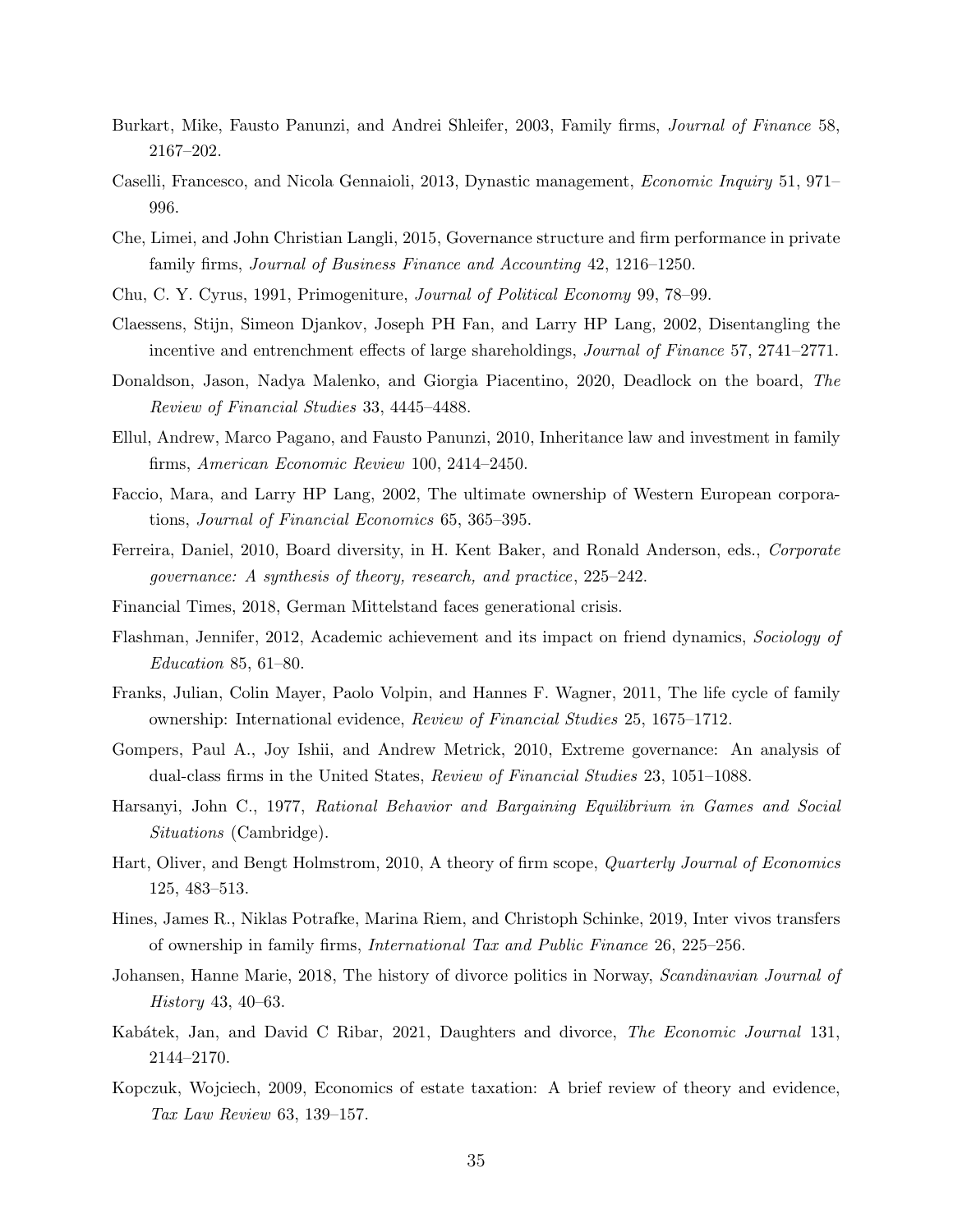- <span id="page-36-7"></span>Lee, Jongsub, Hojong Shin, and Hayong Yun, 2016, Family feud: Succession tournaments and risk-taking in family firms, Working Paper .
- <span id="page-36-5"></span>Mehrotra, Vikas, Randall Morck, Jungwook Shim, and Yupana Wiwattanakantang, 2013, Adoptive expectations: Rising sons in Japanese family firms, *Journal of Financial Economics* 108, 840– 854.
- <span id="page-36-8"></span>Menchik, Paul L., 1980, Primogeniture, equal sharing, and the u.s. distribution of wealth, *Quarterly* Journal of Economics 94, 299–316.
- <span id="page-36-2"></span>Pérez-González, Francisco, 2006, Inherited control and firm performance, American Economic Review 96, 1559–1588.
- <span id="page-36-12"></span>Pollet, Thomas V., 2007, Genetic relatedness and sibling relationship characteristics in a modern society, Evolution and Human Behavior 28, 176–185.
- <span id="page-36-13"></span>Pollet, Thomas V., and Ashley D. Hoben, 2011, An evolutionary perspective on siblings: Rivals and resources, in Caherine A. Salmon, and Todd K. Shackelford, eds., The Oxford Handbook on Evolutionary Family Psychology, 128–148.
- <span id="page-36-16"></span>Poortman, Anne-Rigt, and Marieke Voorpostel, 2009, Parental divorce and sibling relationships: A research note, *Journal of Family Issues* 30, 74–91.
- <span id="page-36-11"></span>Poza, Ernesto J., Theodore Alfred, and Anil Maheshwari, 1997, Stakeholder perceptions of culture and management practices in family firms: A preliminary report, Family Business Review 10, 135–155.
- <span id="page-36-14"></span><span id="page-36-1"></span>PricewaterhouseCoopers, 2015, Family business survey, Technical report.
- Riggio, Heidi R., 2001, Relations between parental divorce and the quality of adult sibling relationships, Journal of Divorce and Remarriage 36, 67–82.
- <span id="page-36-9"></span>Salvato, Carlo, and Leif Melin, 2008, Creating value across generations in family-controlled businesses: The role of family social capital, Family Business Review 21, 259–276.
- <span id="page-36-10"></span>Sharma, Pramodita, 2004, An overview of the field of family business studies: Current status and directions for the future, Family Business Review 17, 1–36.
- <span id="page-36-15"></span>Sheehan, Grania, Yvonne Darlington, Patricia Noller, and Judith Feeney, 2004, Children's perceptions of their sibling relationships during parental separation and divorce, *Journal of Divorce* and Remarriage 41, 69–94.
- <span id="page-36-4"></span>Sraer, David, and David Thesmar, 2007, Performance and behavior of family firms: Evidence from the french stock market, Journal of the European Economic Association 5, 709–751.
- <span id="page-36-0"></span>The Economist, 2021, The surprising role of family feuds in German business .
- <span id="page-36-6"></span>Tsoutsoura, Margarita, 2015, The effect of succession taxes on family firm investment: Evidence from a natural experiment, Journal of Finance 70, 649–688.
- <span id="page-36-3"></span>Villalonga, Belén, and Raphael Amit, 2006, How do family ownership, control and management affect firm value?, Journal of Financial Economics 80, 385–417.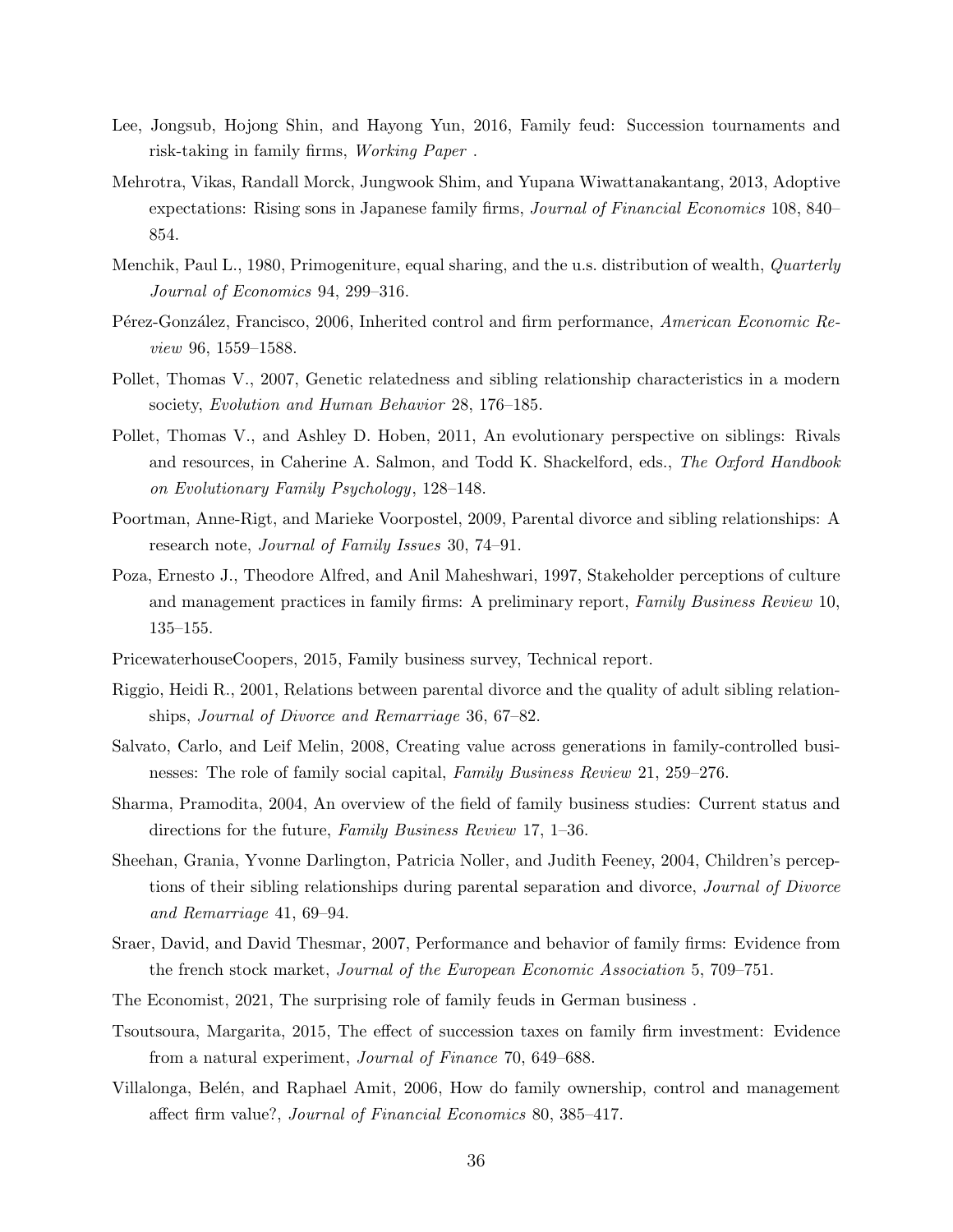- <span id="page-37-1"></span>Villalonga, Belén, and Raphael Amit, 2009, How are US family firms controlled?, Review of Financial Studies 22, 3047–3091.
- <span id="page-37-0"></span>Villalonga, Belén, and Raphael Amit, 2020, Family ownership, Oxford Review of Economic Policy 36, 241–257.
- <span id="page-37-2"></span>Villalonga, Belén, Raphael Amit, María-Andrea Trujillo, and Alexander Guzmán, 2015, Governance of family firms, Annual Review of Financial Economics 7, 635–654.
- <span id="page-37-3"></span>Wilfinger, Nicholas H., 2003, Family structure homogamy: The effects of parental divorce on partner selection and marital stability, Social Science Research 32, 80-97.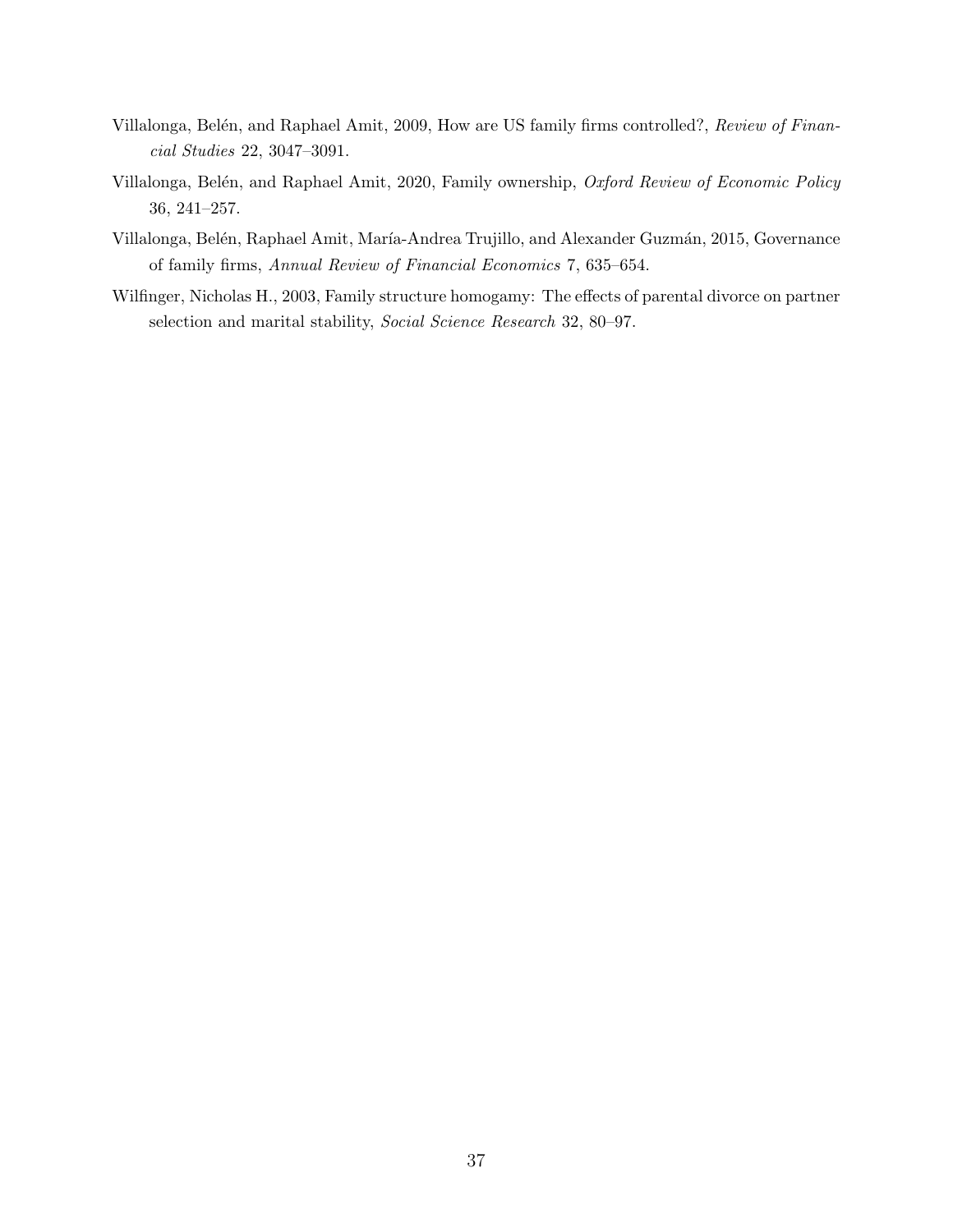## Main Tables

#### Table 1: Descriptive Statistics

<span id="page-38-0"></span>This table shows descriptive statistics for firms in our sample. We start with the population of 117,072 economically active limited liability firms between 2000 and 2019. We consider only firms that have a family as the largest owner. We require the largest owner ("the founder") to have at least 50% of the family stake in the first year in our sample. We consider only firms where the founder is older than 40 years at the start of the sample and has over 50% stake. We record the firms in the year after the transition where the transition is defined as the year when the accumulated decrease in the founder ownership share passes the threshold of 10%. Panel A provides a number of summary statistics for sample firms in the year of transition. Panel B looks at the within-family transitions in families with multiple children and provides the summary statistics by the number of heirs. Only the cases of one to five heirs are considered. Panel C compares characteristics between heirs who receive ownership during the transition and those who do not.

| Panel A: Summary statistics at the transfer                                  |       |
|------------------------------------------------------------------------------|-------|
| Family characteristics                                                       | Mean  |
| Number of children                                                           | 2.59  |
| Number of children over 18                                                   | 2.00  |
| Number of male children                                                      | 1.40  |
| Number of female children                                                    | 1.19  |
| Age of adult children                                                        | 33.27 |
| Maximum age difference between children                                      | 6.23  |
| Percentage of families with twins                                            | 2.78  |
| Percentage of grown-up children with a university education                  | 40.04 |
| Founder characteristics                                                      |       |
| Founder age                                                                  | 57.52 |
| Percentage of founders who are CEO                                           | 52.85 |
| Percentage of founders who are Chairman                                      | 62.14 |
| Percentage of founders who are salaried                                      | 75.68 |
| Firm and ownership characteristics                                           |       |
| Firm age                                                                     | 15.98 |
| Family's share at the start of the sample                                    | 90.84 |
| Family's share at the end of the sample                                      | 79.98 |
| Founder's share at the start of the sample                                   | 72.55 |
| Founder's share at the end of the sample                                     | 24.92 |
| Number of children with shares at the start of the sample                    | 0.34  |
| Number of children with shares at the end of the sample                      | 0.73  |
| Within-family transitions, multiple children, shares mostly to children      |       |
| Percentage of shares the founder transfers to the family members             | 45.24 |
| Percentage of children with shares increase                                  | 60.82 |
| Percentage of firms with children with share before transfer but no increase | 4.67  |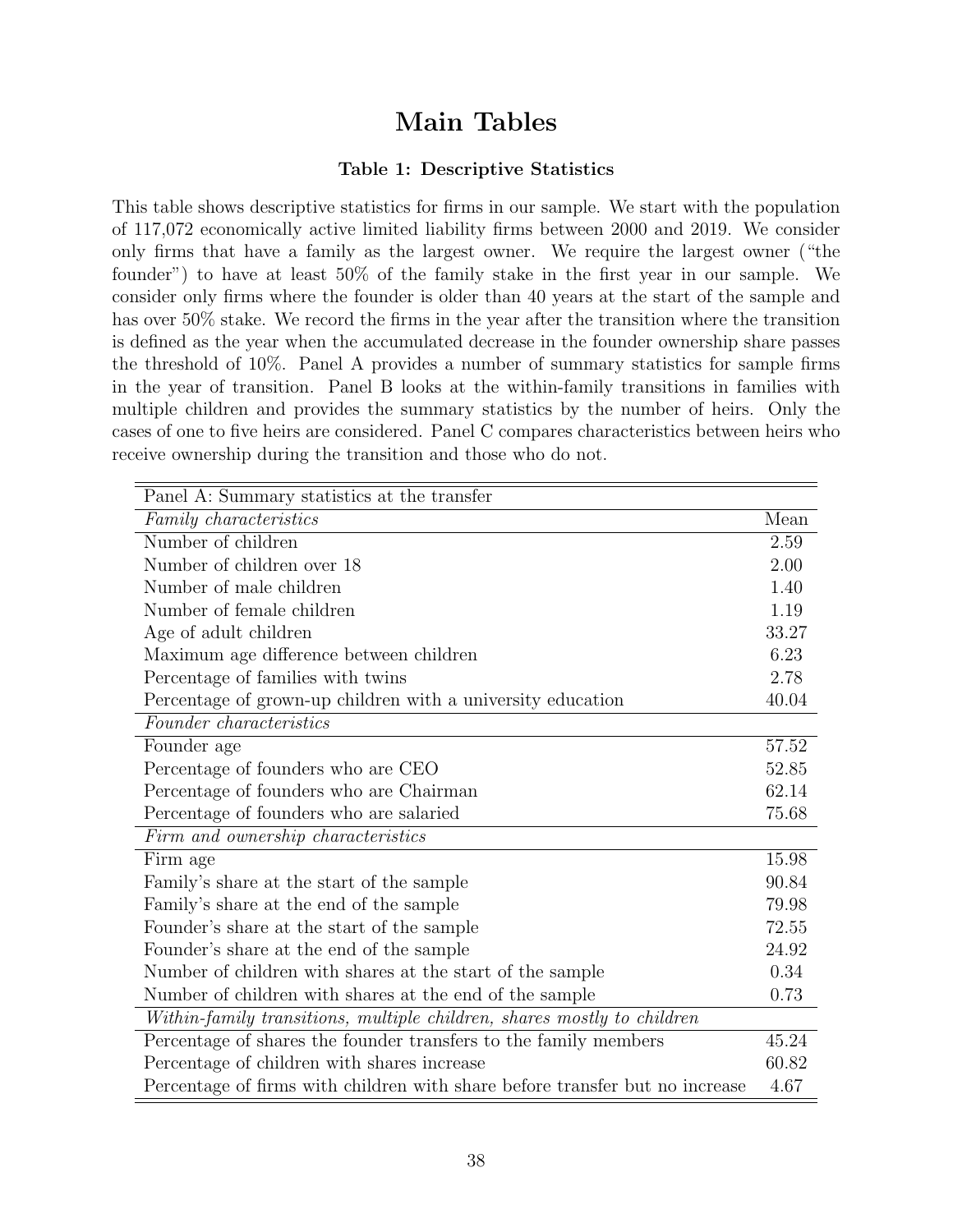|                             | Panel B: Number of heirs in families with multiple children |              |             |
|-----------------------------|-------------------------------------------------------------|--------------|-------------|
|                             | Number of Mean number of Percentage of Percentage of        |              |             |
| heirs                       | children                                                    | observations | equal split |
| $\mathbf{1}$                | 2.81                                                        | 54.08        |             |
| $\mathcal{D}_{\mathcal{A}}$ | 2.64                                                        | 32.16        | 79          |
| 3                           | 3.36                                                        | 10.83        | 71          |
|                             | 4.35                                                        | 2.38         | 74          |
| 5                           | 5.28                                                        | 0.44         | 75          |
|                             |                                                             |              |             |

| Panel C: Comparison of heirs with an ownership increase and no increase at a time of transition |           |             |             |       |  |  |  |
|-------------------------------------------------------------------------------------------------|-----------|-------------|-------------|-------|--|--|--|
|                                                                                                 | Increase  | No increase | Difference  | Obs.  |  |  |  |
| Number of children                                                                              | 1.08      | 0.51        | $0.58***$   | 6,629 |  |  |  |
| Number of males                                                                                 | 1.08      | 0.51        | $0.58***$   | 6,629 |  |  |  |
| Number of children with a university education                                                  | 0.63      | 0.38        | $0.24***$   | 6,629 |  |  |  |
| Number of children on the board or CEO                                                          | 0.96      | 0.10        | $0.86***$   | 6,629 |  |  |  |
| Number of children working in the firm                                                          | 0.45      | 0.10        | $0.35***$   | 6,629 |  |  |  |
| Age over 18                                                                                     | 37.28     | 37.10       | 0.18        | 4,539 |  |  |  |
| Salary                                                                                          | 406,394   | 334,936     | $71,459***$ | 3,047 |  |  |  |
| Wealth change after transition                                                                  | 1,057,838 | 343,000     | 714,838***  | 4,327 |  |  |  |
| Liquid asset change after transition                                                            | 119,044   | 40,924      | 78.120      | 4,327 |  |  |  |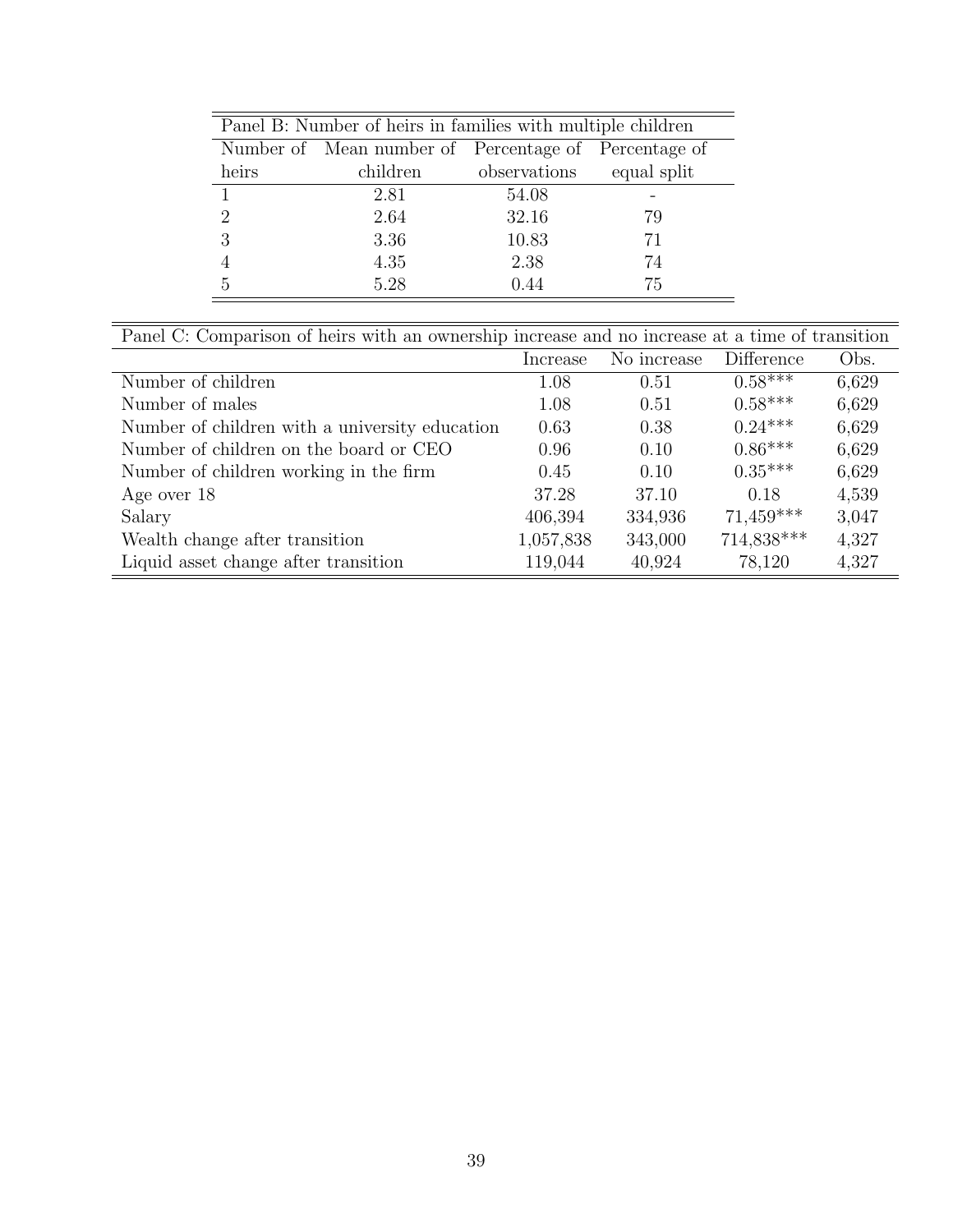#### Table 2: Dispersion of ownership shares

<span id="page-40-0"></span>This table provides the correlation between the ownership concentration and a number of proxies of the potential for family conflict. The data is based on the Norwegian private family firms matched to the family relationships and focuses on the within-family bequests during 2000–2019. In Panel A, we correlate the the percentage of heirs who receive the bequest (the left-hand-side variable) with the characteristics of the family of the founder. In column (1), we relate the dependent variable to a dummy if any of the children have different levels of education (Different education). In column (2), we relate it to the standard deviation in children's age (Age dispersion). In column (3), we relate it to the dummy if any of the children are born to different parents (Different parents). In Panel B, we focus on the transitions that are likely to focus on ownership rather than control. In columns  $(1)-(3)$ , we exclude the transitions that have the heirs who are affiliated with the firm either as employees or board members. In columns  $(4)$ – $(6)$ , we consider only the firms that have non-family-related CEOs at the time of transition. We control for number of children. We report the coefficients and the robust standard errors, clustered at the industry level, in the brackets. \*\*\*, \*\*, and \* refer to the statistical significance at 1%, 5%, and 10%, respectively.

| Panel A: All transitions with multiple heirs |              |             |             |  |  |
|----------------------------------------------|--------------|-------------|-------------|--|--|
|                                              | $ 1\rangle$  | (2)         | (3)         |  |  |
| Different education                          | $-0.014**$   |             |             |  |  |
|                                              | (0.005)      |             |             |  |  |
| Age dispersion                               |              | $-0.016***$ |             |  |  |
|                                              |              | (0.002)     |             |  |  |
| Different parents                            |              |             | $-0.153***$ |  |  |
|                                              |              |             | (0.010)     |  |  |
| Number of children $(18+)$                   | $-0.088$ *** | $-0.078***$ | $-0.085***$ |  |  |
|                                              | (0.005)      | (0.005)     | (0.005)     |  |  |
| Constant                                     | $0.859***$   | $0.883***$  | $0.855***$  |  |  |
|                                              | (0.013)      | (0.013)     | (0.012)     |  |  |
| $R^2$                                        | 0.098        | 0.115       | 0.116       |  |  |
| N                                            | 6629         | 6629        | 6629        |  |  |

| Panel B:                   |             | Heirs not affiliated with the firm |             |             | Firms with outside CEOs |             |
|----------------------------|-------------|------------------------------------|-------------|-------------|-------------------------|-------------|
|                            | (1)         | $\left( 2\right)$                  | (3)         | (4)         | (5)                     | (6)         |
| Different education        | $-0.037**$  |                                    |             | $-0.013*$   |                         |             |
|                            | (0.014)     |                                    |             | (0.007)     |                         |             |
| Age dispersion             |             | $-0.030***$                        |             |             | $-0.013**$              |             |
|                            |             | (0.004)                            |             |             | (0.005)                 |             |
| Different parents          |             |                                    | $-0.172***$ |             |                         | $-0.177***$ |
|                            |             |                                    | (0.021)     |             |                         | (0.029)     |
| Number of children $(18+)$ | $-0.058***$ | $-0.038***$                        | $-0.054***$ | $-0.089***$ | $-0.081***$             | $-0.086***$ |
|                            | (0.010)     | (0.012)                            | (0.011)     | (0.009)     | (0.009)                 | (0.008)     |
| Constant                   | $0.838***$  | $0.880***$                         | $0.823***$  | $0.936***$  | $0.960***$              | $0.933***$  |
|                            | (0.025)     | (0.020)                            | (0.023)     | (0.030)     | (0.033)                 | (0.028)     |
| $R^2$                      | 0.039       | 0.086                              | 0.060       | 0.089       | 0.109                   | 0.109       |
| N                          | 1365        | 1365                               | 1365        | 1014        | 1014                    | 1014        |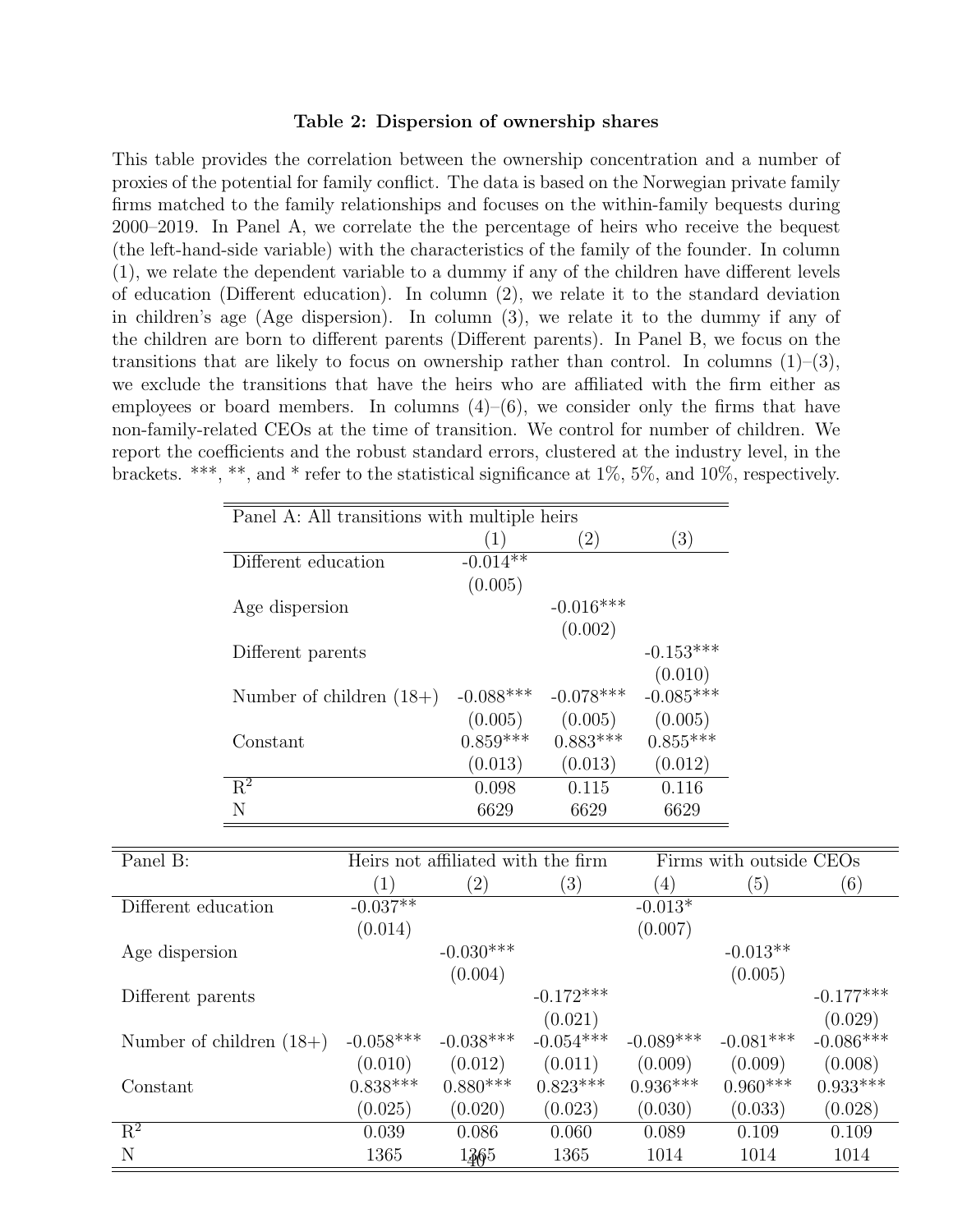#### Table 3: Within-family transition

<span id="page-41-0"></span>This table provides the correlations between a number of proxies of the potential for family conflict and external vs internal transitions. The data is based on the Norwegian private family firms matched to the family relationships and focuses on the within-family bequests during 2000–2019. In Panel A, we correlate the dummy, equal to one if the ownership is transferred within the family and zero if the ownership is transferred outside of the family (the left-hand-side variable), with the characteristics of the family of the founder. In Panel B, we correlate the firm age at the time of its transition to outside ownership (the left-hand-side variable) with the same characteristics of the family of the founder. In Panels C and D, we repeat the estimations in Panels A and B but we exclude the transitions that have heirs who are affiliated with the firm either as employees or as board members. Across all panels, in column (1), we relate the dependent variable to a dummy if any of the children have different levels of education (Different education). In column (2), we relate the dependent variable to the standard deviation in children's age (Age dispersion). In column (3), we relate it to the dummy if any of the children are born to different parents (Different parents). We control for number of children. We report the coefficients and the robust standard errors, clustered at the industry level, in the brackets. \*\*\*, \*\*, and \* refer to the statistical significance at  $1\%, 5\%, \text{ and } 10\%, \text{ respectively.}$ 

| Panel A: Within-family transition |             |             |             |  |  |  |  |
|-----------------------------------|-------------|-------------|-------------|--|--|--|--|
|                                   | (1)         | (2)         | (3)         |  |  |  |  |
| Different education               | $-0.128***$ |             |             |  |  |  |  |
|                                   | (0.010)     |             |             |  |  |  |  |
| Age dispersion                    |             | $-0.018***$ |             |  |  |  |  |
|                                   |             | (0.003)     |             |  |  |  |  |
| Different parents                 |             |             | $-0.208***$ |  |  |  |  |
|                                   |             |             | (0.010)     |  |  |  |  |
| Number of children $(18+)$        | $0.150***$  | $0.173***$  | $0.164***$  |  |  |  |  |
|                                   | (0.004)     | (0.004)     | (0.004)     |  |  |  |  |
| Constant                          | $0.230***$  | $0.171***$  | $0.150***$  |  |  |  |  |
|                                   | (0.020)     | (0.020)     | (0.021)     |  |  |  |  |
| $R^2$                             | 0.208       | 0.197       | 0.208       |  |  |  |  |
| N                                 | 15623       | 13997       | 15623       |  |  |  |  |
|                                   |             |             |             |  |  |  |  |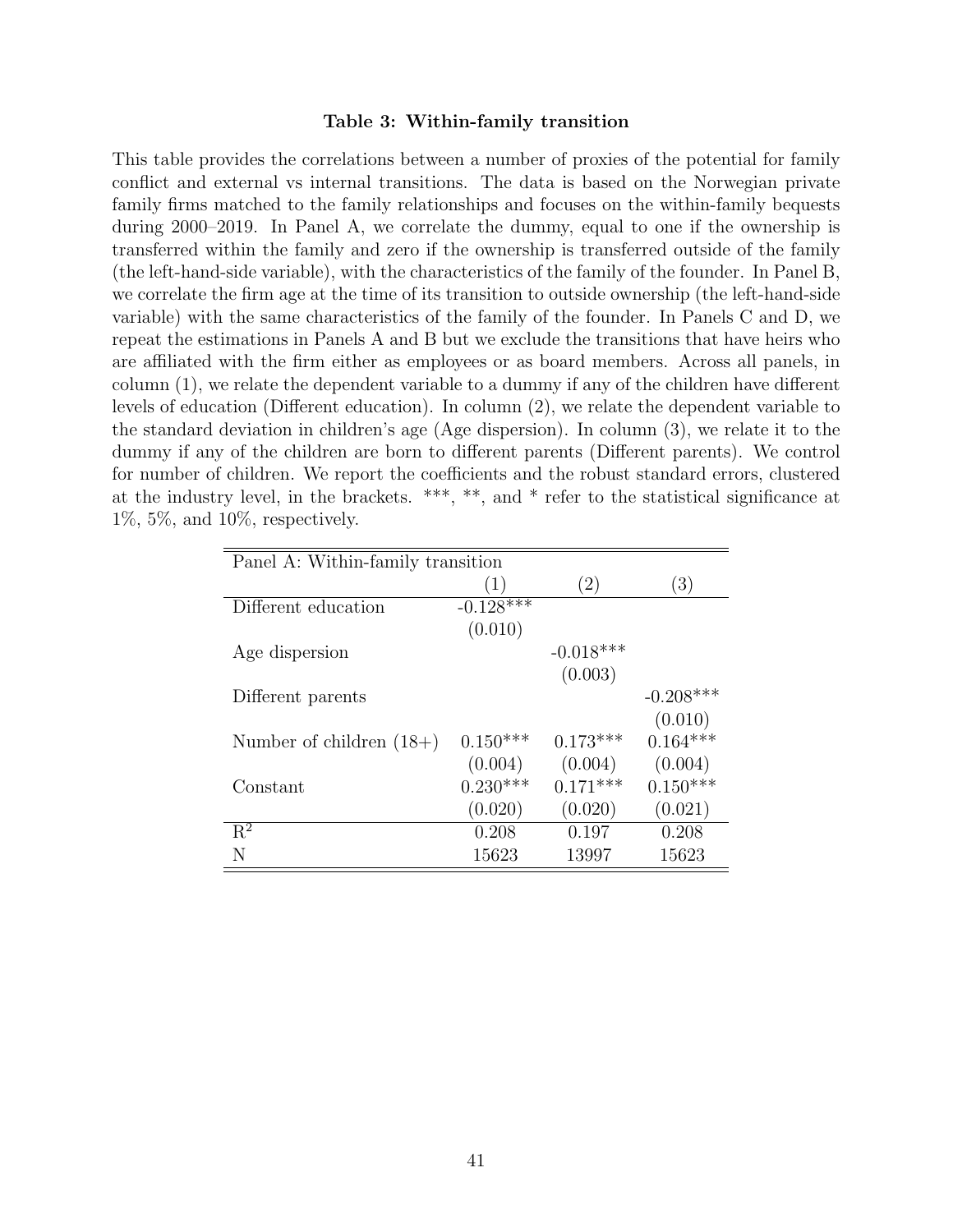| Panel B: Firm age at outside transition |             |             |             |  |  |  |
|-----------------------------------------|-------------|-------------|-------------|--|--|--|
|                                         | (1)         | (2)         | (3)         |  |  |  |
| Different education                     | $-1.552***$ |             |             |  |  |  |
|                                         | (0.345)     |             |             |  |  |  |
| Age dispersion                          |             | $-0.318***$ |             |  |  |  |
|                                         |             | (0.084)     |             |  |  |  |
| Different parents                       |             |             | $-1.844***$ |  |  |  |
|                                         |             |             | (0.552)     |  |  |  |
| Number of children $(18+)$              | $1.387***$  | $1.762***$  | $1.677***$  |  |  |  |
|                                         | (0.107)     | (0.123)     | (0.115)     |  |  |  |
| Constant                                | 12.900***   | $12.390***$ | $11.671***$ |  |  |  |
|                                         | (0.908)     | (0.868)     | (0.680)     |  |  |  |
| $R^2$                                   | 0.042       | 0.043       | 0.041       |  |  |  |
| N                                       | 8452        | 7330        | 8452        |  |  |  |

| Panel C: Within-family transition: Unaffiliated heirs |             |             |             |  |  |  |
|-------------------------------------------------------|-------------|-------------|-------------|--|--|--|
|                                                       | (1)         | (2)         | (3)         |  |  |  |
| Different education                                   | $-0.050***$ |             |             |  |  |  |
|                                                       | (0.008)     |             |             |  |  |  |
| Age dispersion                                        |             | $-0.014***$ |             |  |  |  |
|                                                       |             | (0.001)     |             |  |  |  |
| Different parents                                     |             |             | $-0.118***$ |  |  |  |
|                                                       |             |             | (0.009)     |  |  |  |
| Number of children $(18+)$                            | $0.096***$  | $0.108***$  | $0.106***$  |  |  |  |
|                                                       | (0.010)     | (0.010)     | (0.009)     |  |  |  |
| Constant                                              | $0.086***$  | $0.084***$  | $0.051***$  |  |  |  |
|                                                       | (0.013)     | (0.011)     | (0.010)     |  |  |  |
| $R^2$                                                 | 0.125       | 0.122       | 0.131       |  |  |  |
| N                                                     | 7965        | 6883        | 7965        |  |  |  |
|                                                       |             |             |             |  |  |  |

| Panel D: Firm age at outside transition: Unaffiliated heirs |             |                   |             |
|-------------------------------------------------------------|-------------|-------------------|-------------|
|                                                             | (1)         | $\left( 2\right)$ | (3)         |
| Different education                                         | $-1.807***$ |                   |             |
|                                                             | (0.346)     |                   |             |
| Age dispersion                                              |             | $-0.260***$       |             |
|                                                             |             | (0.089)           |             |
| Different parents                                           |             |                   | $-1.496**$  |
|                                                             |             |                   | (0.607)     |
| Number of children $(18+)$                                  | $1.214***$  | $1.638***$        | $1.579***$  |
|                                                             | (0.122)     | (0.155)           | (0.148)     |
| Constant                                                    | 12.961***   | $11.992***$       | $11.411***$ |
|                                                             | (0.869)     | (0.891)           | (0.655)     |
| $R^2$                                                       | 0.039       | 0.039             | 0.037       |
| N                                                           | 6460        | 5484              | 6460        |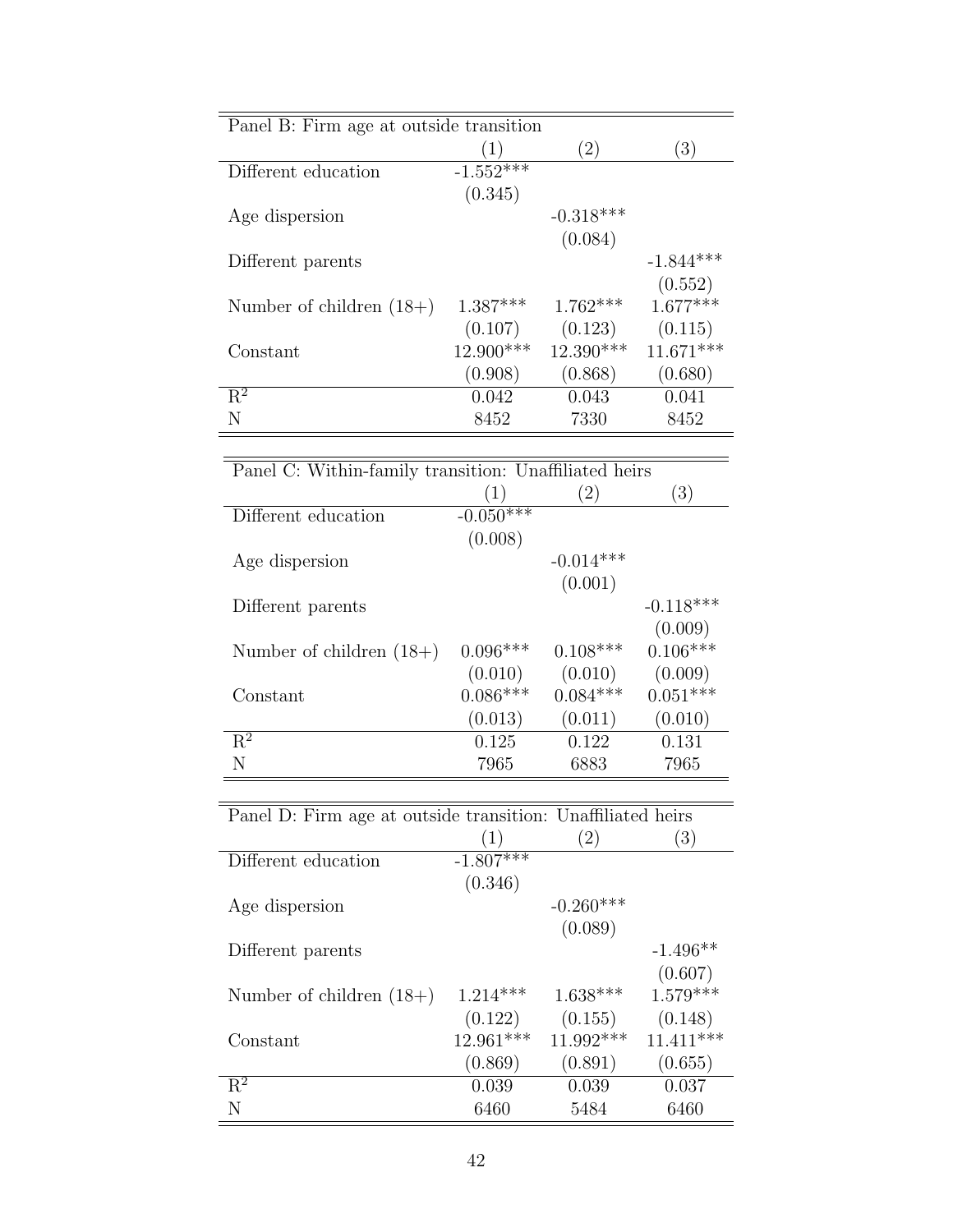#### Table 4: Divorces

<span id="page-43-0"></span>This table provides the instrumental variables specification for the ownership transition outcomes. The data is based on the Norwegian private family firms matched to the family relationships and focuses on the within-family bequests during 2000–2019. In Panel A, we present non-instrumented specifications of linking the dummy of founder divorce to transition outcomes. In , column (1), the dependent variable is the percentage of heirs who receive the bequest; in column (2), the dependent variable is the dummy, equal to one if the ownership is transferred within family and zero if the ownership is transferred outside of family; in column (3), the dependent variable is the firm age at the time of its transition to outside ownership. In Panel B, we instrument the founder's divorce with the number of divorces by the founder's first cousins. In Panel C, we instrument the founder's divorce with the dummy if there was any divorce among the founder's first cousins. In Panel D, we instrument the founder's divorce with two instruments: the number of divorces by the founder's first cousins and the number of daughters that the founder has. In Panels B–D, column (1) reports the first stage. Column (2) reports the second stage, where the dependent variable is the percentage of heirs who receive the bequest. Column (3) reports the second stage where the dependent variable is the dummy, equal to one if the ownership is transferred within the family and zero if the ownership is transferred outside of family. Column (4) reports the second stage, where the dependent variable is the firm age at the time of its transition to outside ownership. We report the coefficients and the robust standard errors, clustered at the industry level, in the brackets. \*\*\*, \*\*, and \* refer to the statistical significance at  $1\%$ ,  $5\%$ , and  $10\%$ , respectively.

| Panel A: A dummy of founder divorce |             |             |             |  |  |  |
|-------------------------------------|-------------|-------------|-------------|--|--|--|
|                                     | (1)         | (2)         | (3)         |  |  |  |
|                                     | $%$ heirs   | Within      | Age at      |  |  |  |
|                                     | with        | family      | outside     |  |  |  |
|                                     | bequest     | transfer    | transfer    |  |  |  |
| Founder divorce                     | $-0.042***$ | $-0.091***$ | $-2.036***$ |  |  |  |
|                                     | (0.007)     | (0.014)     | (0.265)     |  |  |  |
| Number of children $(18+)$          | $-0.089***$ | $0.161***$  | $1.641***$  |  |  |  |
|                                     | (0.005)     | (0.004)     | (0.105)     |  |  |  |
| Constant                            | $0.867***$  | $0.166***$  | 12.244***   |  |  |  |
|                                     | (0.013)     | (0.019)     | (0.722)     |  |  |  |
| $\mathbf{R}^2$                      | 0.102       | 0.200       | 0.046       |  |  |  |
| N                                   | 6629        | 15623       | 8452        |  |  |  |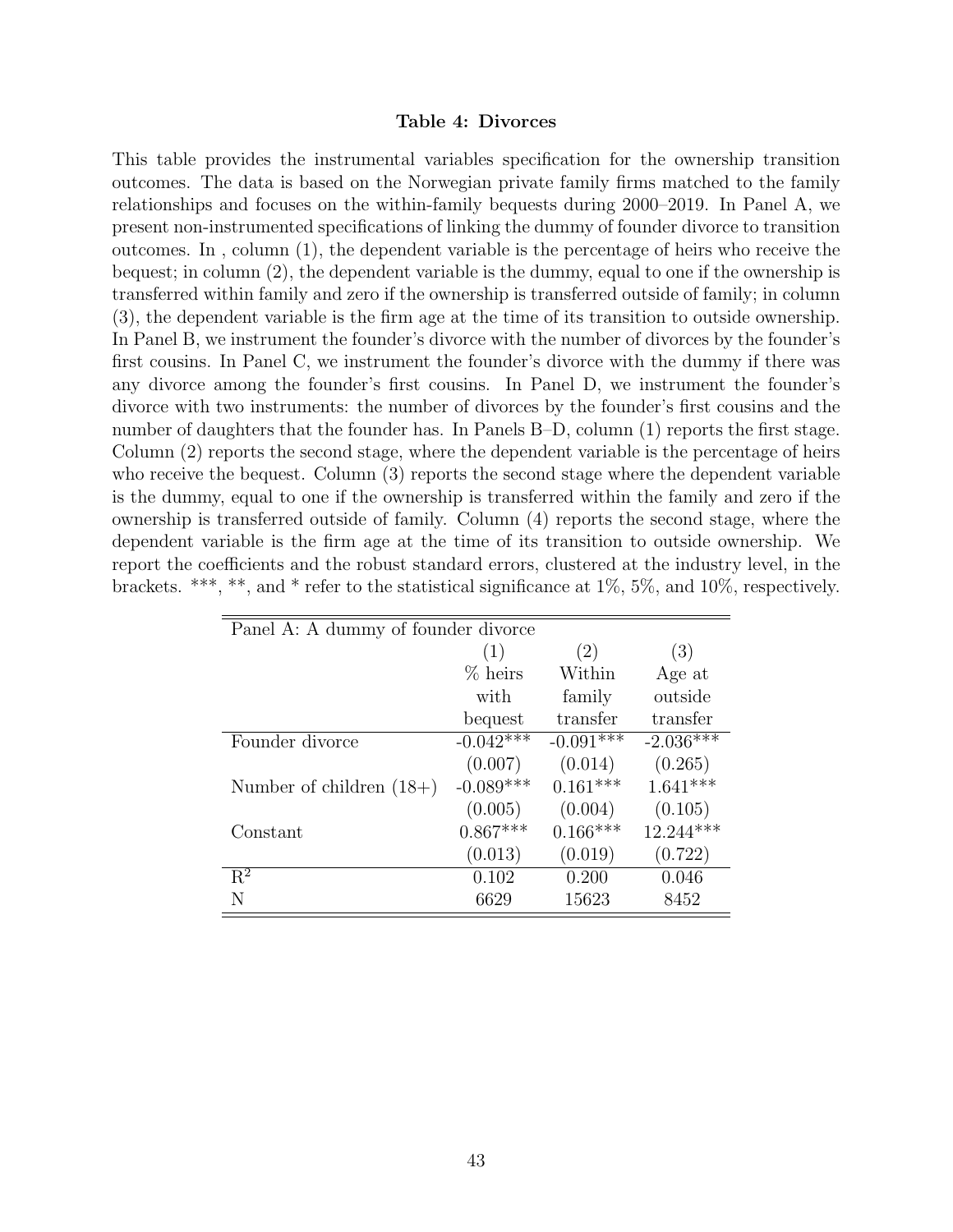| Panel B: Instrument: Number of divorces by first cousins |             |                  |             |              |
|----------------------------------------------------------|-------------|------------------|-------------|--------------|
|                                                          | (1)         | (2)              | (3)         | (4)          |
|                                                          | First stage | $% \text{heirs}$ | Within      | Age at       |
|                                                          |             | with             | family      | outside      |
|                                                          |             | bequest          | transfer    | transfer     |
| First-cousin divorce (number)                            | $0.032***$  |                  |             |              |
|                                                          | (0.003)     |                  |             |              |
| Founder divorce                                          |             | $-0.252***$      | $-0.833***$ | $-16.129***$ |
|                                                          |             | (0.068)          | (0.111)     | (3.114)      |
| Number of children $(18+)$                               | $0.009*$    | $-0.087***$      | $0.152***$  | $1.714***$   |
|                                                          | (0.005)     | (0.005)          | (0.004)     | (0.119)      |
| Constant                                                 | $0.241***$  | $0.919***$       | $0.424***$  | 17.306***    |
|                                                          | (0.018)     | (0.025)          | (0.051)     | (1.609)      |
| $\overline{\mathrm{R}^2}$                                |             | $-0.009$         | $-0.285$    | $-0.330$     |
| N                                                        | 6629        | 6629             | 15623       | 8452         |
|                                                          |             |                  |             |              |
| Panel C: Instrument: Dummy of divorces by first cousins  |             |                  |             |              |
|                                                          | (1)         | (2)              | (3)         | (4)          |
|                                                          | First stage | $%$ heirs        | Within      | Age at       |
|                                                          |             | with             | family      | outside      |
|                                                          |             | bequest          | transfer    | transfer     |
| First-cousin divorce (dummy)                             | $0.329***$  |                  |             |              |
|                                                          | (0.038)     |                  |             |              |
| Founder divorce                                          |             | $-0.243***$      | $-1.071***$ | $-18.740***$ |
|                                                          |             | (0.072)          | (0.130)     | (3.626)      |
| Number of children $(18+)$                               | $0.009**$   | $-0.087***$      | $0.149***$  | $1.727***$   |
|                                                          | (0.005)     | (0.005)          | (0.004)     | (0.130)      |
| Constant                                                 | $0.237***$  | $0.917***$       | $0.507***$  | $18.244***$  |
|                                                          | (0.017)     | (0.026)          | (0.057)     | (1.789)      |
|                                                          |             |                  |             |              |
| $\overline{\mathrm{R}^2}$<br>$\mathbf N$                 |             | $-0.000$         | $-0.646$    | $-0.483$     |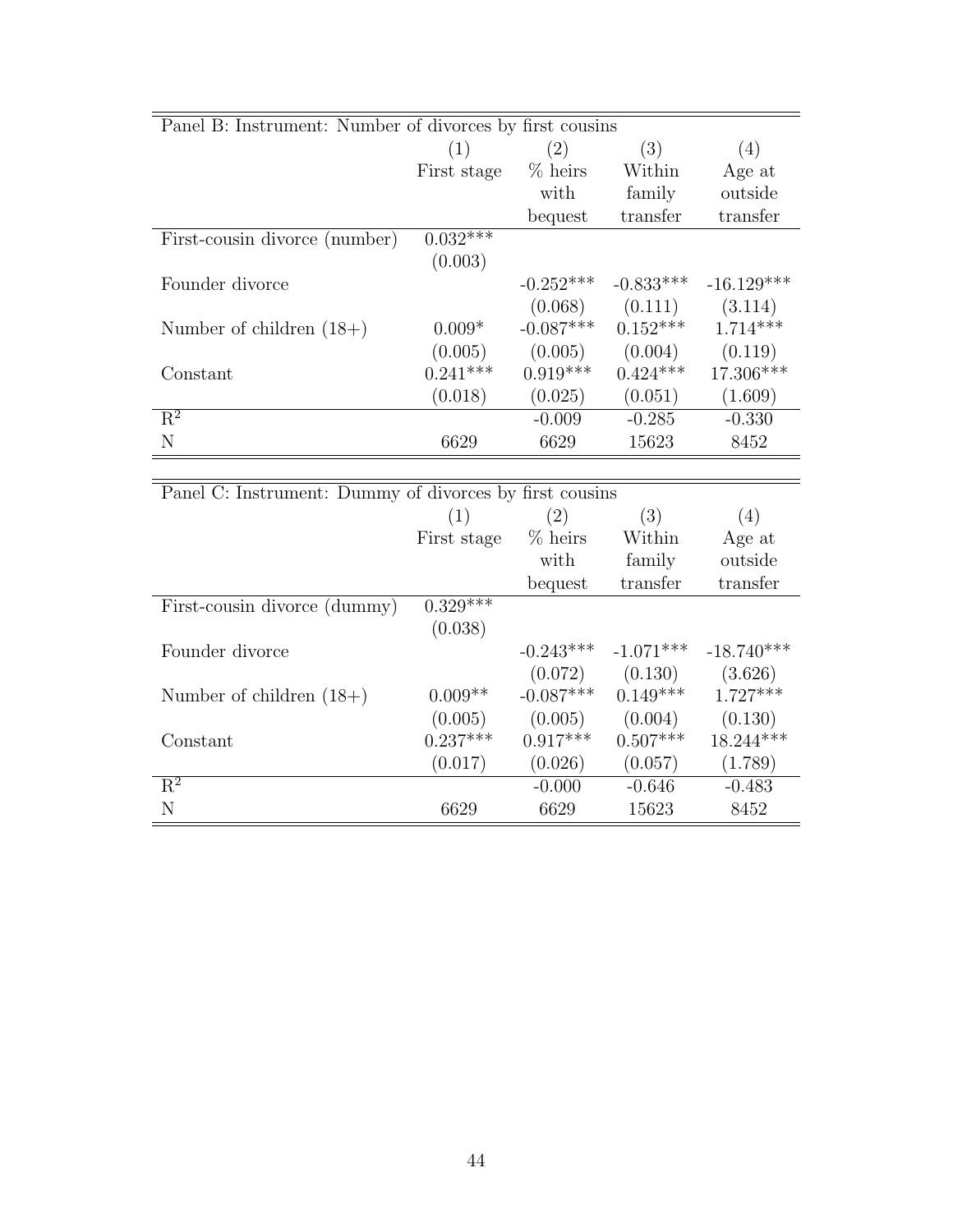| Panel D: Instruments: Number of divorces by first cousins and number of daughters |             |             |                     |              |  |
|-----------------------------------------------------------------------------------|-------------|-------------|---------------------|--------------|--|
|                                                                                   | (1)         | (2)         | (3)                 | (4)          |  |
|                                                                                   | First stage | $%$ heirs   | Within              | Age at       |  |
|                                                                                   |             | with        | family              | outside      |  |
|                                                                                   |             | bequest     | transfer            | transfer     |  |
| First cousin divorce (number)                                                     | $0.031***$  |             |                     |              |  |
|                                                                                   | (0.003)     |             |                     |              |  |
| Number of daughters                                                               | $0.014*$    |             |                     |              |  |
|                                                                                   | (0.007)     |             |                     |              |  |
| Founder divorce                                                                   |             | $-0.317***$ | $-1.268***$         | $-16.990***$ |  |
|                                                                                   |             |             | $(0.063)$ $(0.140)$ | (3.485)      |  |
| Number of children $(18+)$                                                        | 0.002       | $-0.087***$ | $0.147***$          | $1.718***$   |  |
|                                                                                   | (0.003)     | (0.005)     | (0.004)             | (0.122)      |  |
| Constant                                                                          | $0.242***$  | $0.935***$  | $0.576***$          | 17.616***    |  |
|                                                                                   | (0.018)     | (0.025)     | (0.058)             | (1.740)      |  |
| $R^2$                                                                             |             | $-0.090$    | $-1.021$            | $-0.378$     |  |
| N                                                                                 | 6629        | 6629        | 15623               | 8452         |  |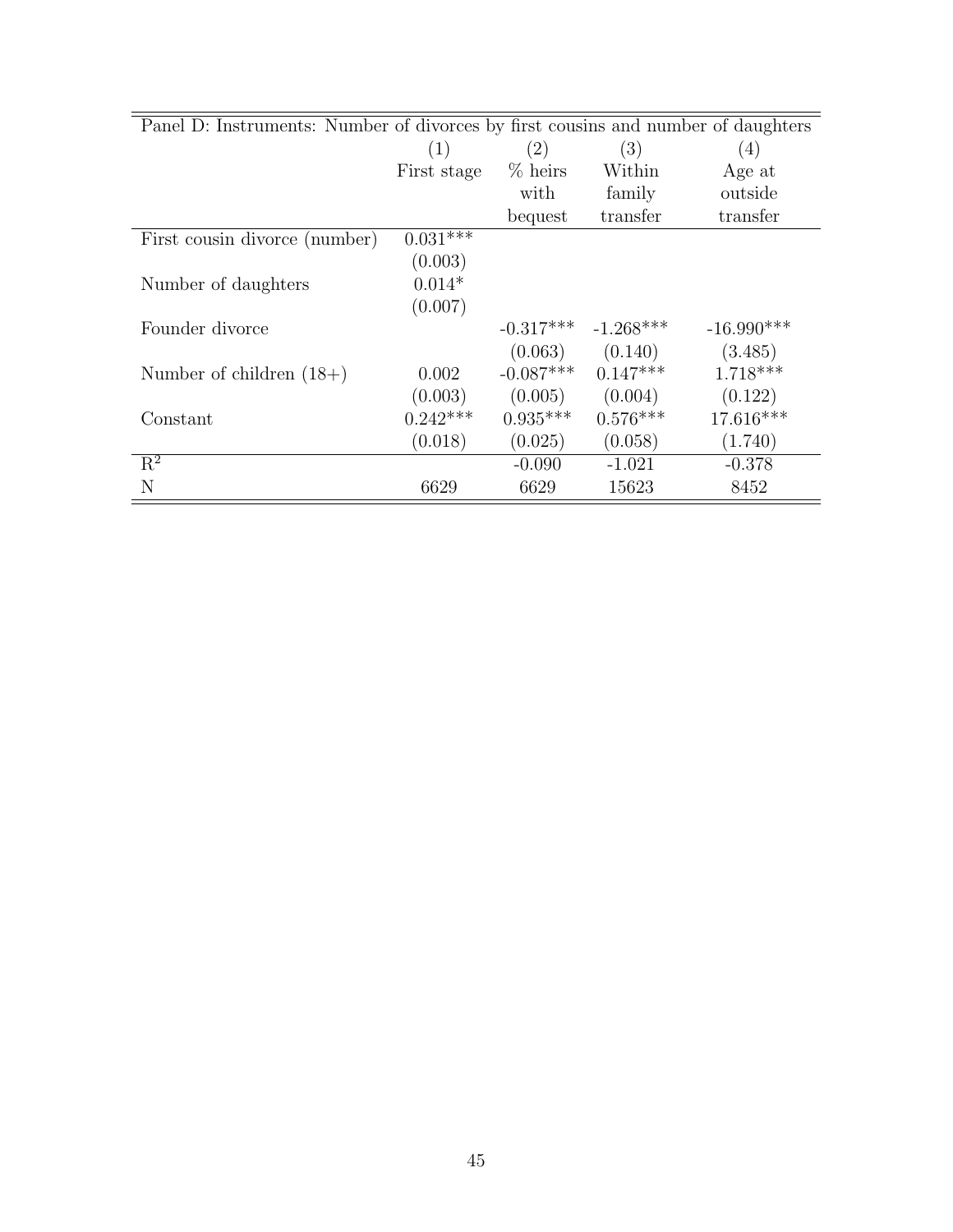#### Table 5: Investment

<span id="page-46-0"></span>This table reports regression specifications, where the dependent variable is investment, defined as the change in the book value of fixed assets after accounting for depreciation, accumulated during the three years after the share transfer and scaled by the fixed assets at the time of the transfer, and capped between 0 and 1. The data is based on the Norwegian private family firms matched to the family relationships and focuses on the within-family bequests during 2000–2019. We condition the sample on the families having multiple children. In column (1), the explanatory variable is the number of children who inherit the firm's shares during the ownership transfer (Number of heirs). In column 92), the explanatory variable is the fraction of children who inherit the firm's shares, out of all children in the family ( $\%$  Percentage of inheriting children). In columns (3)–(4), we provide the corresponding specifications to columns  $(1)$ – $(2)$  but we control for family characteristics: number of adult children, the age of inheritors, the fraction of male heirs, the fraction of heirs with a university education, and investment in the year before the transfer. We report the coefficients and the robust standard errors, clustered at the industry level, in the brackets. \*\*\*, \*\*, and \* refer to the statistical significance at 1%, 5%, and 10%, respectively.

| Investment                          |            |            |             |                  |
|-------------------------------------|------------|------------|-------------|------------------|
|                                     |            | (2)        | (3)         | $\left(4\right)$ |
| Number of heirs                     | $-0.038**$ |            | $-0.029*$   |                  |
|                                     | (0.014)    |            | (0.015)     |                  |
| % Percentage of inheriting children |            | $-0.110*$  |             | $-0.082*$        |
|                                     |            | (0.054)    |             | (0.045)          |
| Number of children $(18+)$          |            |            | 0.007       | $-0.007$         |
|                                     |            |            | (0.009)     | (0.009)          |
| Age of heirs                        |            |            | $-0.002***$ | $-0.002$ ***     |
|                                     |            |            | (0.001)     | (0.001)          |
| % Male children heirs               |            |            | $0.080***$  | $0.081***$       |
|                                     |            |            | (0.017)     | (0.017)          |
| % University education of heirs     |            |            | $-0.057**$  | $-0.057**$       |
|                                     |            |            | (0.025)     | (0.025)          |
| Pre-transition investment           |            |            | $0.192***$  | $0.191***$       |
|                                     |            |            | (0.034)     | (0.033)          |
| Constant                            | $0.471***$ | $0.475***$ | $0.430***$  | $0.470***$       |
|                                     | (0.039)    | (0.036)    | (0.044)     | (0.035)          |
| $R^2$                               | 0.005      | 0.005      | 0.041       | 0.041            |
| N                                   | 4886       | 4886       | 4186        | 4186             |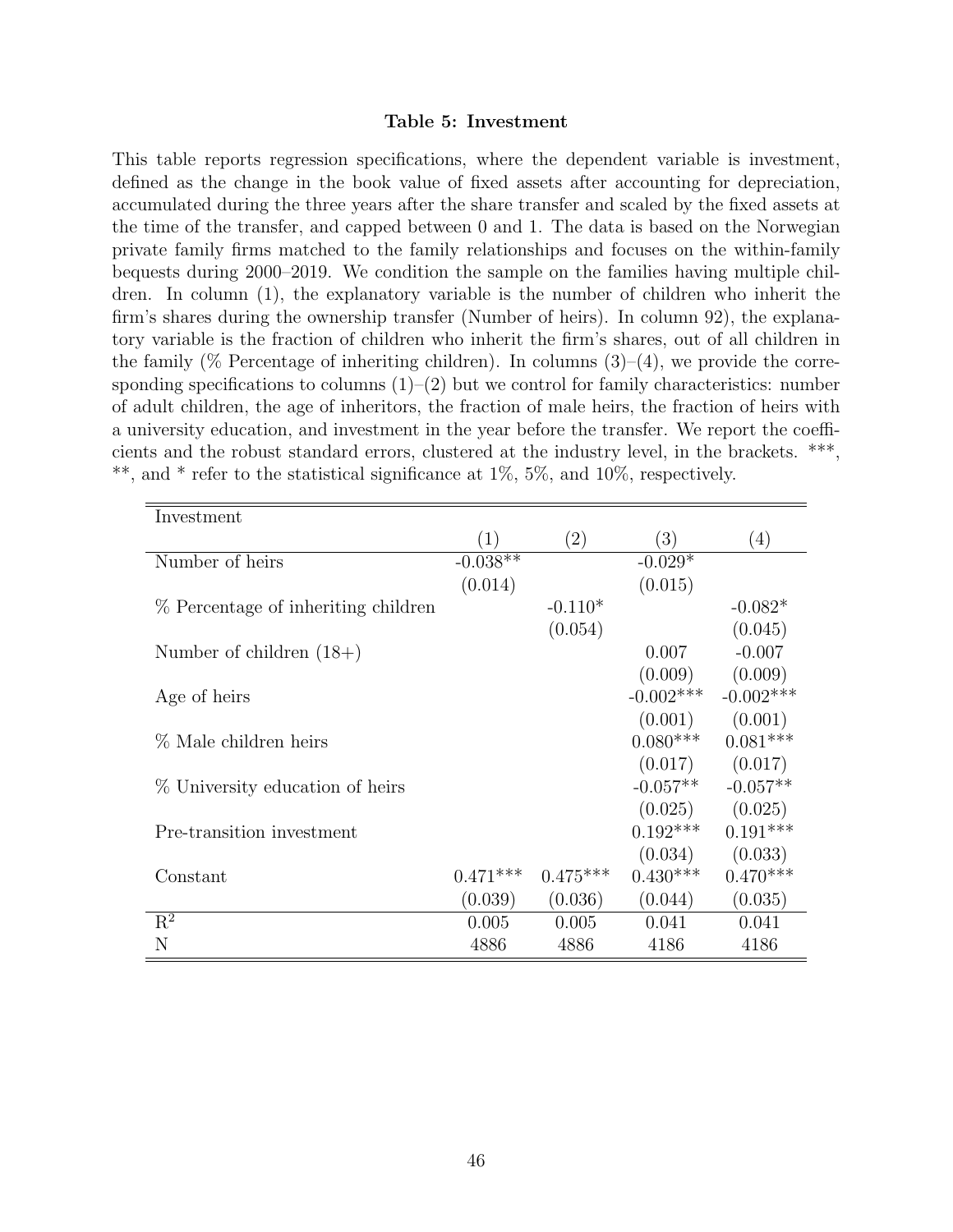#### Table 6: Sales growth and discontinued operations

<span id="page-47-0"></span>This table reports regression specifications, where in Panel A the dependent variable is the cumulative sales growth during the three years after the share transfer, and capped at - 100% and 200%, and in Panel B the dependent variable is a dummy if the firm is not reporting sales, assets, and employees at the end of the sample period. The data is based on the Norwegian private family firms matched to the family relationships and focuses on the within-family bequests during 2000–2019. We condition the sample on the families having multiple children. In both panels, in columns (1) and (3), the explanatory variable is the number of children who inherit the firm's shares during the ownership transfer (Number of heirs). In columns (2) and (4), the explanatory variable is the fraction of children who inherit the firm's shares, out of all children in the family (% Percentage of inheriting children). In columns (1) and (2) we provide the associations without controls, while in columns (3) and (4) we control for family characteristics: number of adult children, the age of inheritors, the fraction of male heirs, and the fraction of heirs with a university education. \*\*\*, \*\*, and \* refer to the statistical significance at 1%, 5%, and 10%, respectively.

| Panel A: Sales growth               |            |            |           |           |
|-------------------------------------|------------|------------|-----------|-----------|
|                                     | (1)        | (2)        | (3)       | (4)       |
| Number of heirs                     | $-0.751*$  |            | $-0.640*$ |           |
|                                     | (0.408)    |            | (0.316)   |           |
| % Percentage of inheriting children |            | $-1.221**$ |           | $-1.959$  |
|                                     |            | (0.558)    |           | (1.138)   |
| Number of children $(18+)$          |            |            | $-0.318$  | $-0.632$  |
|                                     |            |            | (0.468)   | (0.601)   |
| Age of heirs                        |            |            | $-0.013$  | $-0.012$  |
|                                     |            |            | (0.052)   | (0.053)   |
| % Male children heirs               |            |            | $1.981*$  | $1.965*$  |
|                                     |            |            | (1.122)   | (1.098)   |
| % University education of heirs     |            |            | 2.998     | 3.004     |
|                                     |            |            | (1.900)   | (1.904)   |
| Constant                            | $3.065***$ | $2.592***$ | 1.860     | $2.839**$ |
|                                     | (0.906)    | (0.602)    | (1.201)   | (1.278)   |
| $R^2$                               | 0.000      | 0.000      | 0.001     | 0.001     |
| N                                   | 4689       | 4689       | 4664      | 4664      |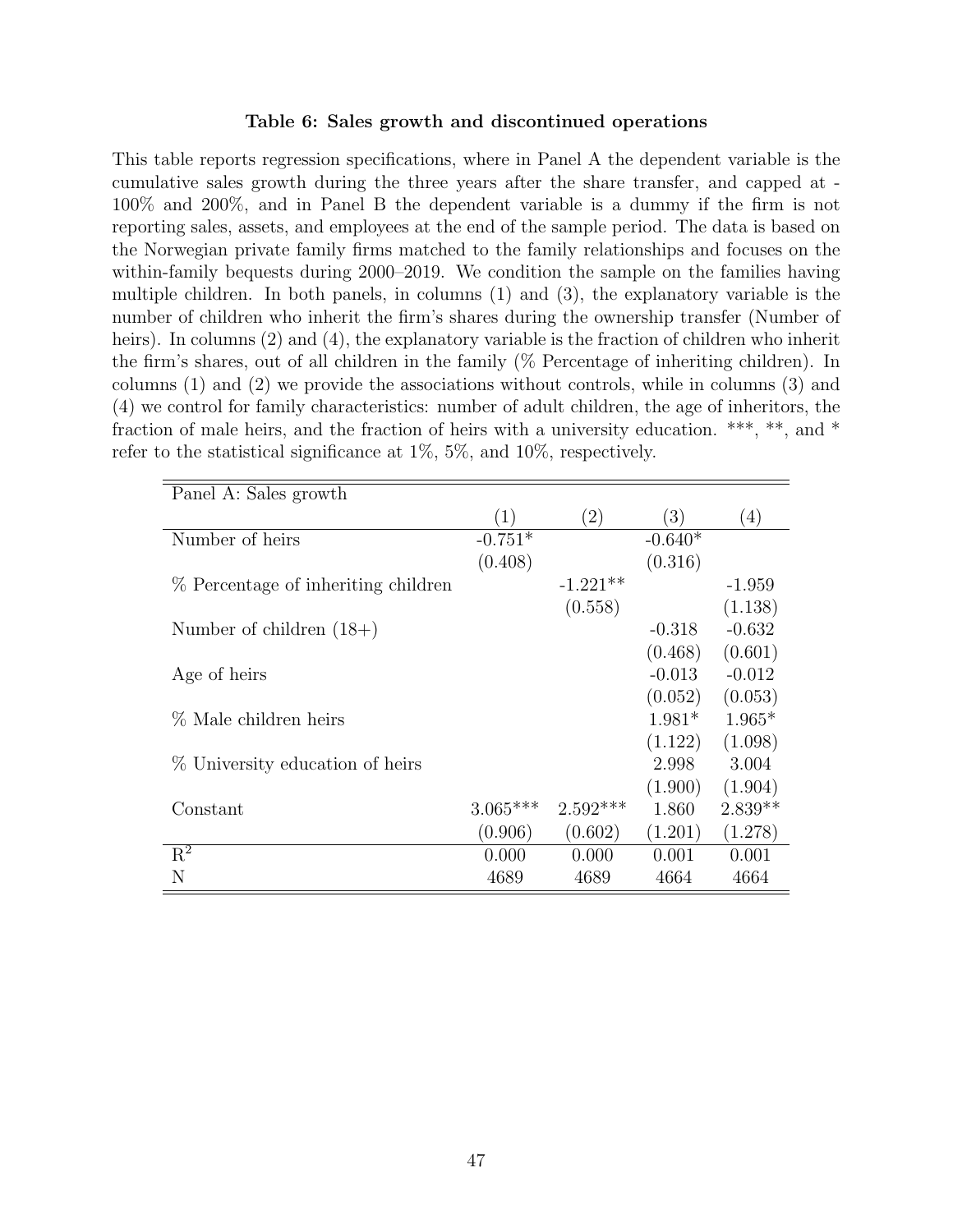| Panel B: Discontinued operations    |            |           |              |                  |
|-------------------------------------|------------|-----------|--------------|------------------|
|                                     | (1)        | (2)       | (3)          | $\left(4\right)$ |
| Number of heirs                     | $0.003**$  |           | $0.003*$     |                  |
|                                     | (0.001)    |           | (0.001)      |                  |
| % Percentage of inheriting children |            | $0.010**$ |              | $0.010**$        |
|                                     |            | (0.005)   |              | (0.004)          |
| Number of children $(18+)$          |            |           | 0.001        | 0.002            |
|                                     |            |           | (0.001)      | (0.001)          |
| Age of heirs                        |            |           | $-0.000$ *** | $-0.000$ ***     |
|                                     |            |           | (0.000)      | (0.000)          |
| % Male children heirs               |            |           | $-0.003$     | $-0.002$         |
|                                     |            |           | (0.002)      | (0.002)          |
| % University education of heirs     |            |           | 0.004        | 0.004            |
|                                     |            |           | (0.002)      | (0.002)          |
| Constant                            | $0.007***$ | $0.006*$  | $0.019***$   | $0.013**$        |
|                                     | (0.002)    | (0.003)   | (0.005)      | (0.005)          |
| $\mathbf{R}^2$                      | 0.001      | 0.001     | 0.002        | 0.002            |
| N                                   | 6667       | 6667      | 6629         | 6629             |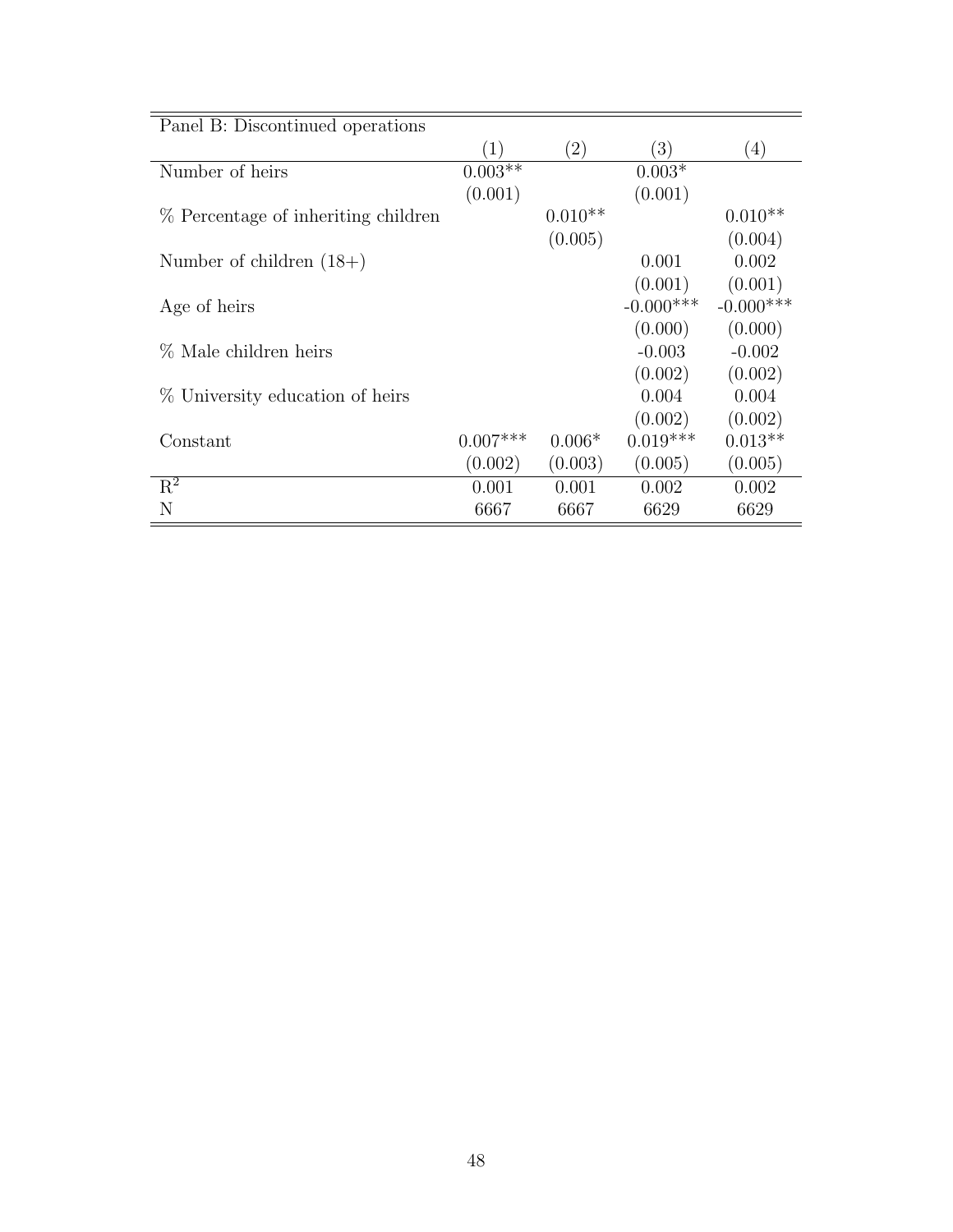#### Table 7: Private benefits ("only game in town")

<span id="page-49-0"></span>This table provides OLS specifications where the dependent variable is the percentage of heirs who receive the bequest.The main explanatory variables are the interactions between a number of proxies of the potential for family conflict and the proxy of the private benefits captured by the firm's size ranking within a commune ("only game in town"). The data is based on the Norwegian private family firms matched to the family relationships and focuses on the within-family bequests during 2000–2019. In column (1), the proxy of the potential for family conflict is whether any of the children have different levels of education. In column (2), the proxy of the potential for family conflict is the age dispersion, including the presence of twins. In column (3), the proxy of the potential for family conflict is whether the heirs being born to different parents. We report the coefficients and the robust standard errors, clustered at the industry level, in the brackets. \*\*\*, \*\*, and \* refer to the statistical significance at 1%, 5%, and 10%, respectively.

| Ownership dispersion                    |             |                     |                   |
|-----------------------------------------|-------------|---------------------|-------------------|
|                                         | (1)         | (2)                 | $\left( 3\right)$ |
| Different education x Only game in town | $0.011**$   |                     |                   |
|                                         | (0.004)     |                     |                   |
| Age dispersion x Only game in town      |             | $0.002*$            |                   |
|                                         |             | (0.001)             |                   |
| Different parents x Only game in town   |             |                     | 0.014             |
|                                         |             |                     | (0.014)           |
| Different education                     | $-0.056***$ |                     |                   |
|                                         | (0.018)     |                     |                   |
| Age dispersion                          |             | $-0.025***$         |                   |
|                                         |             | (0.005)             |                   |
| Different parents                       |             |                     | $-0.187***$       |
|                                         |             |                     | (0.054)           |
| Only game in town                       | $-0.005$    | $-0.009$            | $-0.001$          |
|                                         |             | $(0.008)$ $(0.012)$ | (0.009)           |
| Number of children                      | $-0.098***$ | $-0.087***$         | $-0.096***$       |
|                                         |             | $(0.005)$ $(0.006)$ | (0.006)           |
| Constant                                | $0.858***$  | $0.900***$          | $0.842***$        |
|                                         | (0.035)     | (0.051)             | (0.040)           |
| $R^2$                                   | 0.126       | 0.145               | 0.143             |
| N                                       | 4725        | 4725                | 4725              |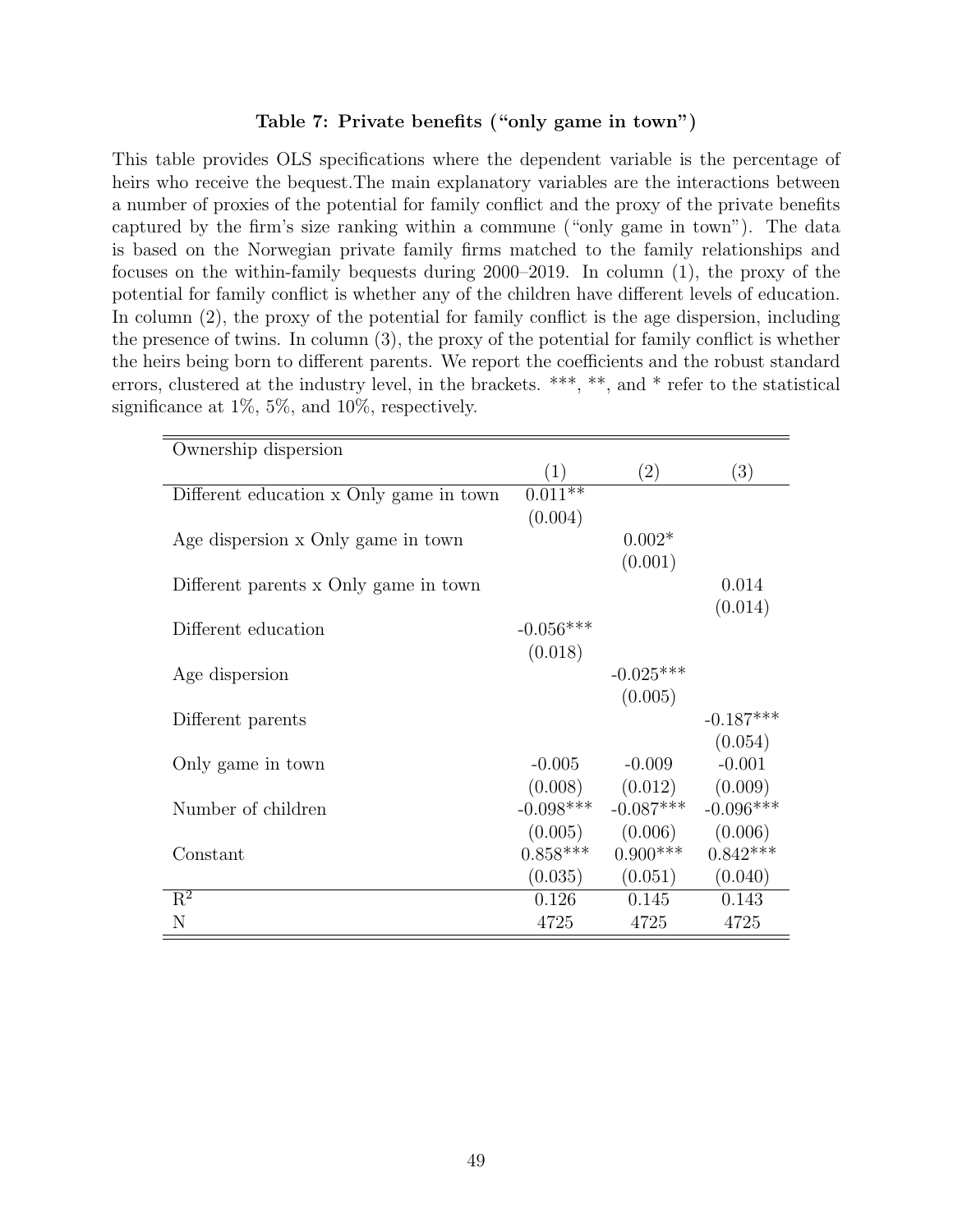## Main Figures

Figure 1: Transfer firms over time and average breakdown of heirs

<span id="page-50-0"></span>This figure shows the time trend for transfer firms in our sample. We start with the population of 117,072 economically active limited liability firms between 2000 and 2019. We consider only firms that have a family as the largest owner. We require the largest owner ("the founder") to have at least 50% of the family stake in the first year in our sample. We consider only firms where the founder is older than 40 years at the start of the sample and has over 50% stake. We record the firms in the year after the transition where the transition is defined as the year when the accumulated decrease in the founder ownership share passes the threshold of 10%. We end up with 15,623 such "transfer firms". We plot the number of such transfers each year together with the average number of heirs.

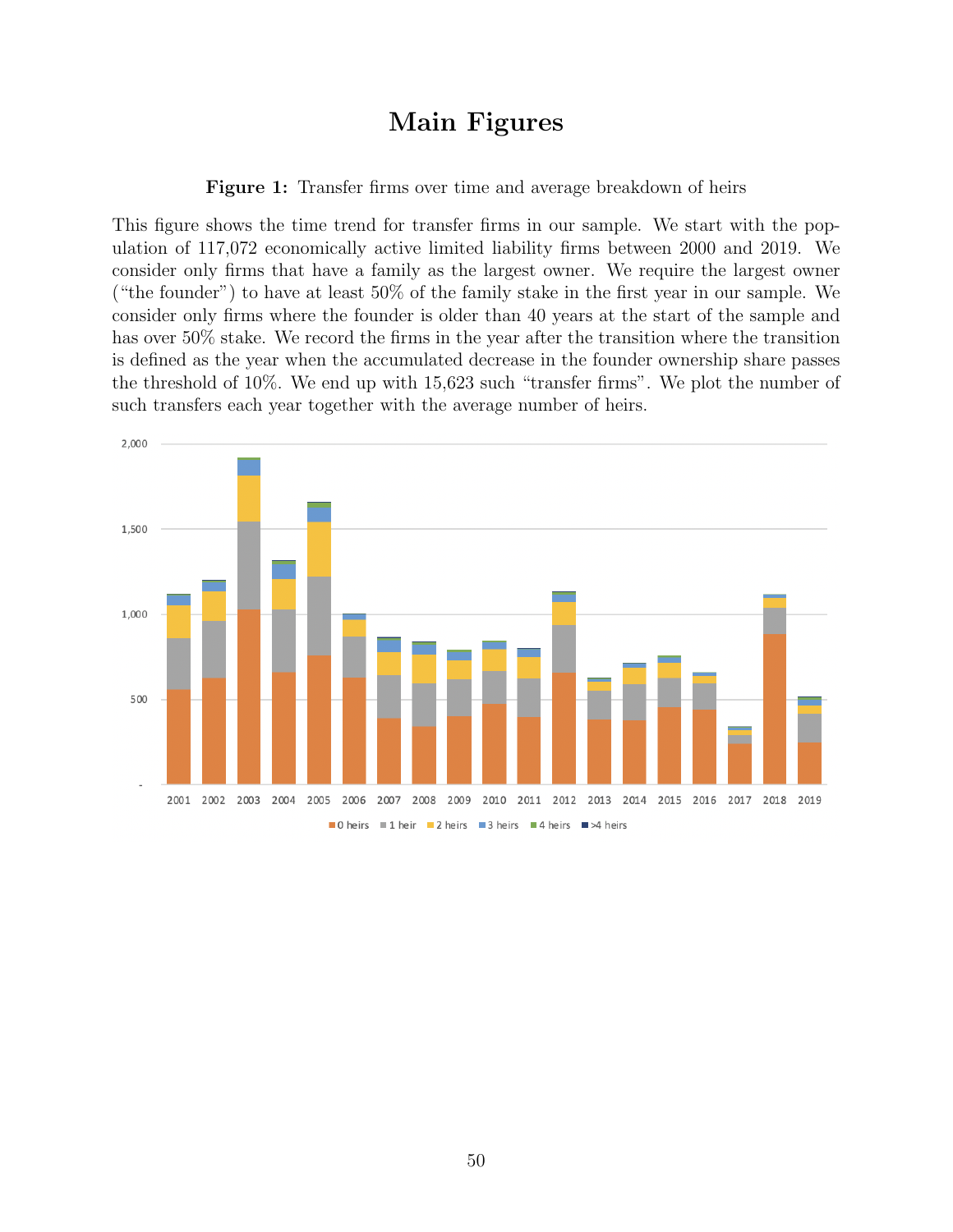### Figure 2: Industry breakdown

<span id="page-51-0"></span>This figure separately shows the industry breakdown for all family firms in our sample (left figure) and the transfer firms (right figure).

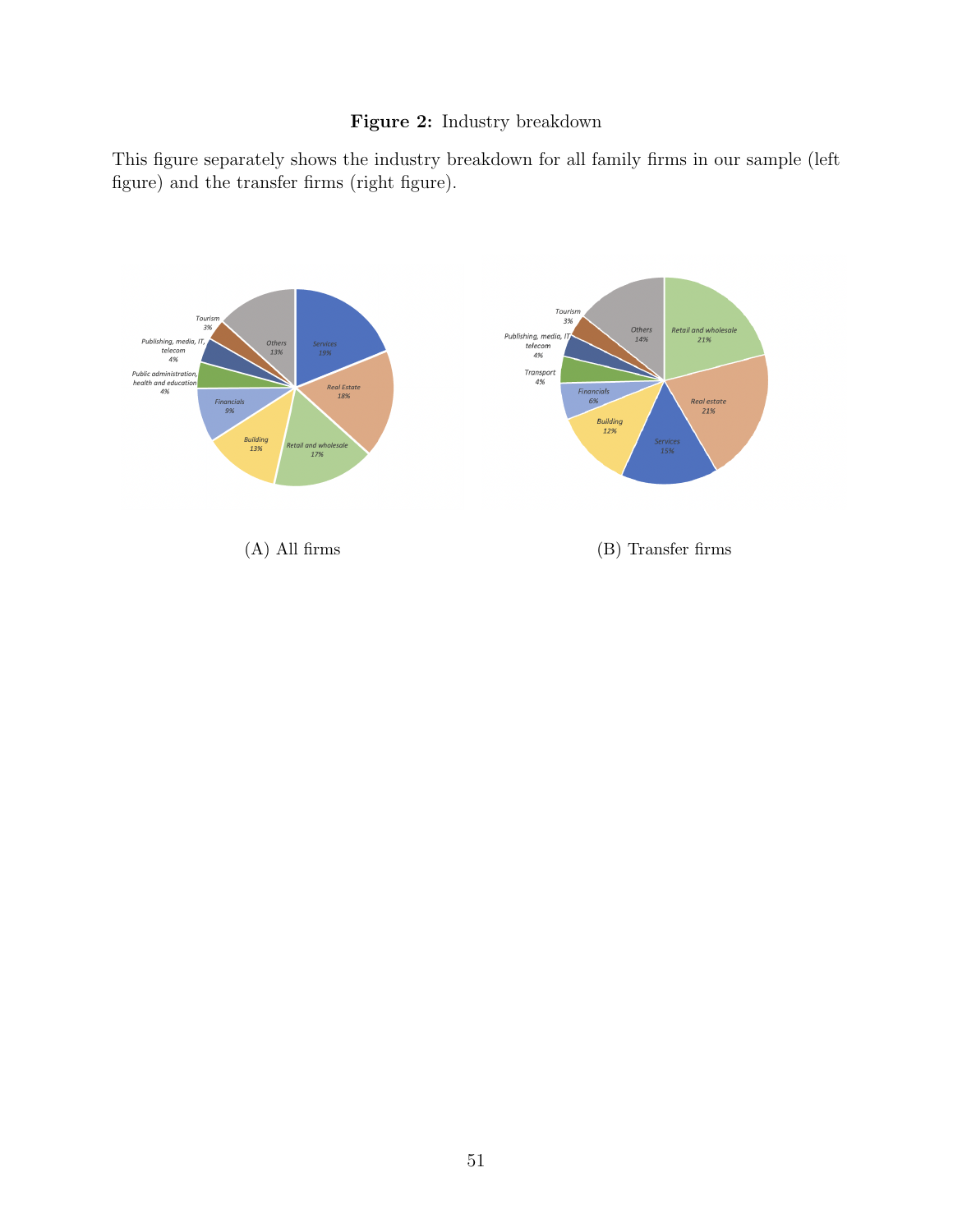### Figure 3: Descendant breakdown

<span id="page-52-0"></span>This figure separately shows the descendant breakdown for all family firms in our sample (left figure) and the transfer firms (right figure).

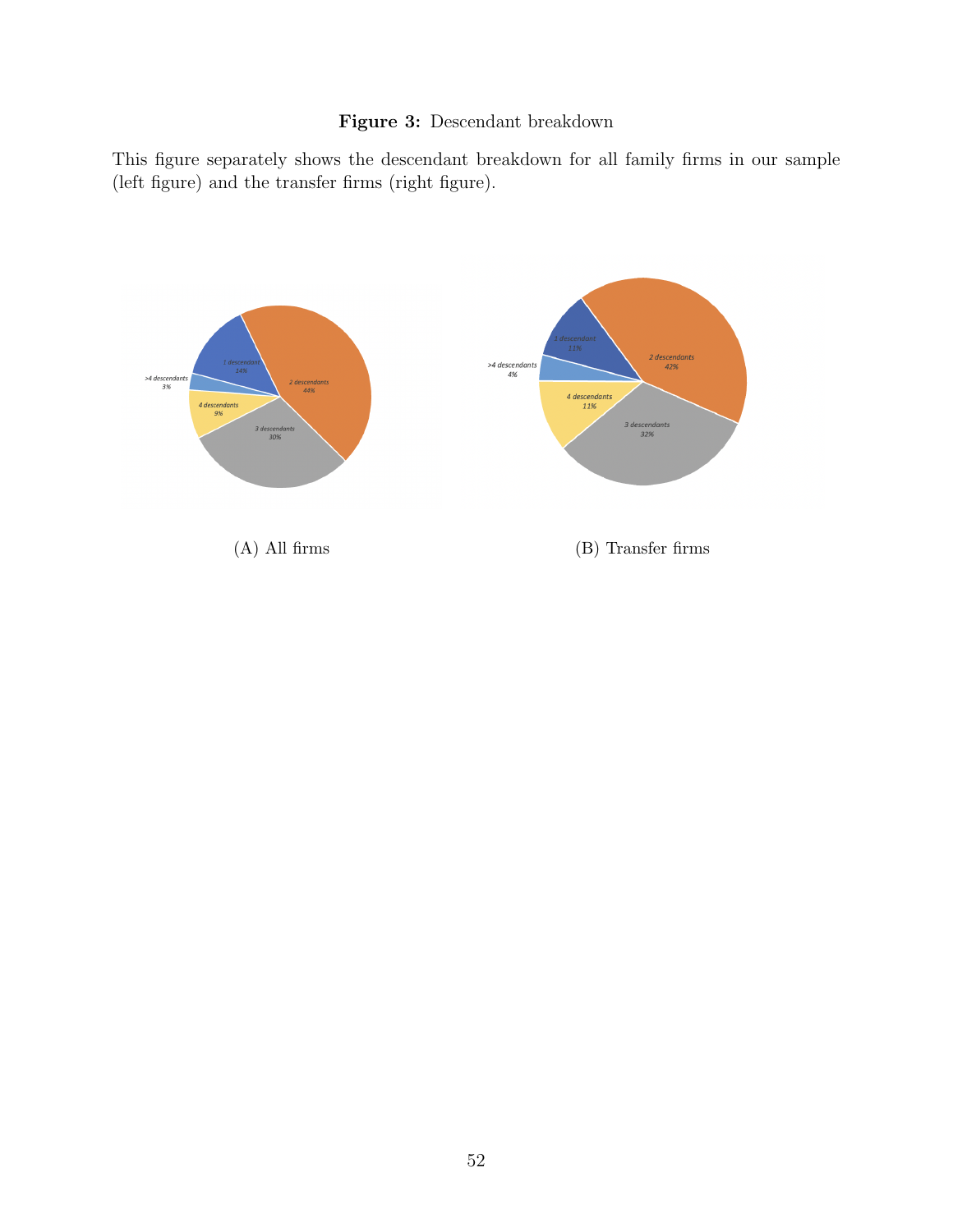<span id="page-53-0"></span>Figure 4: Breakdown of number of children by heirs in within-family transfers

This figure reports the distribution of the number of children by the number of heirs that receive shares in the within-family transitions.

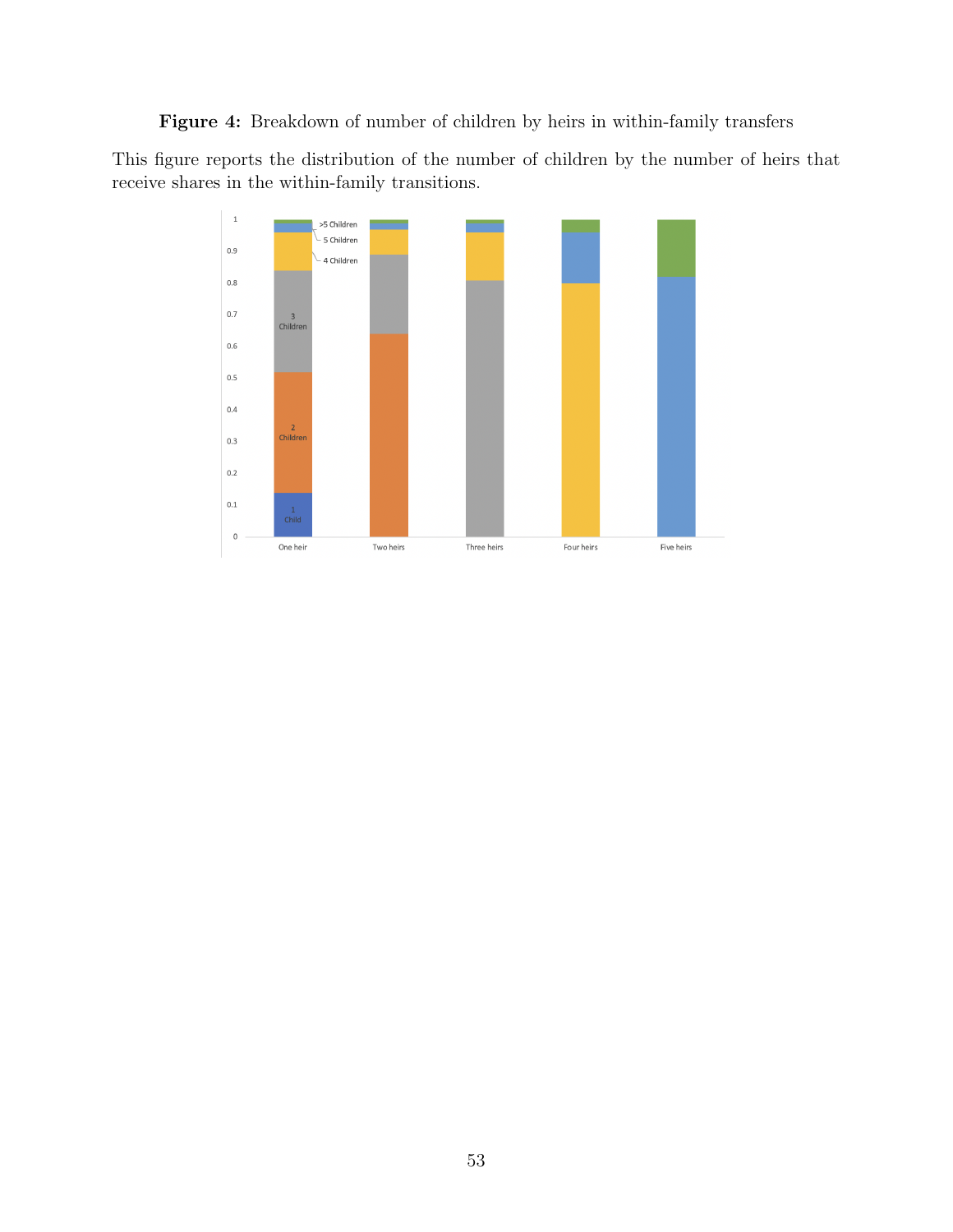## Appendix 1. Proposition 1 for three heirs

**Proposition 1.** When  $N = 3$ , there exists such  $\alpha^* = \frac{B+C}{2B+C}$  $\frac{B+C}{2B+C}$  that for  $1 > \alpha > \alpha^*$  one child holds the majority of votes and for  $\alpha < \alpha^*$  all children hold votes with equal voting power. The founder is indifferent between these two options if  $\alpha = \alpha^*$  or  $\alpha = 1$ .

Proof. First, assume that no side transfers are allowed. Consider two optionsfor how control can be divided: (1) one heir holds the majority of votes and thus has the full control and (2) all heirs hold votes with equal voting power. Denote the value to the founder when one heir holds the majority of votes as  $V^s$  and the value to the founder when all heirs holds votes as  $V^d$ . When  $N=3$ ,

$$
V^s = (1 + 2\alpha) B + C
$$

and

 $V^d = (3\alpha^2 + 2\alpha (1 - \alpha) (3 - \alpha)) B + (1 - (1 - \alpha)^3) C$ 

The founder is indifferent between these two options when  $V^s = V^d$ , i.e. when  $\alpha^* = \frac{B+C}{2B+C}$ 2B+C and  $\alpha^* = 1$ . For  $\alpha < \alpha^*$ ,  $V^s > V^d$  and one heir holds the majority of votes, while for  $1 > \alpha > \alpha^*$ ,  $V^s < V^d$  and three heirs hold votes with equal voting power  $(w_i \in (0, \frac{1}{2}))$  $(\frac{1}{2})$  s.t.  $\sum_{i=1}^{3} w^{i} = 1$ .

Next, in case of deadlock, allow one heir  $i$  to promise a side transfer  $d$  to some other heir in exchange for the support for his preferred project, subject to  $(B + w^iC - d) \geq 0$  and budget constraints  $w^iC - d \geq 0$ . First, coalitions formed between two out of three heirs are not stable. Say heir 1 offers  $\theta B$  to heir 2 in exchange for his support for the project that heir 1 prefers. Heir 1's utility is  $(1 - \theta)B + w^1C$ , while heir 2's utility is  $\theta B + w^2C$ . However, heir 3 has an incentive to offer heir 1 a split whereby heir 3 gets  $(\theta - \epsilon) B$ , while heir 1 has a utility of  $(1 - \theta + \epsilon) B + w^1 C$ , in which case both have incentives to deviate. Moreover, side transfers involving all three heirs do not remove the possibility of the deadlock either. The surplus from forming the coalition is constant and any division of  $B$  among three heirs can be dominated by a division of B among some two heirs. In summary, the possibility of the side transfers does not change the optimal allocation of control.<sup>[30](#page-54-0)</sup>•

<span id="page-54-0"></span><sup>&</sup>lt;sup>30</sup>Here we assume that heirs cannot precommit to an ex ante binding agreement (that can be changed only by an unanimous vote) on how the deadlock is resolved. For instance, if  $C > 2B$ , such an agreement could specify that in case of deadlock, the "eldest" heir's project is implemented while the other two receive the monetary equivalent of B, i.e., everyone guarantees themselves  $B + w^i (C - 2B)$ . This possibility is assumed away because it might be practically and legally costly to implement.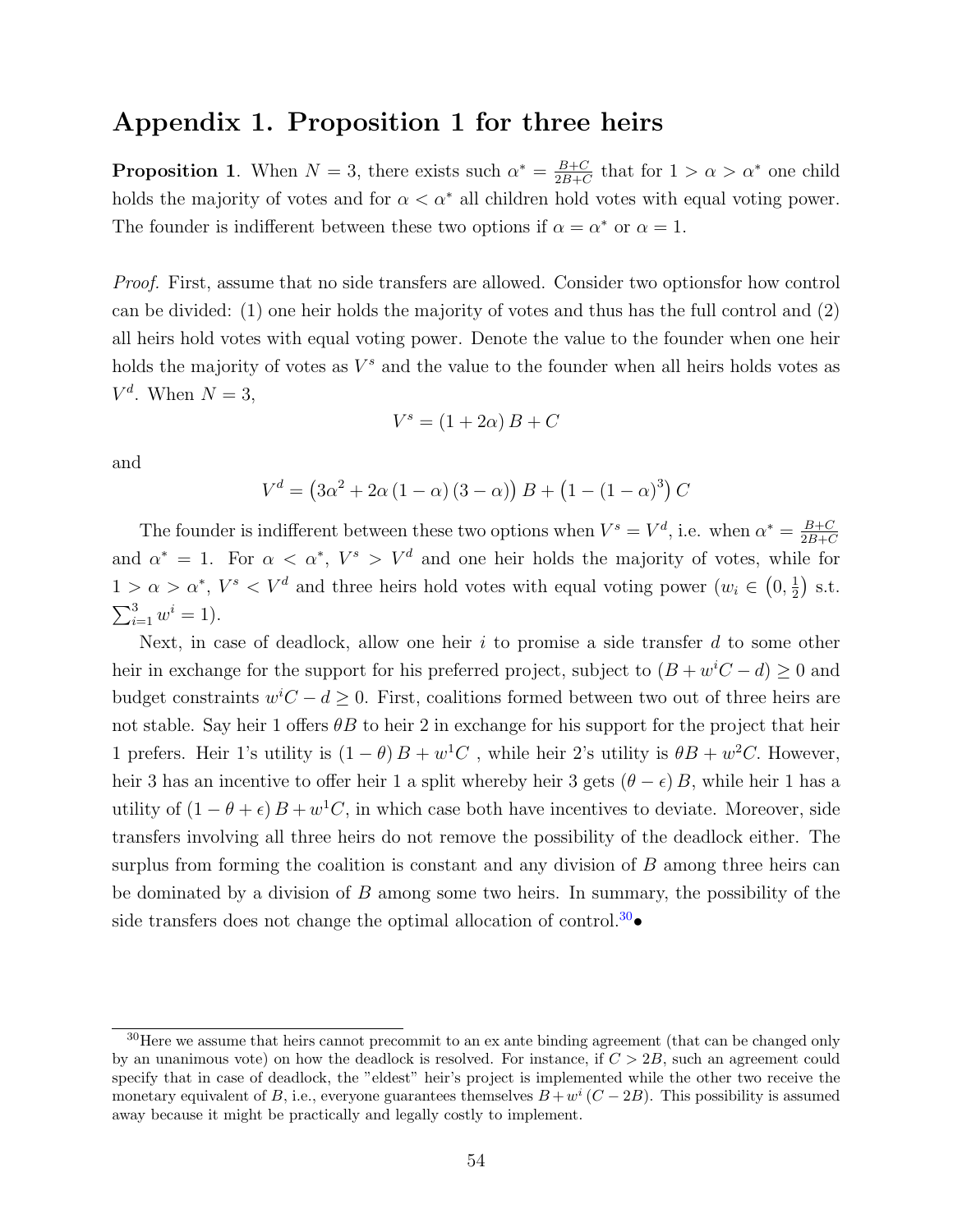## Appendix 2. Main result for N heirs

Assume that N heirs and J different projects are available, s.t.  $J \geq N$ . The indices of heirs  $i \in \{0, 1, 2, ..., N-1\}$  are ordered in such a fashion that  $P(i^+ = j|i = j\&\forall i^- \neq j$  $j) \equiv \alpha (1-\alpha)^i$  for  $\forall i^+ > i > i^-$ . Further, without loss of generality, we assume that the unconditional probability  $P(i = j) = \frac{1}{J}$ .

The probability that all heirs prefer the same project is then  $P(\bigcap i = j) = \alpha^{N-1}$ . At the other extreme, the probability that all heirs prefer different projects is  $(1-\alpha)^{\frac{N(N-1)}{2}}$ . Denote  $k^*(N) = \frac{N+1}{2}$  for odd N and  $k^*(N) = \frac{N}{2}$  for even N. For  $k \geq k^*(N)$ , the probability that exactly  $k$  out of  $N$  heirs agree on the same project is:

$$
P_N^{(k)} = f (k - 1; N - 1, \alpha) + \sum_{i=0}^{\min(k-2, N-1-k)} f (i; N - 1, \alpha) P_{N-1-i}^{(k)}
$$

where  $f(k; N, \alpha)$  is a probability mass function of a binomial distribution.

Moreover, assume that if ownership is held among an even number of heirs and one coalition is formed that holds 50% of the votes, it can implement its preferred project. If two coalitions hold 50% of the votes, the one that has a heir with an index  $i = 0$  wins.

The optimal ownership structure then depends on the number of heirs. It is never optimal to give control to an odd number of heirs and the (even) number of heirs to which it is optimal to give control depends on  $\alpha$ . A range of  $\alpha$ s exists for any even number of heirs to have an optimal control and the larger  $\alpha$  us, the larger the number of heirs that hold control is.

**Proposition A1**. For all even k s.t.  $3 < k < N$  there exists such  $\alpha^{(k)}$  that it is optimal for the founder that k out of N heirs hold votes (with equal voting power) if  $\alpha^{(k-2)} < \alpha < \alpha^{(k)}$ . If  $\alpha < \alpha^{(2)}$ , it is optimal that the heir with an index  $i = 0$  holds the majority of votes, while if  $\alpha^{(N-1)} < \alpha < 1$ , all N heirs hold votes (with equal voting power). When  $\alpha = 1$ , the ownership structure is irrelevant.

Proof. Assume first that only two options of bequest are available: splitting the ownership of the firm with equal voting power among all N heirs or leaving it to only one of them. If all N heirs hold equal voting power, the probability of not having a deadlock is  $\sum_{k^*(N)}^N P_N^{(k)}$  and the expected value of private benefits is  $\sum_{k^*(N)}^N k P_N^{(k)} B$ . On the other hand, the expected value of private benefits if only the heir with an index  $i = 0$  holds voting power is equal to  $1+$  $(N-1)\alpha$ . Denote the value to the founder from a single bequest as  $V^s = (1 + (N-1)\alpha)B +$ C and the value to the founder from a divided bequest as  $V^{d(N)} = \sum_{k=k^*(N)}^N (P_N^{(k)}(kB + C)).$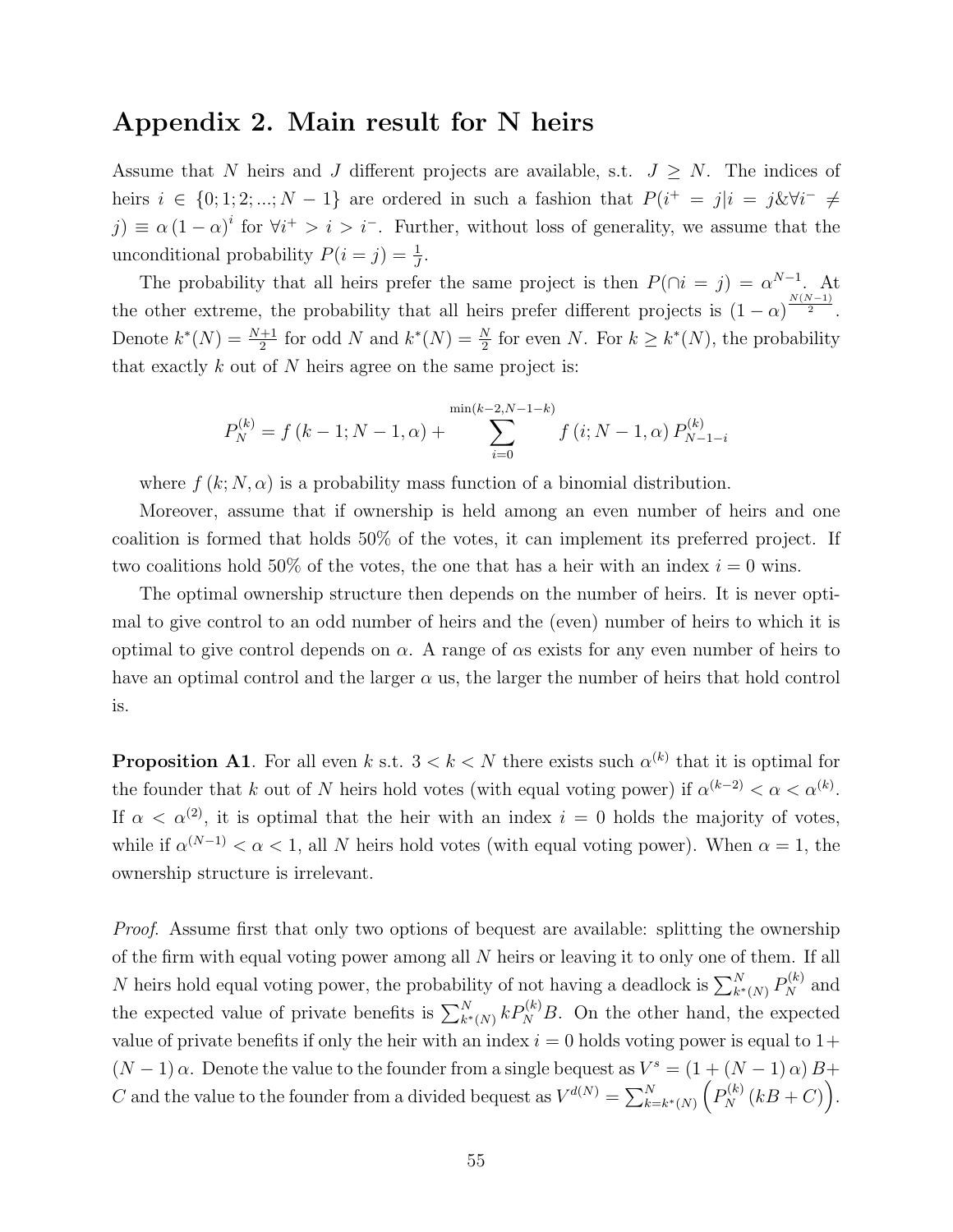Denote with  $\alpha^*$  the level of agreement at which the founder is indifferent between these two options, estimated from the solution to  $V^s = V^{d(N)}$ . Further, we show that such a unique solution exists for all  $N > 3$ .

If  $\alpha = 0$ ,  $V^s > V^{d(N)}$  and the single bequest is optimal. Moreover, if  $\alpha$  is close to 1,  $V^s \lt V^{d(N)}$  and the multiple bequest is optimal. Both the value of a single bequest and the value of a divided bequest are increasing in  $\alpha$ , i.e.  $\frac{dV^s}{d\alpha} > 0$ , and  $\frac{dV^{d(N)}}{d\alpha} > 0$ . As  $\frac{d^2V^s}{d\alpha^2} = 0$ while  $\frac{d^2 V^{d(N)}}{d\alpha^2} < 0$ , for any N there exists a unique  $\alpha^* \in (0,1)$  at which  $V^s = V^{d(N)}$ .

Next, in addition to unilateral control or a control split among  $N$  heirs, allow the control to be split among  $N-1$  heirs. The threshold  $\alpha^{(N-1)}$  that defines the indifference of the founder toward the bequest between N and  $N-1$  heirs is derived from  $V^{d(N)} = V^{d(N-1)} +$  $B\sum_{k=k^*(N-1)}^{N} R_N^{(k)}$ , where  $R_N^{(k)}$  is the probability that the heir who does not have an ownership stake agrees with the majority's choice of a project (if such majority exists), expressed as:

$$
R_N^{(k)} = \alpha f (k - 1; N - 1, \alpha) + (1 - \alpha) \sum_{i=0}^{\min(k-2, N-1-k)} f (i; N - 1, \alpha) R_{N-1-i}^{(k)}
$$

If N is even and thus  $k^*$  is the same for N and  $N-1$ ,  $V^{d(N)} \geq V^{d(N-1)} + B \sum_{k=k^*(N-1)}^N R_N^{(k)}$ . This relation comes from the fact that (a)  $P_N^{(k)} > P_{N-1}^{(k)}$ , i.e., it is more likely that a certain number of heirs will agree when there are more of them; (b) since  $P_N^{(k)} > R_N^{(k)}$ , for the same probability of deadlock, a heir prefers to have voting rights rather than not to have voting rights. Thus, there is no advantage of leaving the bequest to  $N-1$  instead of N if  $k^*$  does not change.

However, if N is odd and thus  $k^*$  is different for N and  $N-1$ , dividing the bequest among fewer people reduces the probability of a deadlock. Since  $P_N^{(k)} > R_N^{(k)}$  and each heir still prefers to have voting rights rather than not to have voting rights for the same probability of deadlock, there is a trade-off between a lower valuation of private benefits and a higher valuation of expected cash flows.  $\alpha^{(N-1)}$  at which the founder is indifferent between these two options can again be derived from  $V^{d(N)} = V^{d(N-1)} + B \sum_{k=k^*(N-1)}^N R_N^{(k)}$ , which can be restated as:

$$
V_{k^*(N)}^{d(N)} - V_{k^*(N)}^{d(N-1)} - B \sum_{k=k^*(N)}^N R_N^{(k)} = P_{N-1}^{(\frac{N-1}{2})} \left( \frac{N-1}{2} B + C \right) + R_N^{(\frac{N-1}{2})} B.
$$

Both sides of the equation are non-negative (the left-hand side is non-negative by the same argument as it is for an even N) and for  $\alpha > \alpha^{(N-1)}$  monotonically decreasing in  $\alpha$ . At  $\alpha < \alpha^{(N-1)}$ , the right-hand side is larger. At  $\alpha = 1 - \epsilon$ , the left-hand side is larger. That implies that there exists a unique  $\alpha^{(N-1)}$  such that if  $\alpha > \alpha^{(N-1)}$ , a division among N is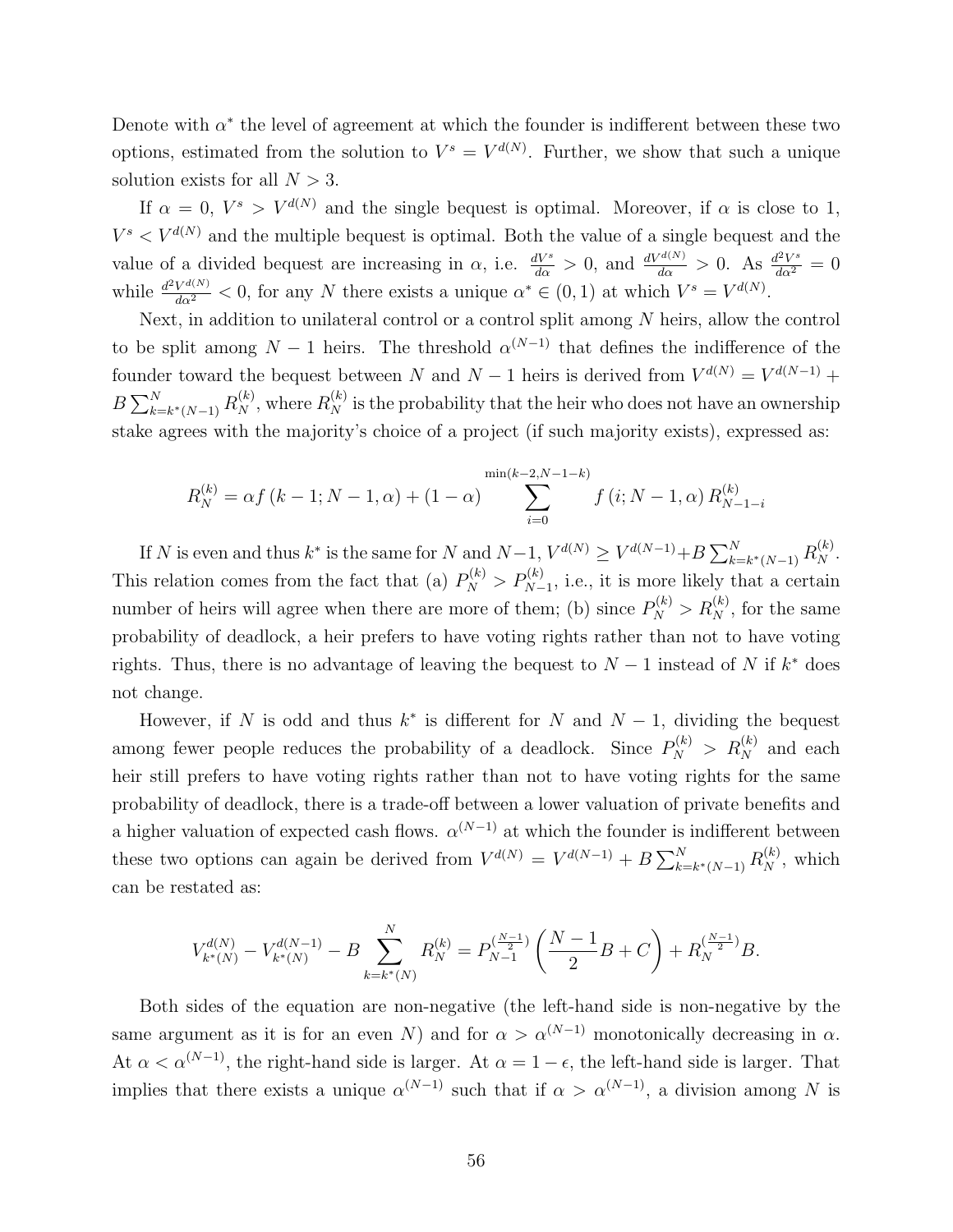preferable while if  $\alpha < \alpha^{(N-1)}$ , a division among  $N-1$  is preferable.

This argument can be iterated for all k s.t.  $3 \leq k < N - 1$ . Thus, for all even k there exists such  $\alpha^{(k)}$  that k out of N heirs hold decisive votes if  $\alpha^{(k-2)} < \alpha < \alpha^{(k)}$ . If  $\alpha < \alpha^{(2)}$ , the heir with an index  $i = 0$  holds the majority of votes, while for an odd N if  $\alpha^{(N-1)} < \alpha < 1$ and for an even N if  $\alpha^{(N-2)} < \alpha < 1$ , all N heirs hold decisive votes.•

In fact, if 50% of the votes is not sufficient to implement the preferred project for any of the coalitions, it is never optimal to give control to the even number of heirs, and the (odd) number of heirs to which it is optimal to give control depends on  $\alpha$ . A range of  $\alpha$ s exist for any odd number of heirs to have an optimal control and the larger  $\alpha$  is, the larger the number of heirs that hold control is. The argument is the same as in the case when 50% of the votes is sufficient. Because reducing the number of owners from an odd  $N$  to an even  $N-1$  does not change  $k^*$ , there is no advantage of dividing the control among  $N-1$  heirs. Moreover, it is optimal for the founder to give controlling heirs equal voting power.

Proposition A2. The controlling heirs have equal voting power.

Proof. Suppose not. The agreement among some heirs is then less important than the agreement among others. The probabilities of agreement can thus be reassigned to be  $P(i^+ = j\&i = j\&i^- \neq j) \equiv \gamma^i \alpha (1 - \alpha)^i$  for  $\forall i^+ > i > i^-$ , where  $1 \geq \gamma > 0$  is the choice variable that measures dispersion among the voting power of heirs. The benefit of dispersed voting rights is that the probability of deadlock is lower. For instance, the probability that all of heirs will prefer different projects is  $(\gamma (1 - \alpha))^{\frac{N(N-1)}{2}}$ .

For any N and  $\alpha$ ,  $V^{d(N)}$  is maximized with  $\gamma = 1$ , which means that everyone's voting power is equal and none of the possible coalitions is associated with a discount in valuing their expected private benefits.•.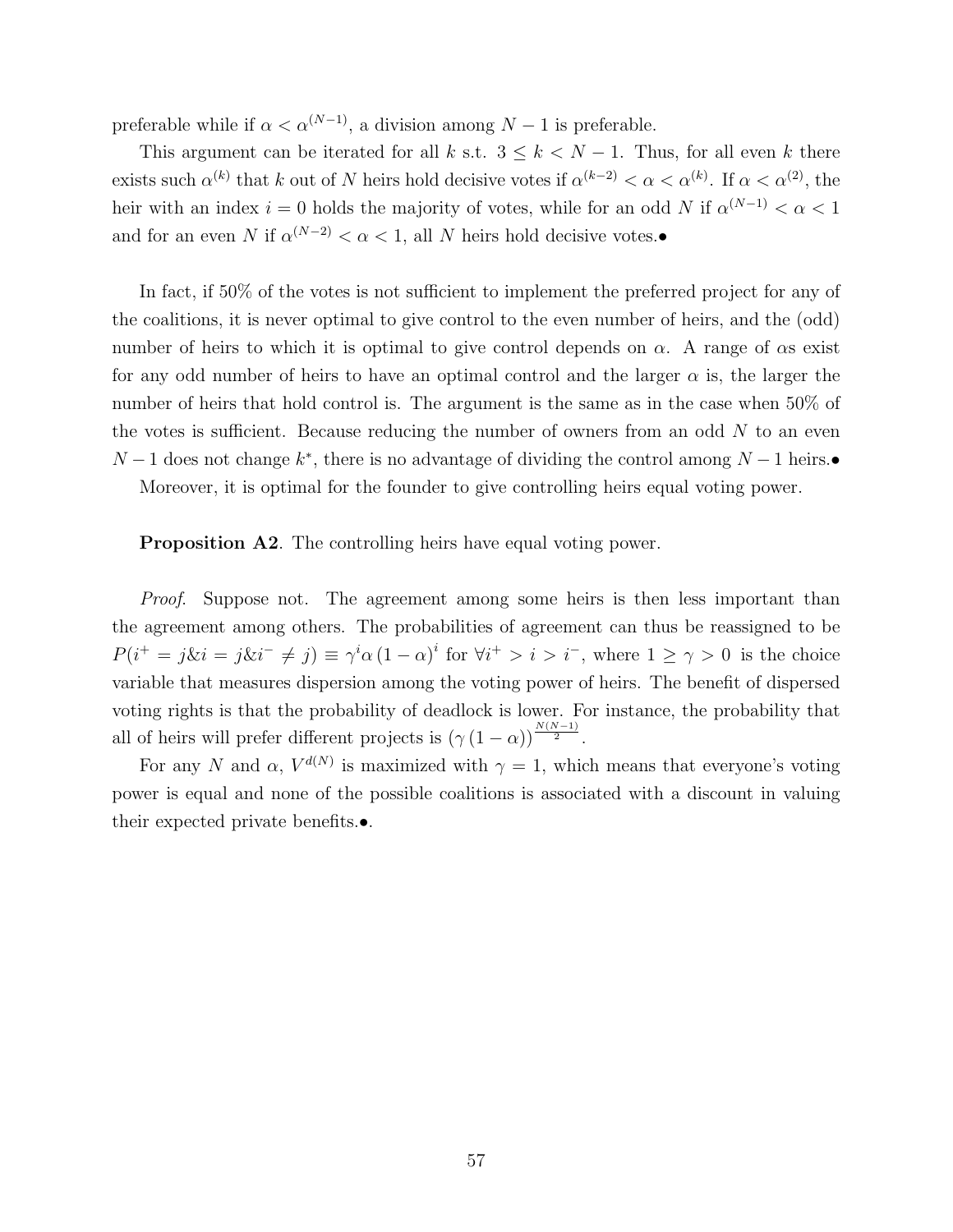## Appendix 3. Ownership distribution in the US

Because of the data quality, we rely on the Norwegian sample for our empirical analysis, but here we also provide evidence that these findings extend to other, larger, economies and in particular to the US. That family firms vary in terms of the ownership stakes can be seen from 2007 Survey of Business Owners Public Use Microdata Sample which reports the ownership distribution for the four largest owners of 2, 165, 680 US firms. We look at those firms that identify themselves as family firms and where all of the largest four owners have inherited their stakes. Out of 13, 667 such firms, 12, 433 have between two and four owners. 6, 936 or 55.8% of these have an equal division of ownership (either 50% each in case of two owners, 34% or 33% each in the case of three owners, or 25% each in the case of four owners).

The figure below reports the distribution of equal and unequal ownership based on the number of owners for firms having between two and four owners. Figure (a) reports the distribution of all firms across the two groups of equal and non-equal ownership between the family members. Figure (b) reports the distribution of firms with two owners. Figure (c) reports the distribution of firms with three owners. Figure (d) reports the distribution of firms with four owners.



Distribution of equal and unequal ownership in US family firms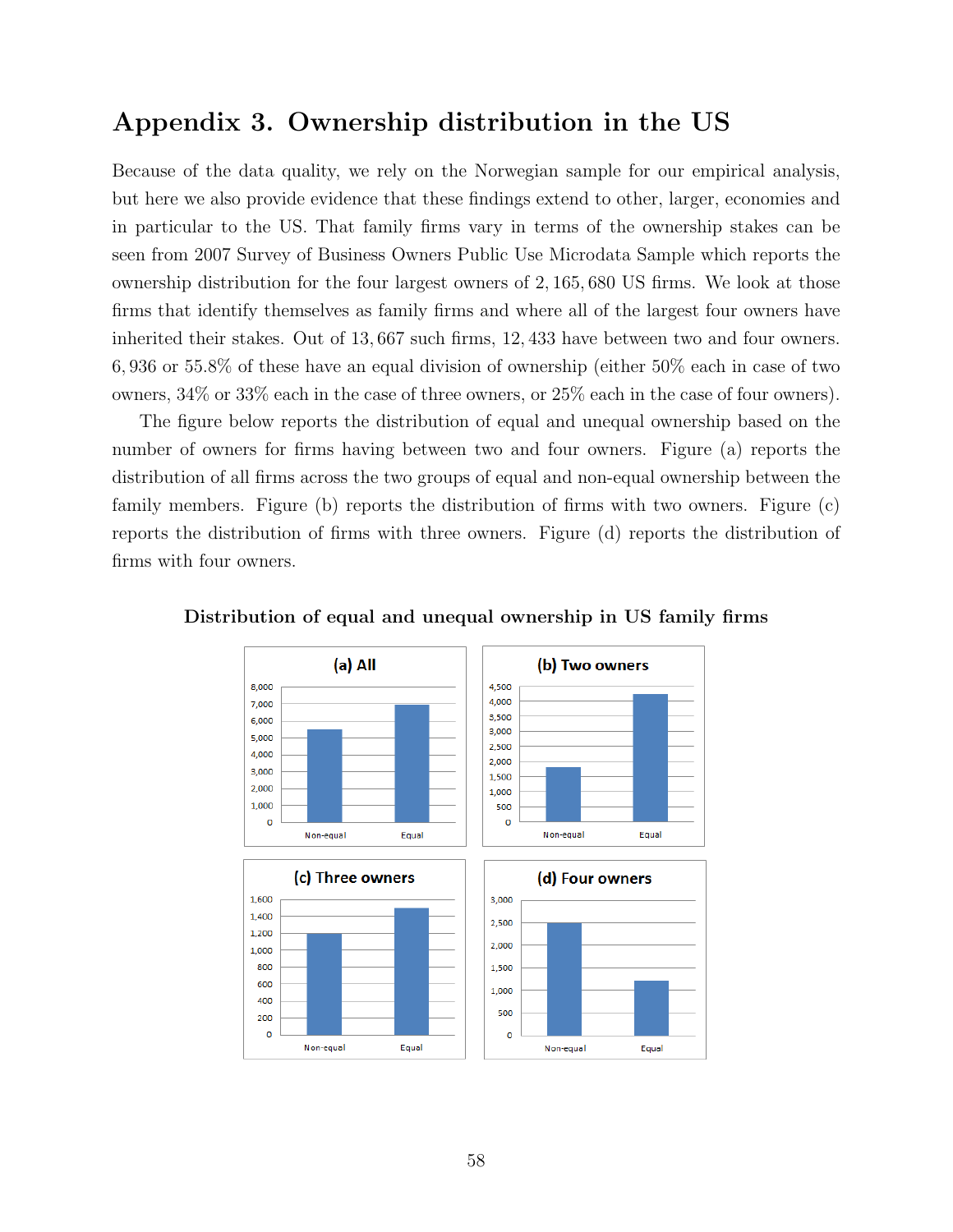## Appendix 4. Data procedure

We start with the raw relationships, provided by the Norwegian Registry, and then describe how we create the deep family relationship map, and how we merge it with the ownership data.

### Raw relationships

The raw relationships provided by the data provider are as follows:

### 1. Spousal relationships

The data allows us to have a complete set of dates of marriages, separations, divorces for spouses or domestic partners, and of dates of death or of becoming a widow(er). We process these dates to end up with a clean panel data where a person 1 (p1) is linked to a person 2 (p2) via marriage from time 1 to time 2. One person can have multiple non-concurrent relationships. We check that the personal number is legible and conforms to the mathematical test formula for personal numbers. We perform this test for all individuals and consider the ones that pass this test as fully identified individuals. We keep only the relationships between the fully identified individuals.

### 2. Parental relationships

The raw data provides information about parents for all core individuals (source 1) and for all of their relatives (source 2). Some of the parent entries also specify the custody status and date. We also have information about children for the core persons (source 3). We combine the sources 1, 2, and 3 to create the person–parent relationship. In a few cases there are more than two parents. We cap the number of parents to four to avoid the very few cases with five identified parents. We also test that a parent is not a spouse. In other words,  $p1-p2$ can have only one concurrent relationship in our data. This condition is imposed to avoid data errors propagating one-to-many relationships at a small cost of dropping legitimate concurrent multiple relationships.

### 3. Grandparents

This field is available for the core individuals.

### 4. Great grandparents

This field is available for the core individuals.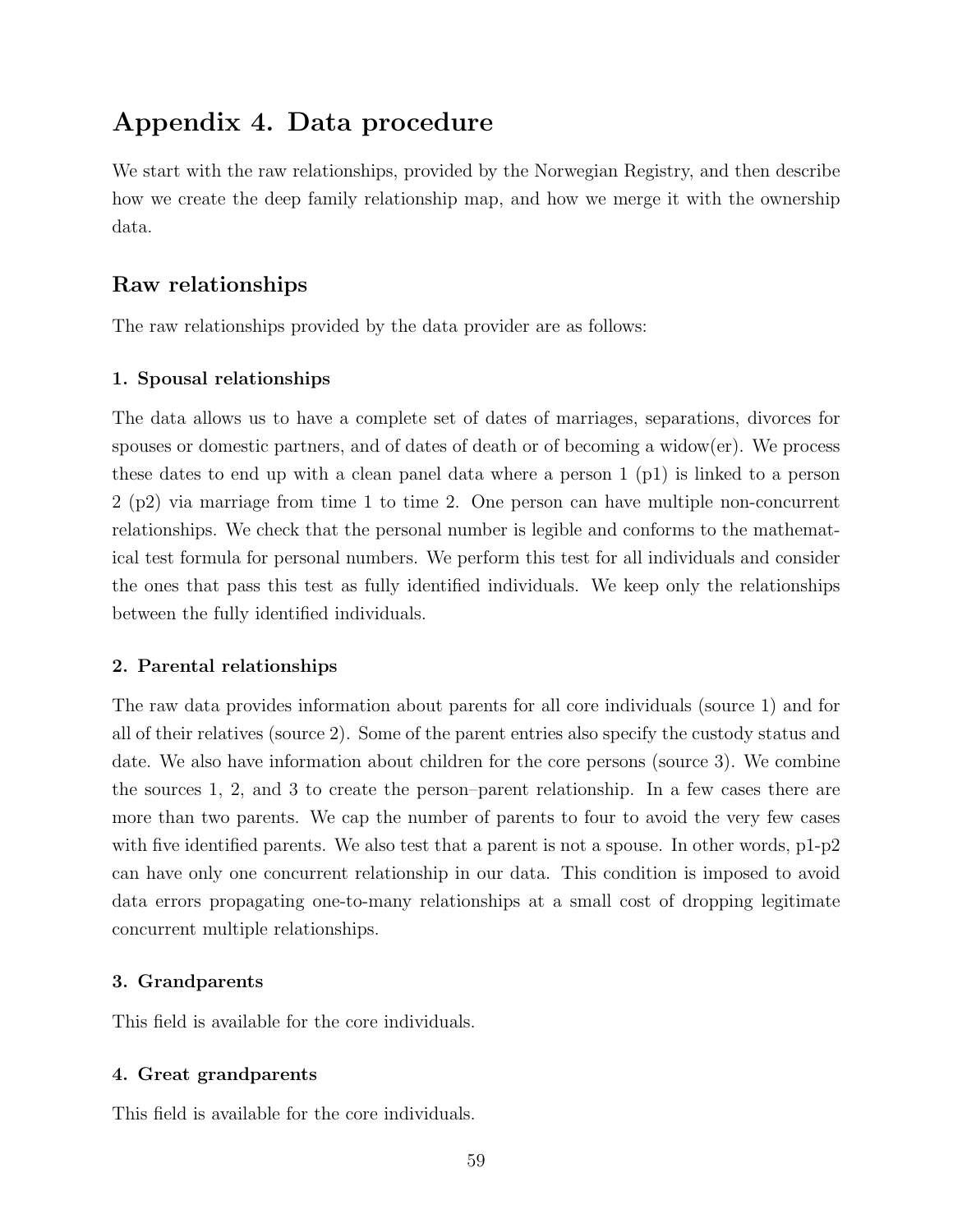### 5. Great-great grandparents

This field is available for the core individuals. The data provider warned us that the data quality for this very remote relationship is not as good as for the other relationships.

### 6. Children

We invert the parent relationship data to create the children data.

### 7. Siblings

We use sibling relationships as identified by the data provider for core persons.

### 8. Cousins

We use the first-degree cousin relationships as identified by the data provider.

## Deep family relationship data

We permute these relationships  $1-8$  in the following way to form the *Deep Relationship Map*:

- We consider a relationship set p1-p2-role and join it with p2-p1-role on p2. In addition, we permute this set by a year array covering our panel data time period. We check that the marriage/partnership is active in the year and that the persons are already born in the year.<sup>[31](#page-60-0)</sup> This procedure gives us p1-p2-role-role-p2-p1. From the 8x8 role-role matrix, we keep the core deep relationships and record those.
- After redundant relationships, the resulting output dataset contains 37 family roles. These roles are up to 8 level apart vertically (e.g., person–parent is level 1) and 4 levels apart horizontally (e.g., person–parent is level 0, siblings are level 1, cousins are level 2).
- Deep Relationship Map might identify several relationships for a p1-p2 couple. We avoid this possibility by assigning each p1-p2-newrole outcome a four-digit code (rolecode), where the first two digits are used to rank relationship's path (the smaller the number the more important the path) and the last two digits assign a number to the newrole (the smaller the number the more important the relationship is). Note that there can be several paths to identify one p1-p2-newrole set.

<span id="page-60-0"></span> $31\text{We keep the year dimension for the rest of the steps and do not mention it for brevity's sake.}$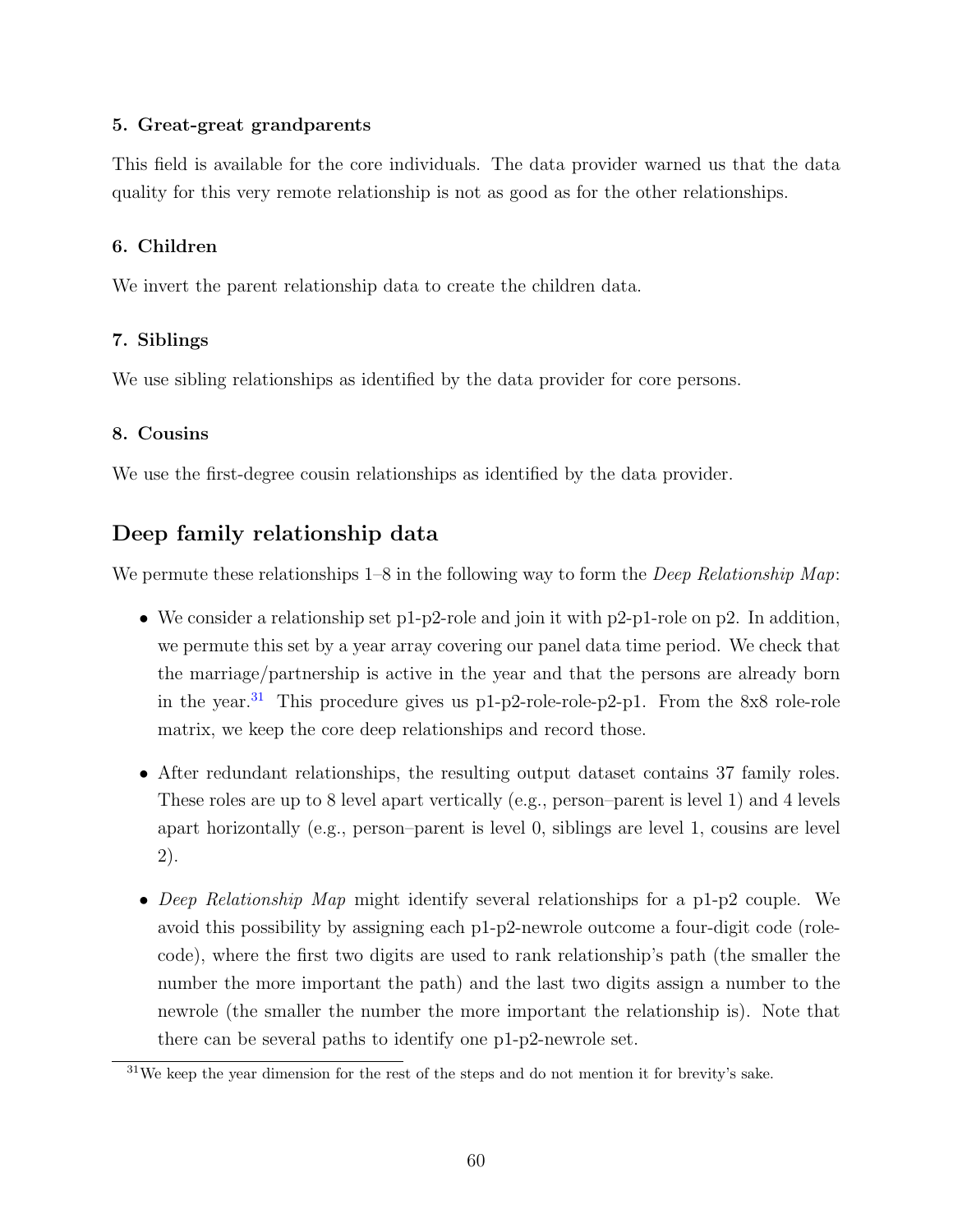- We drop the p1-p2-rolecode sets where either of the persons has passed away a year before or a year earlier.
- For each p1-p2 we calculate the minimum rolecode and keep the relationship numerical code. The output is a set p1–newrole–p2, which we rename p1-p2-newrole. This procedure forms the *Deep Relationship Map* with 37 relationships (see Appendix [Table IA1\)](#page-63-0).

## Matching deep family relationships and ownership data

The following procedure describes how we match the deep relationship data to ownership data:

- We permute the basic relationships 1–5 and apply the family-ownership data-matching algorithm. The algorithm starts with the relationship group of a person, who has some role in a company (owner, board member, CEO). We split this group into clusters of persons, which are linked through the basic relationships 1–5, and call these clusters raw families. We aggregate the ultimate ownership share (through direct and indirect ownership channels) for each raw family and rank the shares to identify the largest raw family. [32](#page-61-0)
- We then take the largest owner raw family for each firm year. The previous step considers only raw family members who have some role in the firm. We extend this set by adding family members who are not direct owners using the Deep Relationship Map and augment the raw family to create the *extended family*. In particular, we permute the extended family on itself and look up relationships from the Deep Relationship Map.
- Some of the persons with *extended family* relationships will end up having roles in the firm even if they were not linked by raw family relationships but the key goal is to capture the persons with extended family relationships that do not have roles in the firm. In particular, we count the unique set of individuals who have siblings; the unique set of individuals who have a sibling born on the same day (twins); and the unique set of individuals who have cousins (also, second-degree cousins and third-degree cousins).

<span id="page-61-0"></span><sup>32</sup>Note that in some cases the largest owner may not be an individual or a family.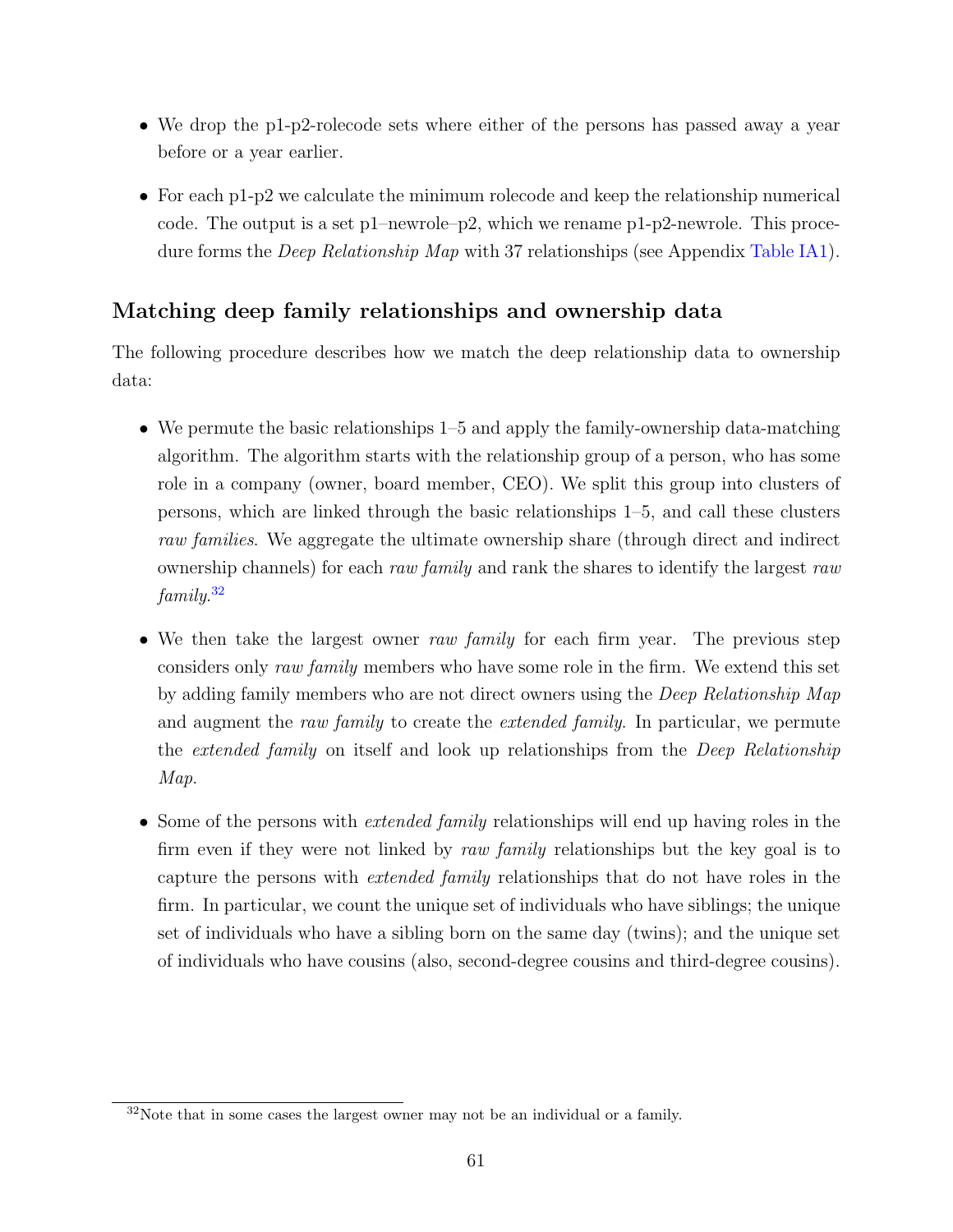# Appendix 5. Additional tables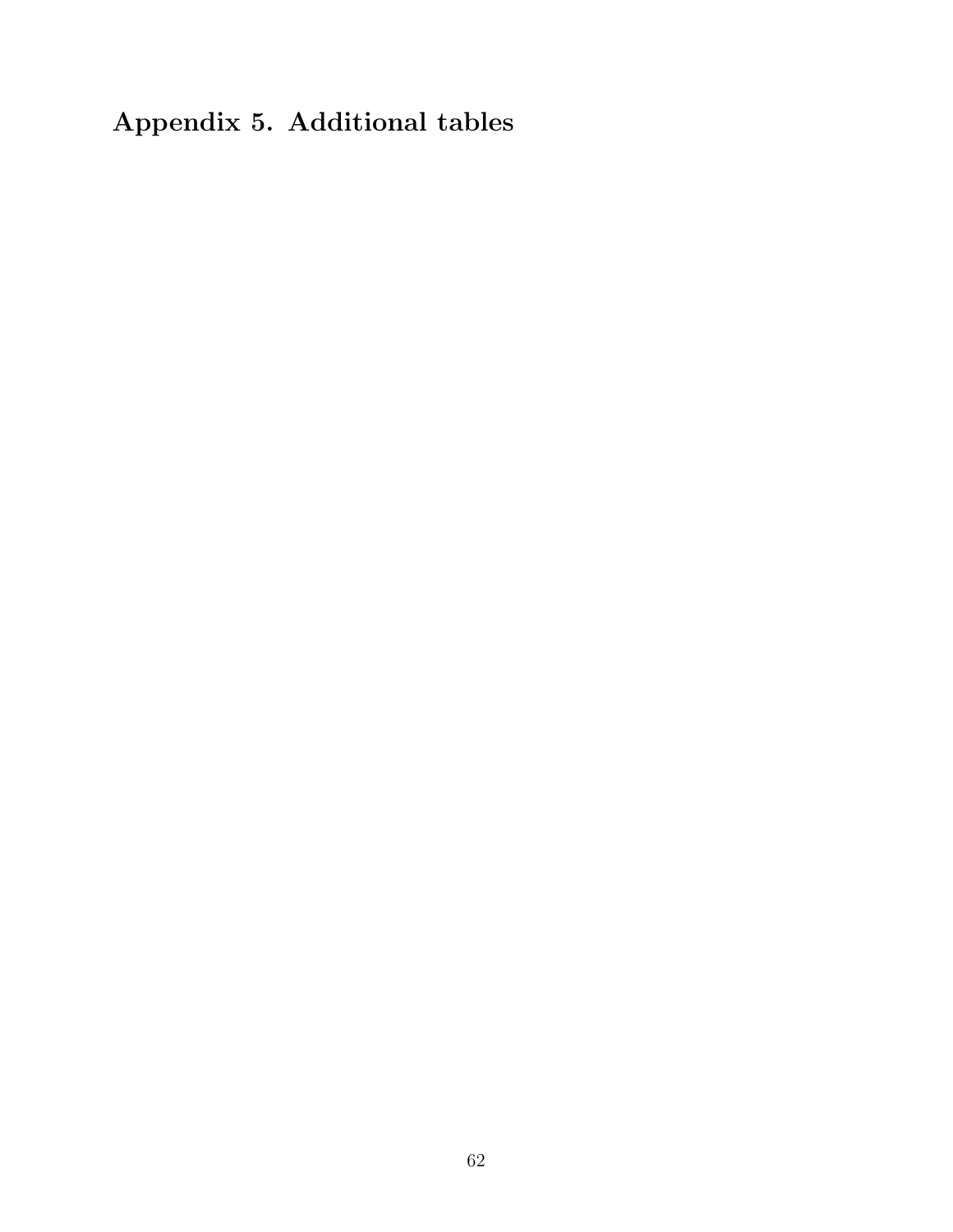<span id="page-63-0"></span>

| Role           | Vertical         | Lateral          | Role                  | Alternative           |
|----------------|------------------|------------------|-----------------------|-----------------------|
| Number         | Distance         | Distance         |                       | Path                  |
| 1              | $\theta$         | $\overline{0}$   | <b>HOV</b>            |                       |
| $\sqrt{2}$     | $\theta$         | $\overline{0}$   | <b>EKT</b>            |                       |
| 3              | $\mathbf{1}$     | $\overline{0}$   | <b>BARN</b>           |                       |
| $\overline{5}$ | $-1$             | $\overline{0}$   | <b>FRL</b>            |                       |
| 6              | $-1$             | $\theta$         | <b>STEFRL</b>         |                       |
| 7              | $-2$             | $\overline{0}$   | <b>BES</b>            |                       |
| 8              | $-3$             | $\overline{0}$   | <b>OLD</b>            |                       |
| 9              | $-4$             | $\theta$         | TIP                   |                       |
| 11             | $\mathbf{1}$     | $\overline{0}$   | <b>STEBARN</b>        |                       |
| 12             | $-1$             | $\mathbf{1}$     | <b>ONKLTANTE</b>      | FRL                   |
| 13             | $\sqrt{2}$       | $\overline{0}$   | <b>BARNEBARN</b>      |                       |
| 14             | 3                | $\boldsymbol{0}$ | <b>OLDBARN</b>        |                       |
| 15             | $\overline{4}$   | $\overline{0}$   | <b>TIPBARN</b>        |                       |
| 16             | $\mathbf{1}$     | $\mathbf{1}$     | <b>NEVONIESE</b>      | <b>BARN</b>           |
| 21             | $\boldsymbol{0}$ | $\mathbf{1}$     | <b>SOSKEN</b>         |                       |
| 22             | $\overline{0}$   | $\overline{2}$   | SOSKENBARN            | <b>SOSKEN</b>         |
| 23             | $\overline{0}$   | 3                | <b>TREMENING</b>      | <b>SOSKEN SBN</b>     |
| 24             | $\overline{0}$   | 4                | <b>FIRMENING</b>      | <b>SOSKEN SBN TRE</b> |
| 35             | $-1$             | $\overline{0}$   | <b>SVIGERFRL</b>      | <b>FRL</b>            |
| 31             | $\theta$         | $\mathbf{1}$     | LOVSOS                |                       |
| 32             | $\overline{0}$   | $\overline{2}$   | <b>LOVSBN</b>         |                       |
| 37             | $-2$             | $\boldsymbol{0}$ | <b>LOVBES</b>         | <b>BES</b>            |
| 38             | $-3$             | $\theta$         | <b>LOVOLD</b>         | <b>OLD</b>            |
| $39\,$         | $-4$             | $\theta$         | <b>LOVTIP</b>         | TIP                   |
| 40             | $\mathbf{1}$     | $\theta$         | <b>BARN-EKT</b>       |                       |
| 43             | $\overline{2}$   | $\overline{0}$   | STE-BARNEBARN         | <b>BARNEBARN</b>      |
| 44             | 3                | $\overline{0}$   | <b>STE-OLDBARN</b>    | <b>OLDBARN</b>        |
| 45             | 4                | $\theta$         | <b>STE-TIPBARN</b>    | <b>TIPBARN</b>        |
| 46             | $\overline{2}$   | $\mathbf{1}$     | <b>NEVONIESEBARN</b>  | <b>BARNBARN</b>       |
| 47             | 3                | $\mathbf{1}$     | NEVONIESEBARNBARN     | OLDBARN               |
| 53             | $\mathbf{1}$     | $\overline{2}$   | SOSKENBARN-BARN       | <b>BARN</b>           |
| 54             | $\overline{2}$   | $\sqrt{2}$       | SOSKENBARN-BARNBARN   | <b>BARNBARN</b>       |
| 55             | $\mathbf{1}$     | 3                | <b>TREMENINGBARN</b>  | <b>BARN</b>           |
| 56             | $-1$             | $\overline{2}$   | FRL-SOSKENBARN        | FRL ONKLTANTE         |
| 57             | $-2$             | $\mathbf{1}$     | <b>BES-SOSKEN</b>     | <b>BES</b>            |
| 58             | $-1$             | 3                | FRLTREMENING          | FRL ONKLTANTE         |
|                |                  |                  |                       | FRLSOSKENBARN         |
| 59             | $-2$             | $\overline{2}$   | <b>BES-SOSKENBARN</b> |                       |
| 60             | $-3$             | $\mathbf{1}$     | OLD-SOSKEN            |                       |

Table IA1: Deep relationship map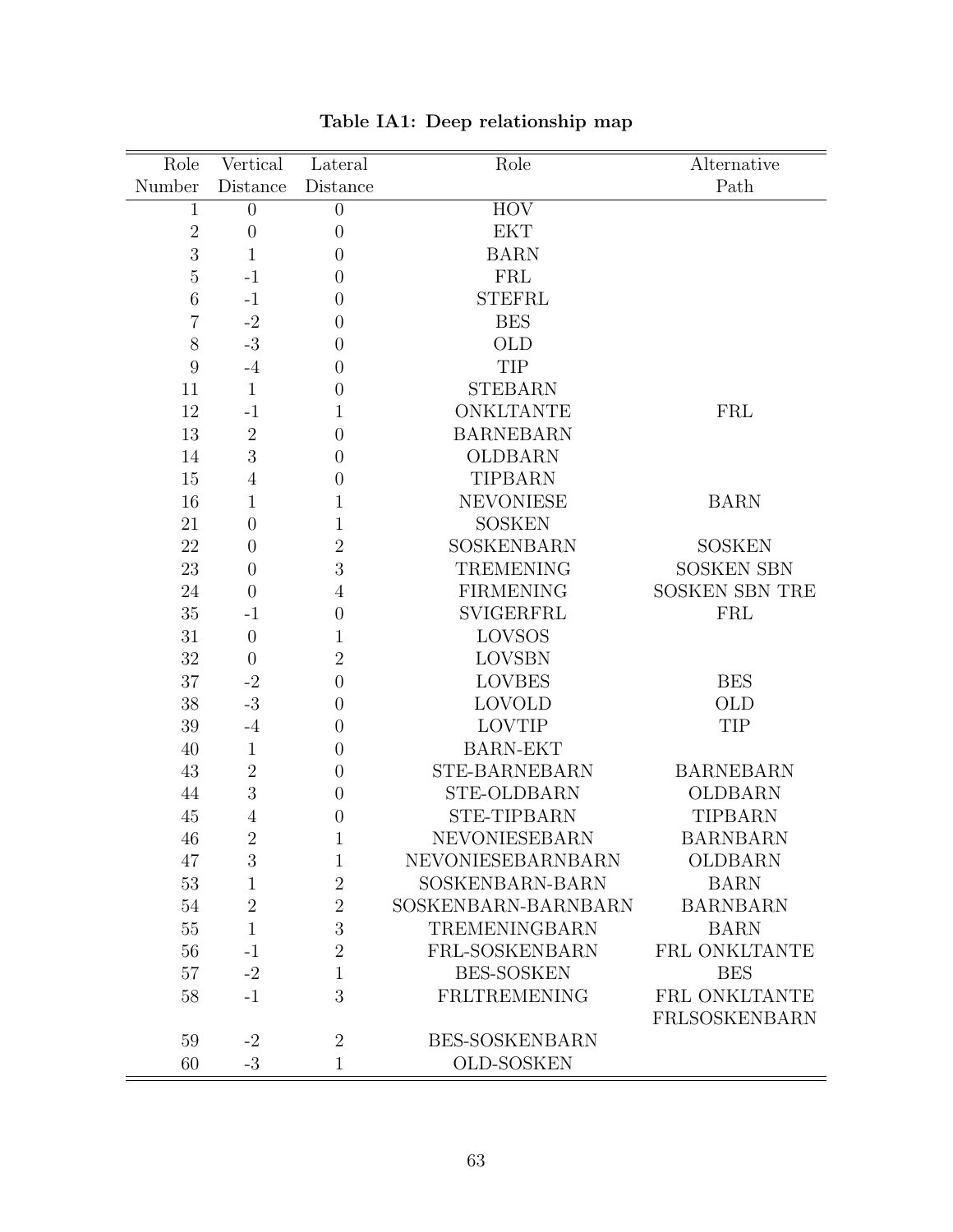#### Table IA2: Commune and industry fixed effects

<span id="page-64-0"></span>This table provides a robustness check of the instrumental variables specification for ownership transition outcomes, corresponding to [Table 4,](#page-43-0) Panel B. The data is based on the Norwegian private family firms matched to the family relationships and focuses on the within-family bequests during 2000–2019. We instrument the founder's divorce with the number of divorces by the founder's first cousins. Column (1) reports the second stage, where the dependent variable is the percentage of heirs who receive the bequest. Column (2) reports the second stage, where the dependent variable is the dummy, equal to one if the ownership is transferred within the family and zero if the ownership is transferred outside of the family. Column (3) reports the second stage, where the dependent variable is the firm's age at the time of its transition to outside ownership. We control for commune and industry fixed effects. We report the coefficients and the robust standard errors, clustered at the industry level, in the brackets. \*\*\*, \*\*, and \* refer to the statistical significance at 1%, 5%, and 10%, respectively.

| Instrumental variables specification (Table 4, Panel B, second stage) |             |             |              |  |  |  |
|-----------------------------------------------------------------------|-------------|-------------|--------------|--|--|--|
|                                                                       | (1)         | (2)         | (3)          |  |  |  |
|                                                                       | $%$ heirs   | Within      | Age at       |  |  |  |
|                                                                       | with        | family      | outside      |  |  |  |
|                                                                       | bequest     | transfer    | transfer     |  |  |  |
| Founder divorce                                                       | $-0.264***$ | $-0.794***$ | $-13.905***$ |  |  |  |
|                                                                       | (0.066)     | (0.106)     | (2.336)      |  |  |  |
| Number of children $(18+)$                                            | $-0.082***$ | $0.154***$  | $1.516***$   |  |  |  |
|                                                                       | (0.005)     | (0.005)     | (0.137)      |  |  |  |
| $R^2$                                                                 | 0.094       | $-0.172$    | $-0.052$     |  |  |  |
| N                                                                     | 6547        | 15566       | 15566        |  |  |  |